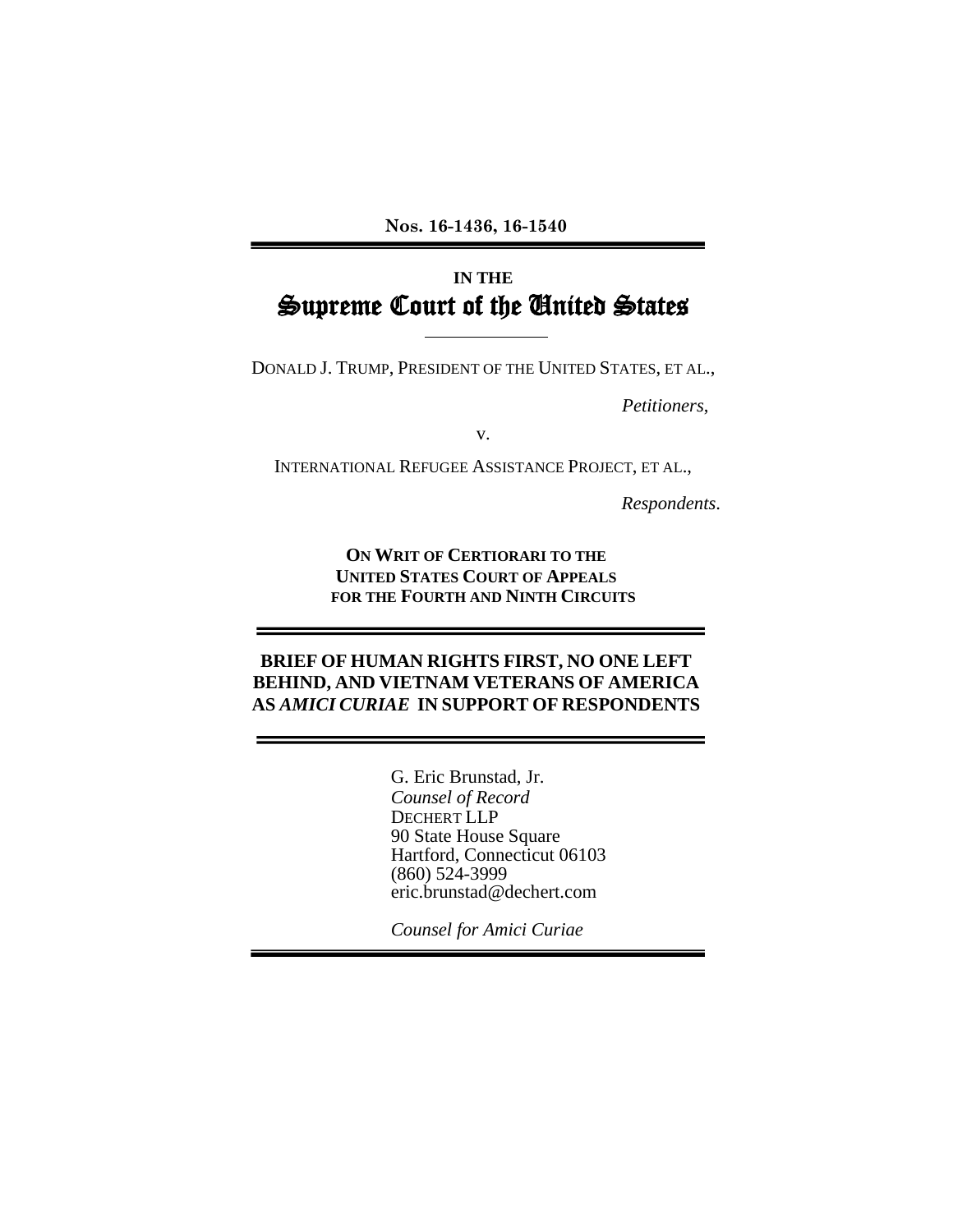## TABLE OF CONTENTS

## Page

|      | INTEREST OF THE AMICI CURIAE1                                                                                                                                                                 |  |
|------|-----------------------------------------------------------------------------------------------------------------------------------------------------------------------------------------------|--|
|      |                                                                                                                                                                                               |  |
| L.   | The First Executive Order 3                                                                                                                                                                   |  |
| H.   | The Second Executive Order4                                                                                                                                                                   |  |
| III. |                                                                                                                                                                                               |  |
|      |                                                                                                                                                                                               |  |
|      | SUMMARY OF THE ARGUMENT 8                                                                                                                                                                     |  |
|      |                                                                                                                                                                                               |  |
| Ι.   | In Enacting the Travel Ban, the<br>United States Ignores Vetting Pro-<br>tections Already in Place, Jeopard-<br>izes the Stability of U.S. Allies, and<br>Breaks U.S. Promises to Iraqi Refu- |  |
|      | Refugees Are Already Rigor-<br>A.                                                                                                                                                             |  |
|      | <b>B.</b><br>Vetted Refugees Must Now Be<br>Absorbed by Countries Like<br>Turkey, Lebanon, and Jordan,<br>Contributing to Instability<br>Contrary to U.S. Security In-                        |  |
|      | Banning and Delaying Reset-<br>C.<br>tlement of Military Interpret-<br>ers and Other U.S.-Affiliated<br>Iraqis Breaks Faith with<br>Those Who Supported the<br>United States. 32              |  |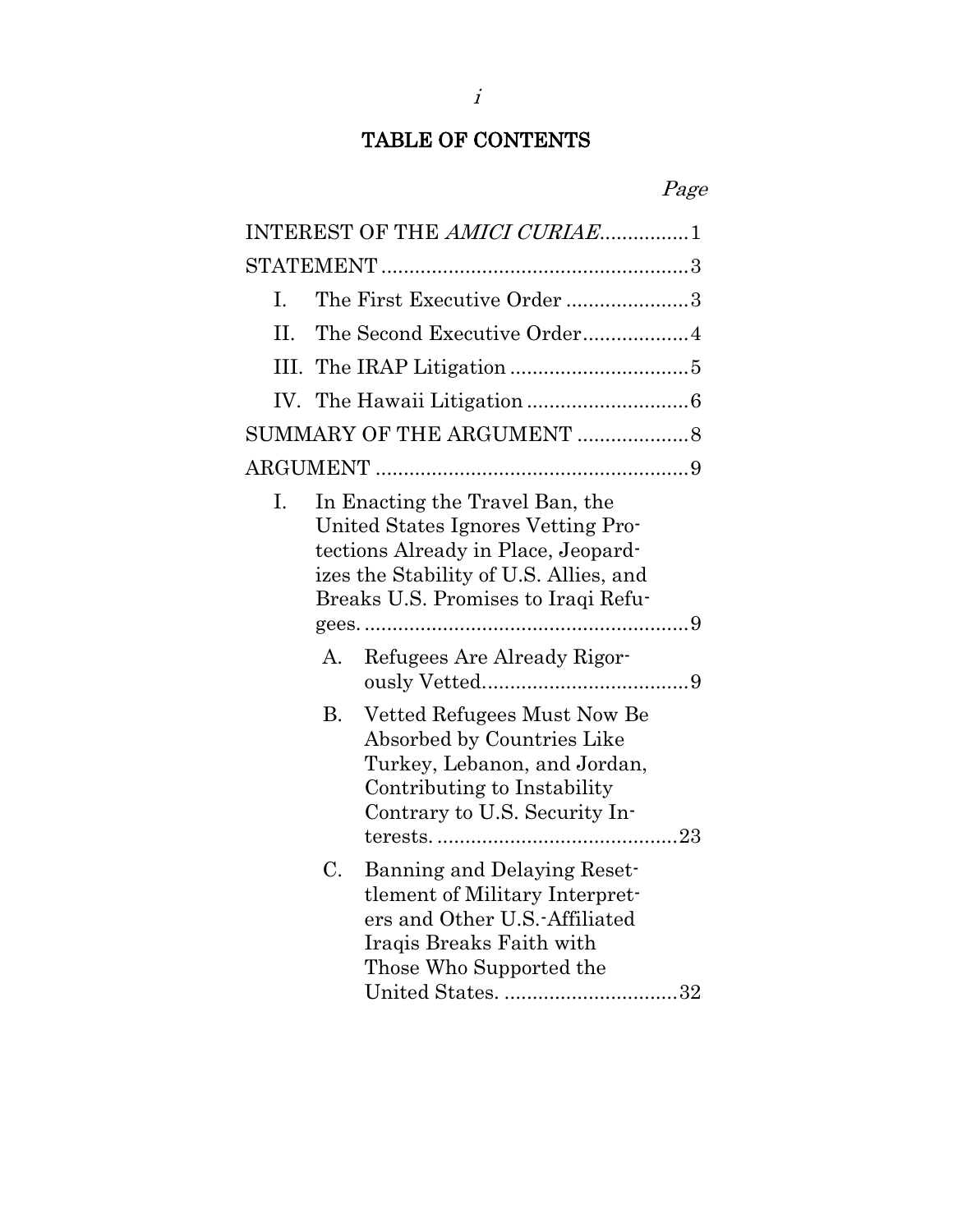# TABLE OF CONTENTS

## (continued)

Page

| D.             | Banning the Resettlement of<br>Refugees Makes It More Diffi-<br>cult for the United States to<br>Recruit Foreign Allies, Under-<br>mines Ongoing and Future<br>U.S. Military Operations, and<br>Endangers U.S. Troops36 |  |
|----------------|-------------------------------------------------------------------------------------------------------------------------------------------------------------------------------------------------------------------------|--|
| П.             | Whatever Its Intention, the Travel<br>Ban is Perceived Abroad as a "Mus-<br>lim Ban," Reinforcing the Percep-<br>tion that the United States Is at<br>War with Islam, Further Harming                                   |  |
|                |                                                                                                                                                                                                                         |  |
| A.             | The Ban Disproportionately<br>Affects Muslims39                                                                                                                                                                         |  |
| $\mathbf{B}$ . | Good Relations within Muslim<br>Communities Are Critical to<br>U.S. Security Interests, and<br>Are Jeopardized by the Travel                                                                                            |  |
| C.             | The Travel Ban Fuels Anti-<br>U.S. Terrorist Propaganda45                                                                                                                                                               |  |
|                |                                                                                                                                                                                                                         |  |

ii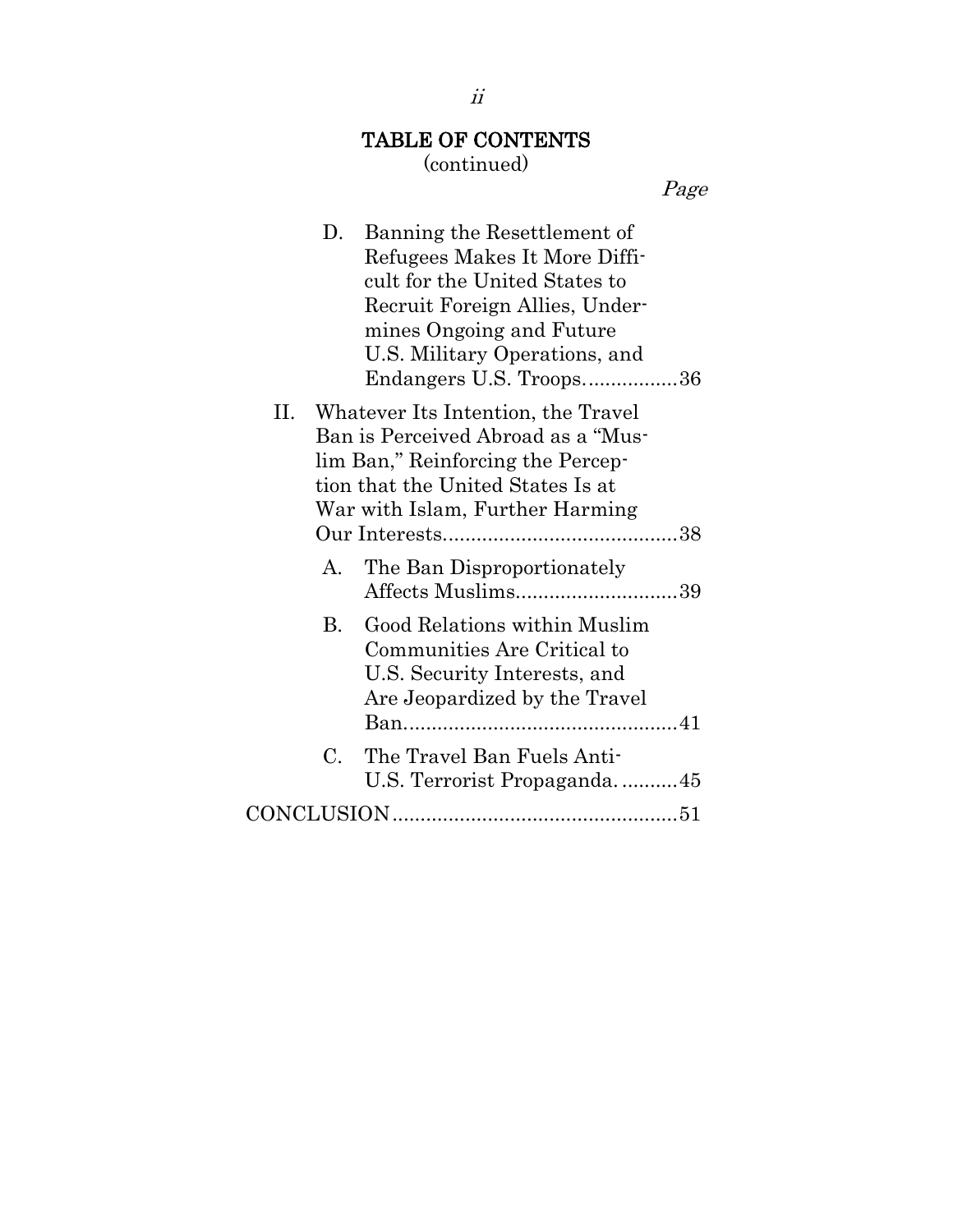#### **CASES**

Page

| Hawaii v. Trump,                                                                                                                                  |
|---------------------------------------------------------------------------------------------------------------------------------------------------|
| 241 F. Supp. 3d 1119 (D. Haw.                                                                                                                     |
| Hawaii v. Trump,                                                                                                                                  |
| Int'l Refugee Assistance Project v.<br>Trump,                                                                                                     |
| Int'l Refugee Assistance Project v.<br>Trump,<br>857 F.3d 554 (4th Cir. 2017), as<br>amended (May 31, 2017), as<br>amended (June 15, 2017), cert. |
| <i>State v. Trump,</i><br>No. CV 17-00050 DKW-KSC, 2017<br>WL 2989048 (D. Haw. July 13,                                                           |
| Trump v. Hawaii,<br>No. 16-1540, 2017 WL 3045234                                                                                                  |
| Trump v. Int'l Refugee Assistance<br>Project,                                                                                                     |
| STATUTES                                                                                                                                          |
|                                                                                                                                                   |

iii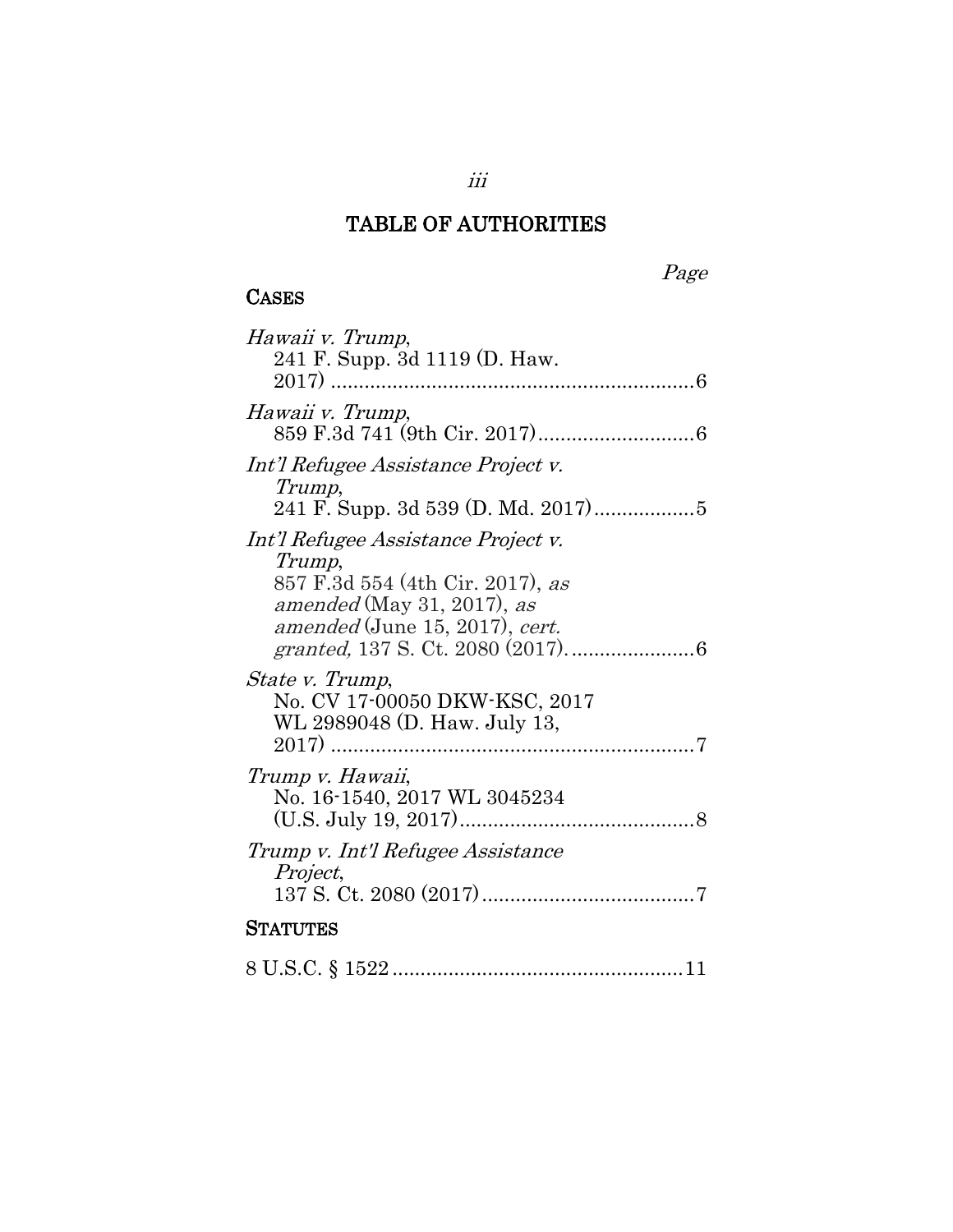### Page

| Refugee Crisis in Iraq Act, S. 1651,                                   |  |
|------------------------------------------------------------------------|--|
| Refugee Crisis in Iraq Act of 2007,<br>Pub. Law No. 110-181, 122 Stat. |  |
|                                                                        |  |

### EXECUTIVE MATERIALS

| Exec. Order No. 13,769, 82 Fed. Reg. |  |
|--------------------------------------|--|
| Exec. Order No. 13,780, 82 Fed. Reg. |  |

#### OTHER AUTHORITIES

| news/world-middle-east-3471402131 |
|-----------------------------------|
|                                   |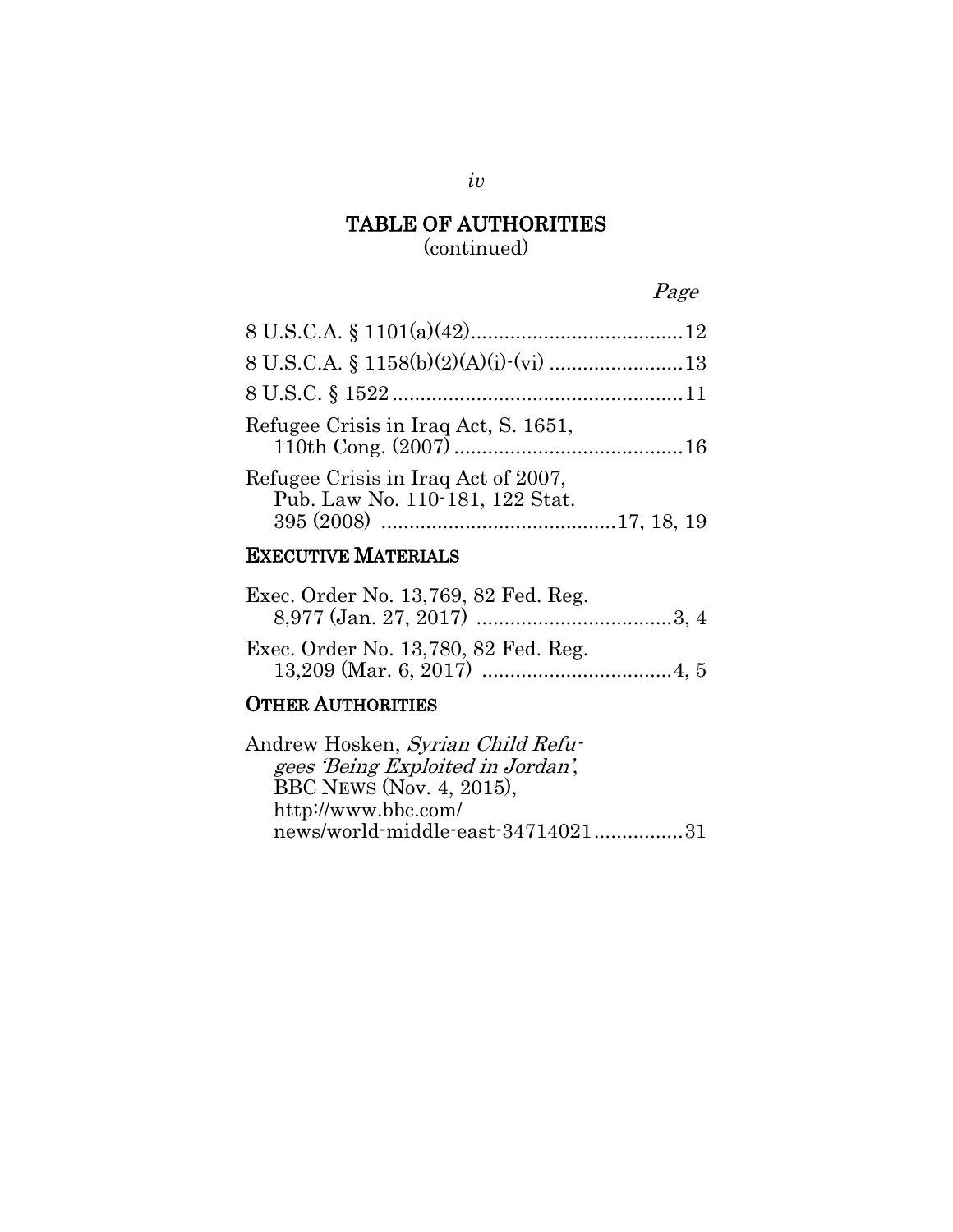Page

| Bethan McKernan, ISIS Hails Don-<br>ald Trump's Muslim Immigration<br>Restrictions as a 'Blessed Ban,'<br>THE INDEPENDENT (Jan. 30, 2017,<br>11:40 AM), http://www.independ-<br>ent.co.uk/news/world/middle-<br>east/isis-donald-trump-muslim-<br>ban-immigration-iraq-iran-re-<br>strictions-travel-islamic-state-us- |  |
|------------------------------------------------------------------------------------------------------------------------------------------------------------------------------------------------------------------------------------------------------------------------------------------------------------------------|--|
| Bill Frelick, Syrian Refugee Kids<br><i>Still Out of School in Turkey</i> , Hu-<br>man Rights Watch (Jan. 23,<br>2017),<br>https://www.hrw.org/news/2017/0<br>1/23/syrian-refugee-kids-still-out-                                                                                                                      |  |
| Brookings, <i>Syrian Refuges and the</i><br><b>Slow March to 'Acceptance'</b><br>$(2017)$ , https://www.brook-<br>ings.edu/blog/future-develop-<br>ment/2017/09/07/syrian-refugees-<br>and-the-slow-march-to-ac-                                                                                                       |  |

*v*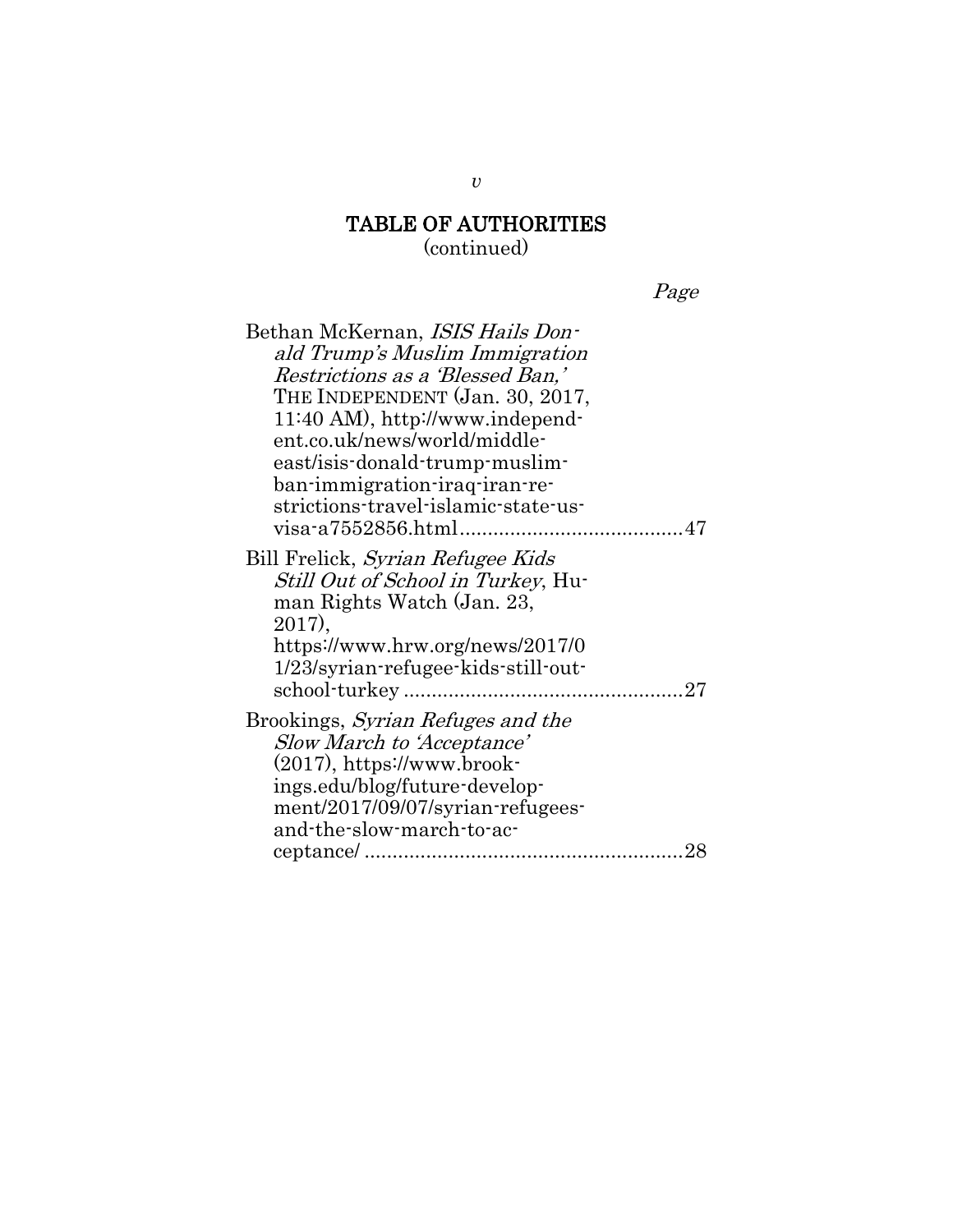(continued)

Page

| Corrected Br. of Former National<br>Security Officials as Amici Curiae<br>in Support of Plaintiff-Appellees<br>and Against a Stay Pending<br>Appeal, <i>IRAP v. Trump</i> , No. 8:17-<br>cv-00361-TDC (4th Cir. Apr. 13,<br>2017),<br>https://cases.justia.com/federal/ap<br>pellate-courts/ca4/17-<br>1351/126/0.pdf?ts=1494442944.                                                |  |
|-------------------------------------------------------------------------------------------------------------------------------------------------------------------------------------------------------------------------------------------------------------------------------------------------------------------------------------------------------------------------------------|--|
| 33, 36                                                                                                                                                                                                                                                                                                                                                                              |  |
| DAILY SABAH, Turkey's Unemploy-<br>ment Rate Rises to 12.6 Percent<br><i>in February</i> (May 15, 2017),<br>https://<br>www.dailysabah.com/econ-<br>omy/2017/05/15/turkeys-unem-<br>ployment-rate-rises-to-126-per-<br>cent-in-february                                                                                                                                             |  |
| Dan Lamothe, Among Veterans, Raw<br>Responses to Trump's Effort to<br><b>Block Refugees and Others from</b><br>Muslim Countries, WASH. POST<br>(Jan 29, 2017), https://www.wash-<br>ingtonpost.com/news/check-<br>point/wp/2017/01/29/among-veter-<br>ans-raw-responses-to-trumps-ef-<br>fort-to-block-refugees-and-others-<br>from-muslim-coun-<br>tries/?utm_term=.0d74b8cb980e36 |  |

*vi*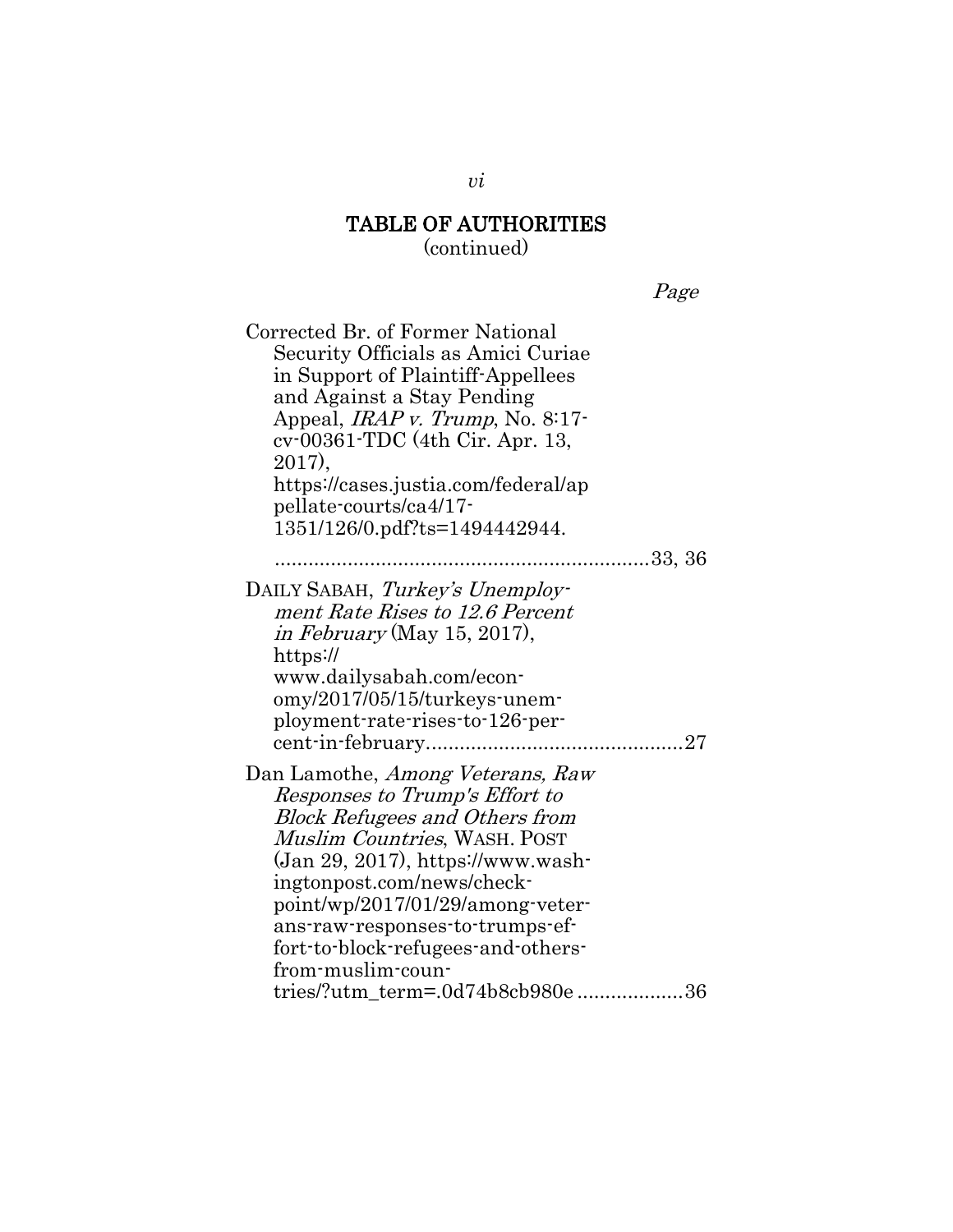(continued)

Page

| David Brody, Trump Says Perse-<br>cuted Christians Will be Given<br><i>Priority as Refugees, CBN NEWS,</i><br>(Jan. 27, 2017),<br>http://www1.cbn.com/thebro-<br>dyfile/archive/2017/01/27/brody-<br>file-exclusive-president-trump-                   |
|--------------------------------------------------------------------------------------------------------------------------------------------------------------------------------------------------------------------------------------------------------|
| says-persecuted-christians-will-<br>be-given-priority-as-refugees4                                                                                                                                                                                     |
| David Cohen, <i>How Trump Hurts the</i><br><i>Spying Business, N.Y. Times</i><br>(May 16, 2017), http://www.ny-<br>times.com/2017/05/16/opin-<br>ion/how-trump-hurts-the-spying-                                                                       |
| Dexter Filkins, James Mattis, A<br><i>Warrior in Washington</i> , THE NEW<br>YORKER (May 29, 2017),<br>http://www.newyorker.com/maga-<br>zine/2017/05/29/james-mattis-a-                                                                               |
| Doris Meissner & James W. Ziglar,<br><b>Halting Refugee Resettlement</b><br>Compromises the Security of All,<br>THE HILL (Dec. 3, 2015),<br>http://thehill.com/blogs/congress-<br>blog/foreign-policy/261840-halt-<br>ing-refugee-resettlement-compro- |

*vii*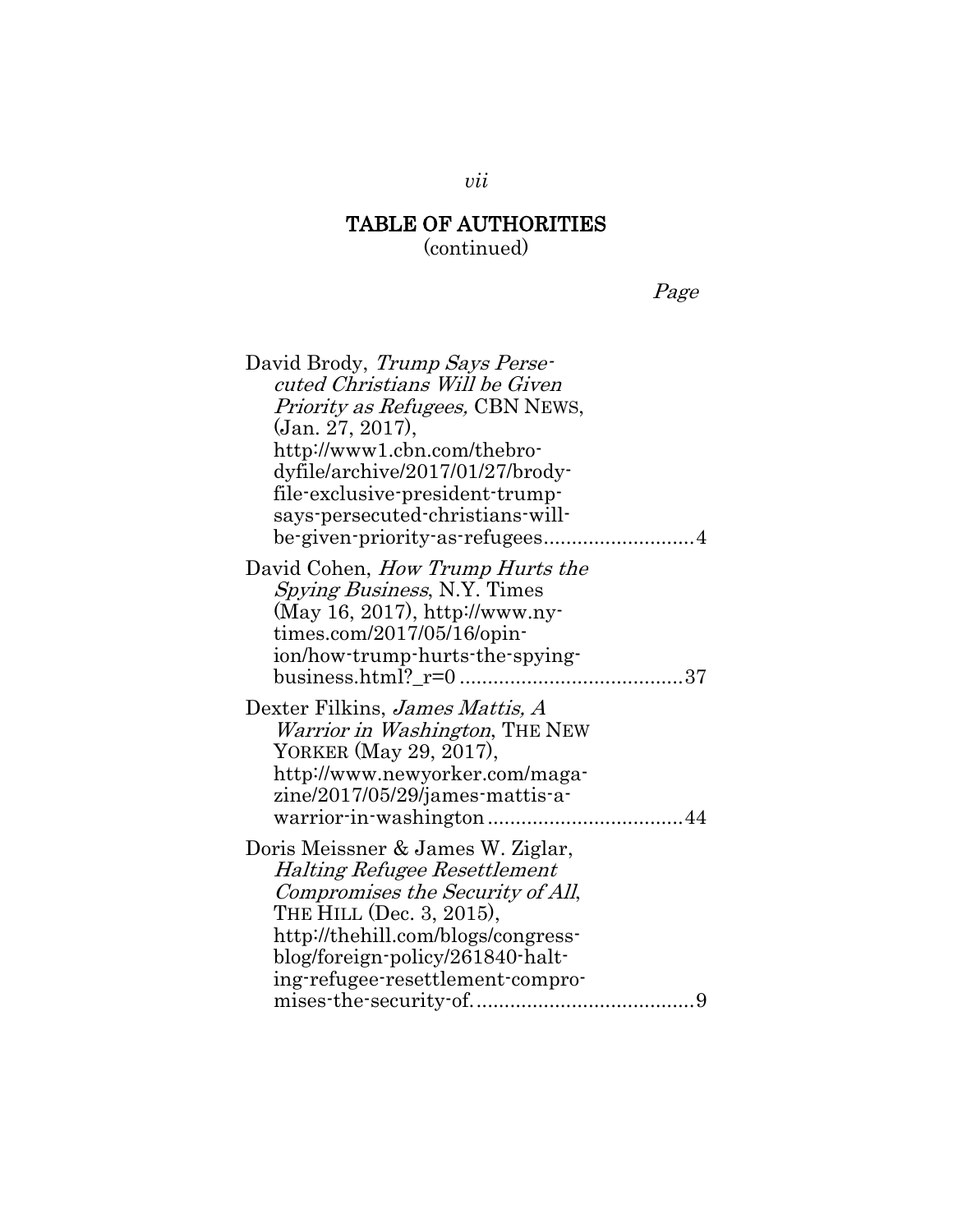Page

| Eliza Mackintosh, Trump Ban Is                                                                                                                                                                                                  |
|---------------------------------------------------------------------------------------------------------------------------------------------------------------------------------------------------------------------------------|
| Boon for ISIS Recruitment, For-                                                                                                                                                                                                 |
| mer Jihadists and Experts Say,                                                                                                                                                                                                  |
| CNN (Jan. 31, 2017, 10:51 AM),                                                                                                                                                                                                  |
| http://www.cnn.com/2017/01/30/po                                                                                                                                                                                                |
| litics/trump-ban-boosts-isis-re-                                                                                                                                                                                                |
|                                                                                                                                                                                                                                 |
| Francis Chan & Trinna Leong,<br>Travel Ban Stirs Unease In Indo-<br>nesia, Malaysia, THE STRAITS<br>TIMES (Feb. 5, 2017, 5:00 AM),<br>http://www.strait-<br>stimes.com/asia/travel-ban-stirs-<br>unease-in-indonesia-malaysia45 |
| Frelick, Bill, "Syrian Refugee Kids"<br>Still Out of School in Turkey,"<br>(Jan. 23, 2017),                                                                                                                                     |
| https://www.hrw.org/news/2017/0                                                                                                                                                                                                 |
| 1/23/syrian-refugee-kids-still-out-                                                                                                                                                                                             |
| 27                                                                                                                                                                                                                              |

*viii*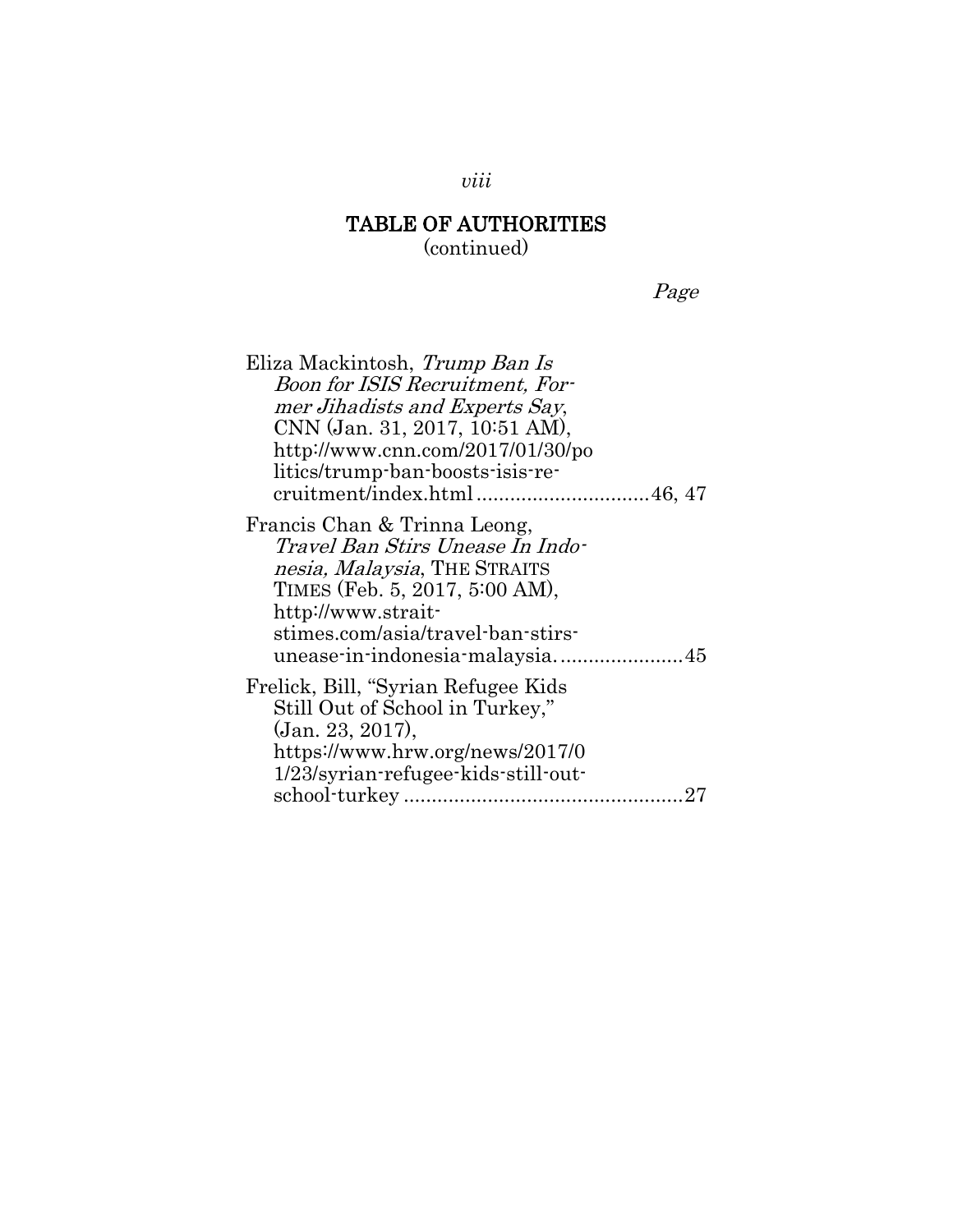Page

| Harvard Law School, Fulfilling U.S.          |
|----------------------------------------------|
| Commitment to Refugee Resettle-              |
| ment: Protecting Refugees, Pre-              |
| serving National Security &                  |
| Building the U.S. Economy                    |
| through Refugee Admissions                   |
| (2017), https://harvardimmigra-              |
| tionclinic.files.word-                       |
| press.com/2017/06/syria-final-               |
|                                              |
| The Heritage Foundation, The U.S.            |
| Refugee Admissions Program: A                |
| Roadmap for Reform (2017),                   |
| http://www.heritage.org/sites/de-            |
| fault/files/2017-07/BG3212.pdf21, 23, 25, 28 |
| Hollie McKay, U.S. backed Iraqi              |
| Fighters say Trump's Refugee                 |
| Ban Feels like 'Betrayal,'FOX                |
| NEWS (Jan. 27, 2017),                        |
| http://www.foxnews.com/poli-                 |
| tics/2017/01/27/u-s-backed-iraqi-            |
| fighters-say-trumps-refugee-ban-             |
|                                              |
| Human Rights First, Fact Sheet,              |
| President Trump's Executive Or-              |
| der on Refugees Harms Our Iraqi              |
| <i>Allies</i> (2017), http://www.human-      |
| rightsfirst.org/sites/de-                    |
| fault/files/P2-SIV-Iraqis-                   |
|                                              |

*ix*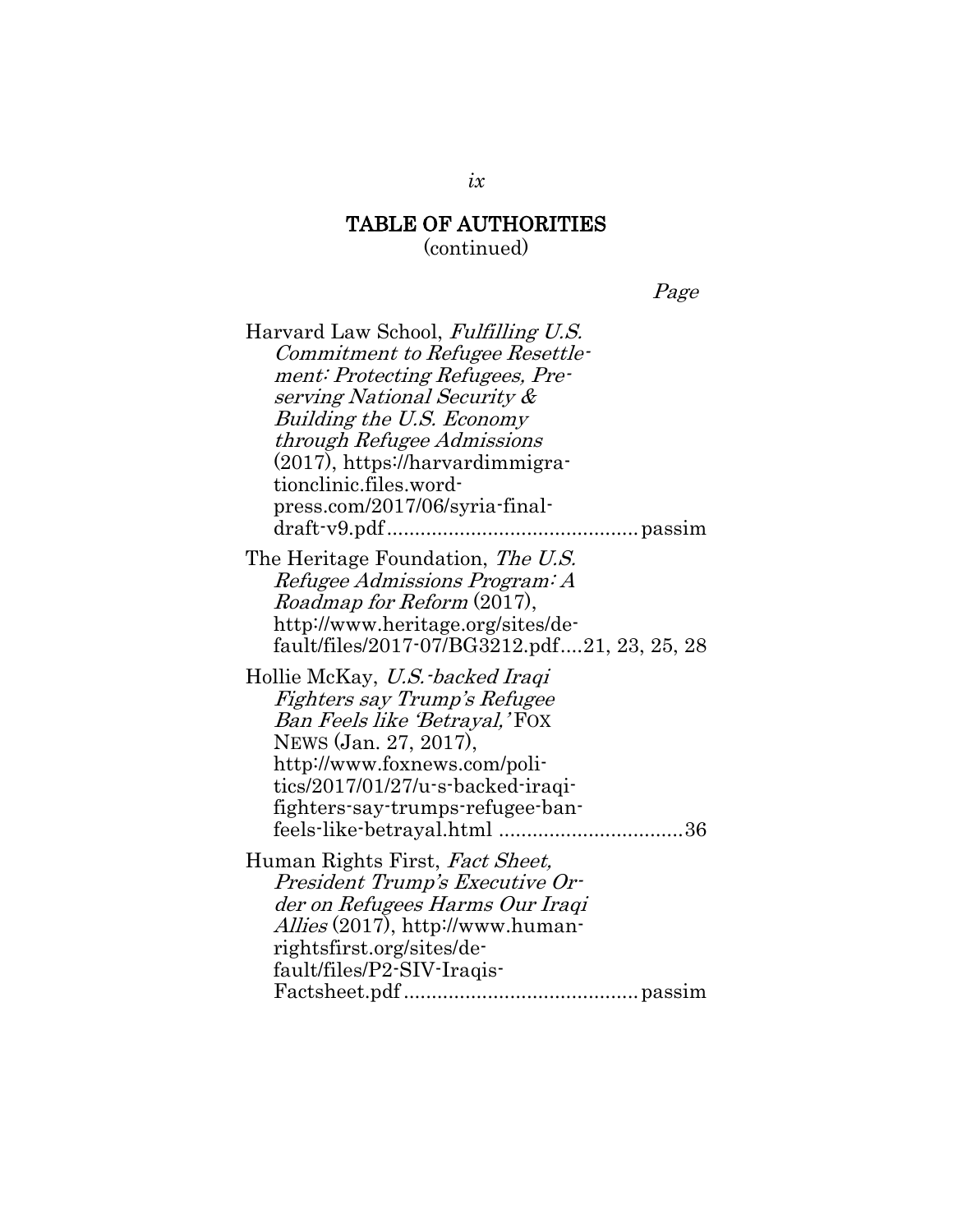Page

Human Rights First, Living in Limbo: Iraqi Refugees and U.S. Resettlement 29 (Dec. 2010).......[.16,](#page-37-1) 17, 20, 34 Human Rights First, The Syrian Refugee Crisis and the Need for U.S. Leadership (Feb. 2016), https://www.humanrightsfirst.org/sites/default/files/HRFSyrianRefCrisis.pdf. ...................................................passim Human Rights First, U.S. Leadership Forsaken: Six Months of the Trump Refugee Bans (2017), http://www.humanrightsfirst.org/r esource/us-leadership-forsakensix-months-trump-refugee-bans............passim Human Rights Watch, Barriers to Education for Syrian Refugee Children in Jordan: Summary (Aug. 16, 2016), https://www.hrw.org/report/2016/08/16/were-afraid-theirfuture/barriers-education-syrianrefugee-children-jordan. ...............................31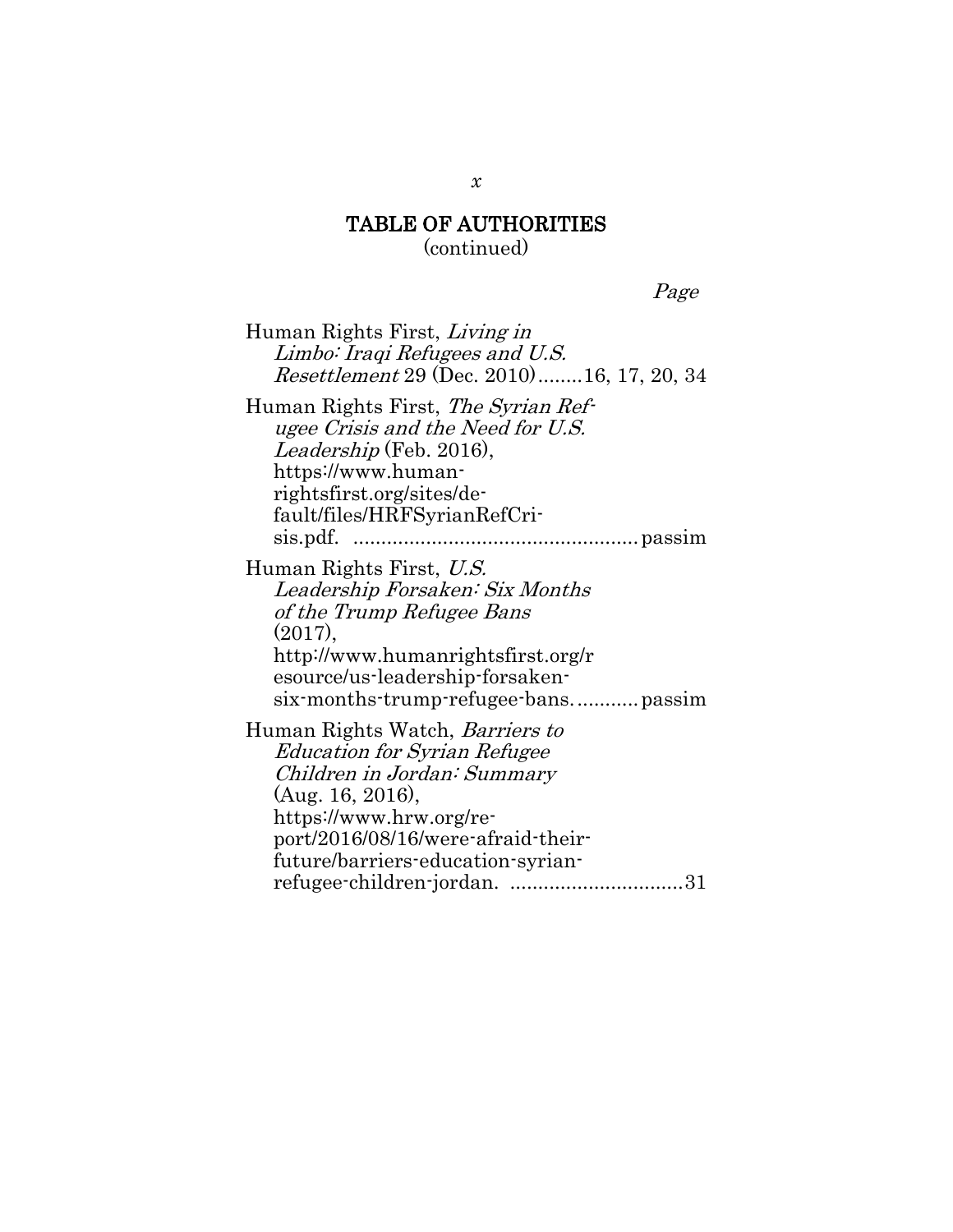(continued)

Page

| Human Rights Watch, Turkey:<br>400,000 Syrian Children Not in<br>School(2015),<br>https://www.hrw.org/news/<br>2015/11/08/turkey-400000-syrian-                                                                                                 |
|-------------------------------------------------------------------------------------------------------------------------------------------------------------------------------------------------------------------------------------------------|
| International Crisis Group, Turkey's<br>Refugee Crisis: The Politics of<br>Permanence (2016),<br>https://www.crisisgroup.org/eu-<br>rope-central-asia/western-europe-<br>mediterranean/turkey/turkey-s-<br>refugee-crisis-politics-permanence26 |
| Jason Riley, Mistrusting Obama on<br><i>ISIS – and Refugees</i> , WALL ST. J.<br>(Nov. 18, 2015, 2:37 PM),<br>https://www.wsj.com/articles/mis-<br>trusting-obama-on-isisand-refu-                                                              |
| Jeff Stein, Spy Veterans Say<br>Trump's Muslim Country Visa<br>Ban Will Hurt Recruitment,<br>Newsweek (Jan. 28, 2017 7:32<br>PM),<br>http://www.newsweek.com/spy-<br>veterans-trump-visa-ban-hurt-                                              |

#### *xi*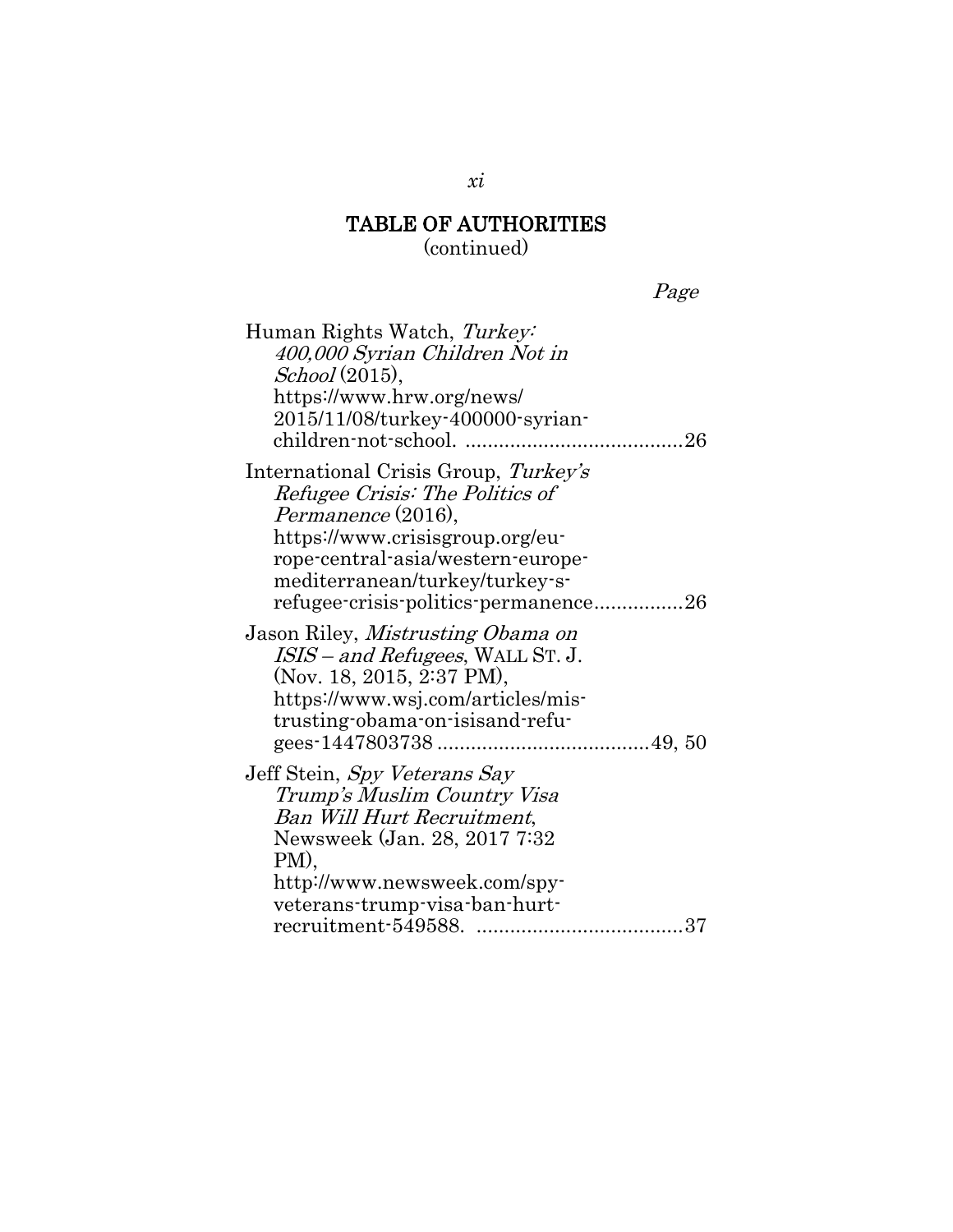(continued)

Page

| Joby Warwick, <i>Jihadist Groups Hail</i>                                                                                                                                                                                                                                                                                                                                  |
|----------------------------------------------------------------------------------------------------------------------------------------------------------------------------------------------------------------------------------------------------------------------------------------------------------------------------------------------------------------------------|
| Trump's Travel Ban as a Victory,                                                                                                                                                                                                                                                                                                                                           |
| WASH. POST (Jan. 29, 2017),                                                                                                                                                                                                                                                                                                                                                |
| https://www.washing-                                                                                                                                                                                                                                                                                                                                                       |
| tonpost.com/world/national-secu-                                                                                                                                                                                                                                                                                                                                           |
| rity/jihadist-groups-hail-trumps-                                                                                                                                                                                                                                                                                                                                          |
| travel-ban-as-a-vic-                                                                                                                                                                                                                                                                                                                                                       |
| tory/2017/01/29/50908986-e66d-<br>$11e6-b82f$                                                                                                                                                                                                                                                                                                                              |
| 687d6e6a3e7c_story.html?utm_te                                                                                                                                                                                                                                                                                                                                             |
|                                                                                                                                                                                                                                                                                                                                                                            |
| Joint Decl. of Madeleine K. Alrbight,<br>Avril D. Haines, Michael V. Hay-<br>den, John F. Kerry, John E.<br>McLaughlin, Lisa O. Monaco, Mi-<br>chael J. Morell, Janet A. Napoli-<br>tano, Leon E. Panetta, Susan E.<br>Rice, <i>Washington v. Trump</i> , No.<br>17-35105 (9th Cir. 2017),<br>https://assets.document-<br>cloud.org/docu-<br>ments/3454270/Declaration-of- |
| National-Security-Officials.pdf 37                                                                                                                                                                                                                                                                                                                                         |
| Letter from Former National                                                                                                                                                                                                                                                                                                                                                |
| Security Leaders to U.S. Congress                                                                                                                                                                                                                                                                                                                                          |
| (Dec. 2015),<br>http://www.humanrightsfirst.org/s                                                                                                                                                                                                                                                                                                                          |
| ites/default/files/FormerNatSecOf                                                                                                                                                                                                                                                                                                                                          |
| ficialsLetterRefugees.pdf20, 22, 49, 50                                                                                                                                                                                                                                                                                                                                    |
|                                                                                                                                                                                                                                                                                                                                                                            |

*xii*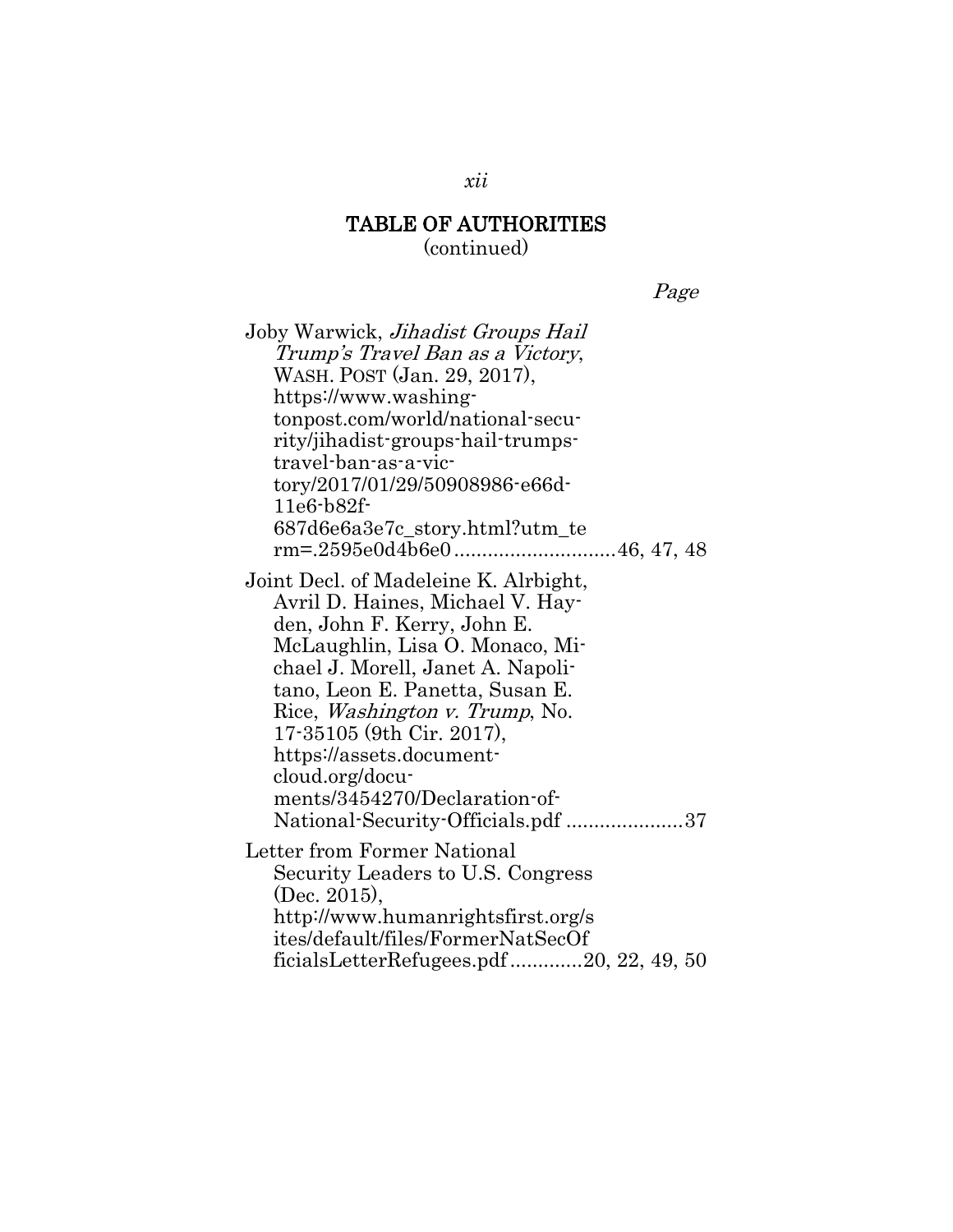(continued)

| $d^{g}$ |  |
|---------|--|
|         |  |

| Letter from Bipartisan Group of For-                                                                                                              |
|---------------------------------------------------------------------------------------------------------------------------------------------------|
| mer Officials to President Donald                                                                                                                 |
| J. Trump, Human Rights First                                                                                                                      |
| (Mar. 10, 2017), http://www.hu-                                                                                                                   |
| manrightsfirst.org/sites/de-                                                                                                                      |
| fault/files/                                                                                                                                      |
| LetterFormerOffi-                                                                                                                                 |
|                                                                                                                                                   |
| Letter to Secretary Kelly, et. al. from<br>Over 100 Former Officials (Jan.<br>$30, 2017$ , http://www.polit-<br>ico.com/f/?id=00000159-f0ef-d46b- |
|                                                                                                                                                   |
| Letter from Veterans for American<br>Ideals to President Donald J.                                                                                |
| Matt Zeller, Leave No Interpreter<br><i>Behind</i> , USA TODAY (June 22,<br>2015), https://www.usato-                                             |
| day.com/story/opin-                                                                                                                               |
| ion/2015/06/22/afghanistan-iraq-                                                                                                                  |
| army-interpreters-resettlement-                                                                                                                   |
|                                                                                                                                                   |

*xiii*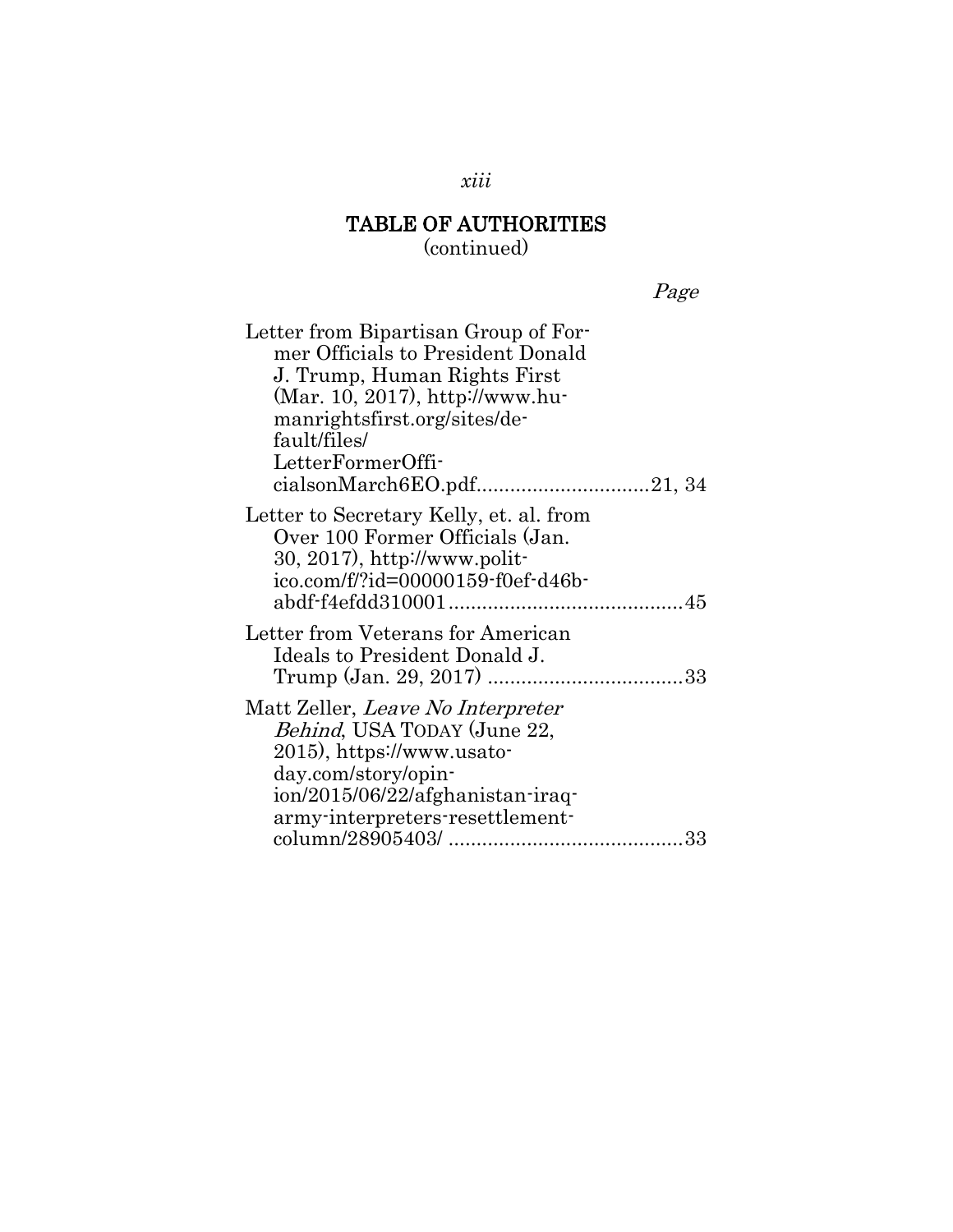Page

| Michael V. Hayden, Former CIA                                                                                                                                                                                                                         |
|-------------------------------------------------------------------------------------------------------------------------------------------------------------------------------------------------------------------------------------------------------|
| Chief: Trump's Travel Ban Hurts                                                                                                                                                                                                                       |
| American Spies – and America,                                                                                                                                                                                                                         |
| Wash. Post (Feb. 5, 2017),                                                                                                                                                                                                                            |
| https://www.washing-                                                                                                                                                                                                                                  |
| tonpost.com/opinions/former-cia-                                                                                                                                                                                                                      |
| chief-trumps-travel-ban-hurts-                                                                                                                                                                                                                        |
| american-spies-and-amer-                                                                                                                                                                                                                              |
| ica/2017/02/05/a5acce36-ebd9-                                                                                                                                                                                                                         |
| $11e6 - 9973$                                                                                                                                                                                                                                         |
| c5efb7ccfb0d_story.html?utm_ter                                                                                                                                                                                                                       |
| m                                                                                                                                                                                                                                                     |
|                                                                                                                                                                                                                                                       |
| Michael V. Hayden & James Stav-<br>ridis, U.S. Must Lead On Refugee<br>Crisis, MIAMI HERALD (July 8,<br>2016), http://www.miamiher-<br>ald.com/opinion/op-ed/arti-                                                                                    |
| National Public Radio, <i>In Lebanon</i> ,<br>Syrian Refugees Met With Har-<br>assment and Hostility (Sept. 2,<br>2017), http://www.npr.org/sec-<br>tions/parallels/2017/09/02/<br>547906231/in-lebanon-syrian-ref-<br>ugees-met-with-harassment-and- |
|                                                                                                                                                                                                                                                       |

*xiv*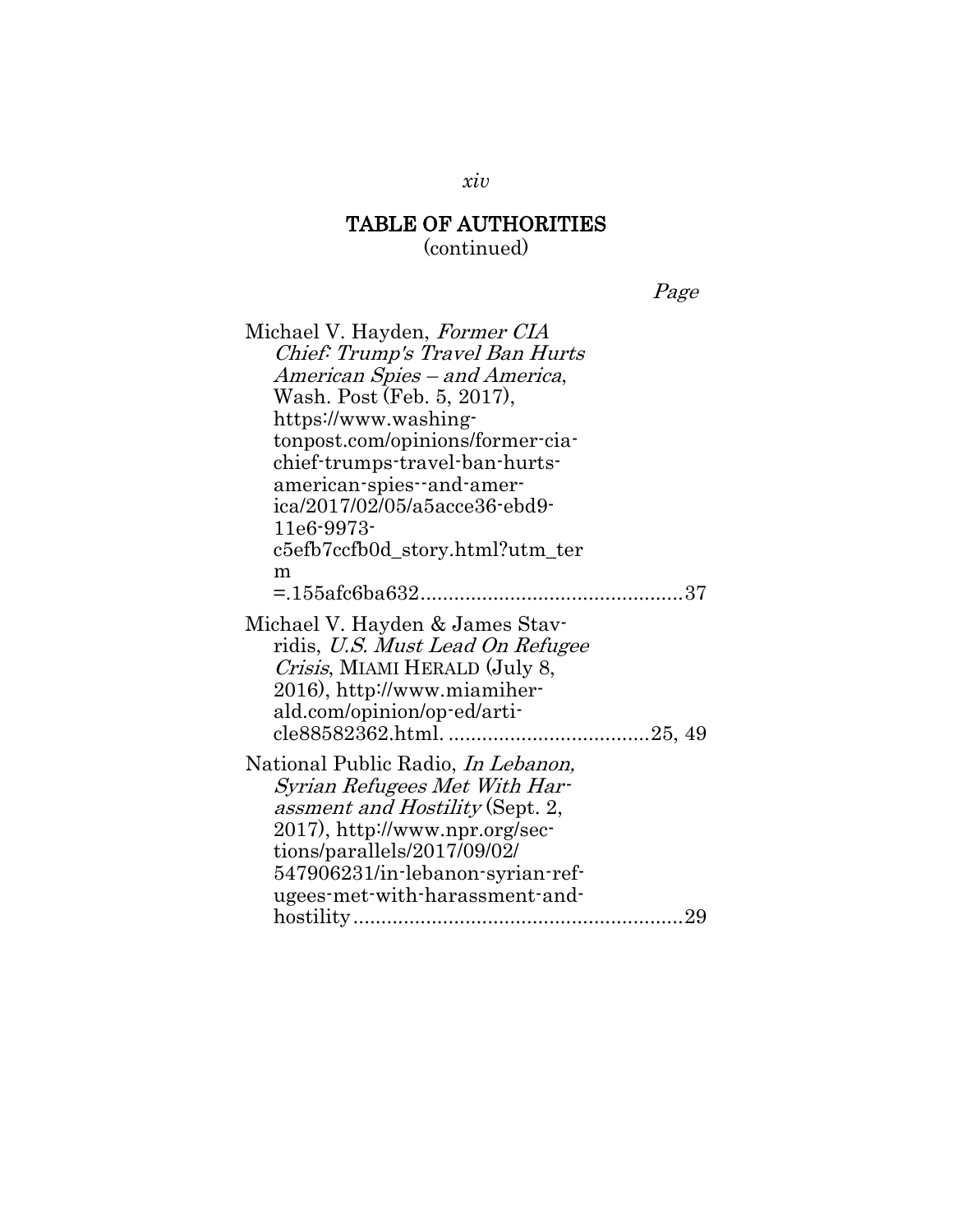Page

| National Public Radio, National Se-    |
|----------------------------------------|
| curity Council Changes Are Very        |
| <i>Significant, Hayden Says</i> (Jan.  |
| 30, 2017, 4:58 AM),                    |
| http://www.npr.org/2017/01/30/51       |
| 2400246/former-nsa-director-           |
| weighs-in-on-national-security-        |
|                                        |
| Nyshka Chandran, Trump's Immi-         |
| gration Order Troubles Muslim-         |
| Majority Indonesia, Malaysia,          |
| CNBC (Jan. 29, 2017, 8:01 PM),         |
| https://www.cnbc.com/2017/01/29/       |
| trumps-immigration-order-rever-        |
| berates-to-indonesia-malay-            |
|                                        |
| Oxfam, Syrian Refugee Influx Add-      |
| ing to Jordan's Water Worries          |
| $(2013)$ ,                             |
| https://www.oxfam.ca/blogs/con-        |
| flict-emergencies/refugee-influx-      |
| adding-to-jordans-water-worries30      |
| PBS NEWSHOUR, <i>Immigration Ban</i>   |
| Misses Greatest Threat, Counter-       |
| <i>terrorism Expert Says</i> (Jan. 31, |
| 2017, 6:45 PM),                        |
| http://www.pbs.org/news-               |
| hour/bb/immigration-ban-misses-        |
| greatest-threat-counterterrorism-      |
|                                        |
|                                        |

*xv*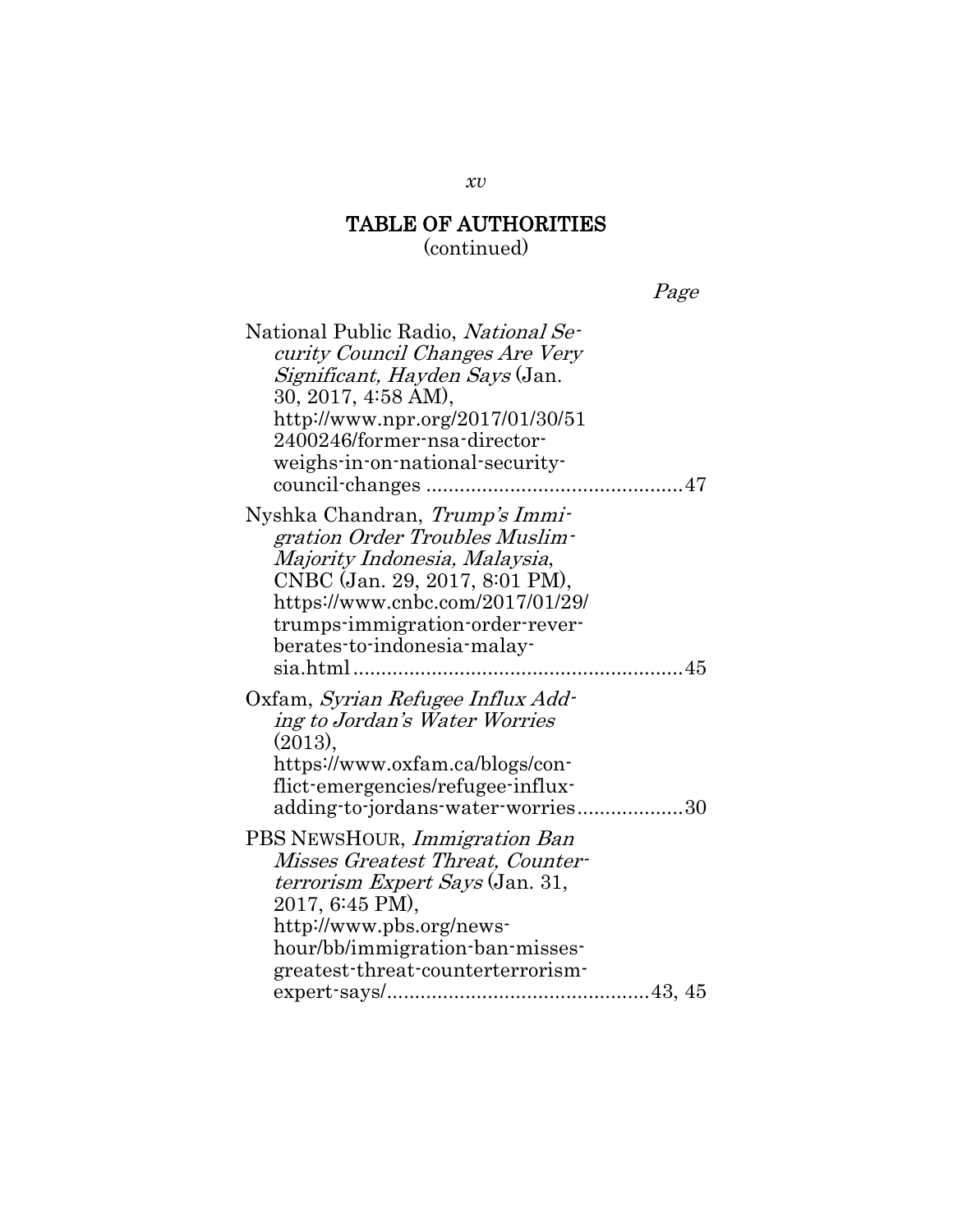Page

| Peter James Kiernan, A Former          |
|----------------------------------------|
| MARSOC Raider Explains how             |
| the Travel Ban Endangers Special       |
| <i>Operations Forces</i> , Task & Pur- |
| pose (Feb. 2, 2017),                   |
| http://taskandpurpose.com/for-         |
| mer-marsoc-raider-explains-            |
| travel-ban-endangers-special-op-       |
|                                        |
| Phillip Connor & Jens Manuel           |
| Krogstad, <i>In First Months of</i>    |
| Trump Presidency, Christians Ac-       |
| count for Growing Share of U.S.        |
| Refugee Arrivals, Pew Research         |
| Center (July 12, 2017),                |
| http://www.pewresearch.org/fact-       |
| $tank/2017/07/12/in$ -first-months-    |
| of-trump-presidency-christians-        |
| account-for-growing-share-of-u-s-      |
|                                        |
|                                        |
| Rana F. Sweis, Resentment Grows        |
| Against Syrian Refugees in Jor-        |
| <i>dan</i> , N.Y. TIMES (May 9, 2013), |
| http://www.ny-                         |
| times.com/2013/05/09/world/mid-        |
| dleeast/09iht-m09-jordan-              |
| 32                                     |

#### *xvi*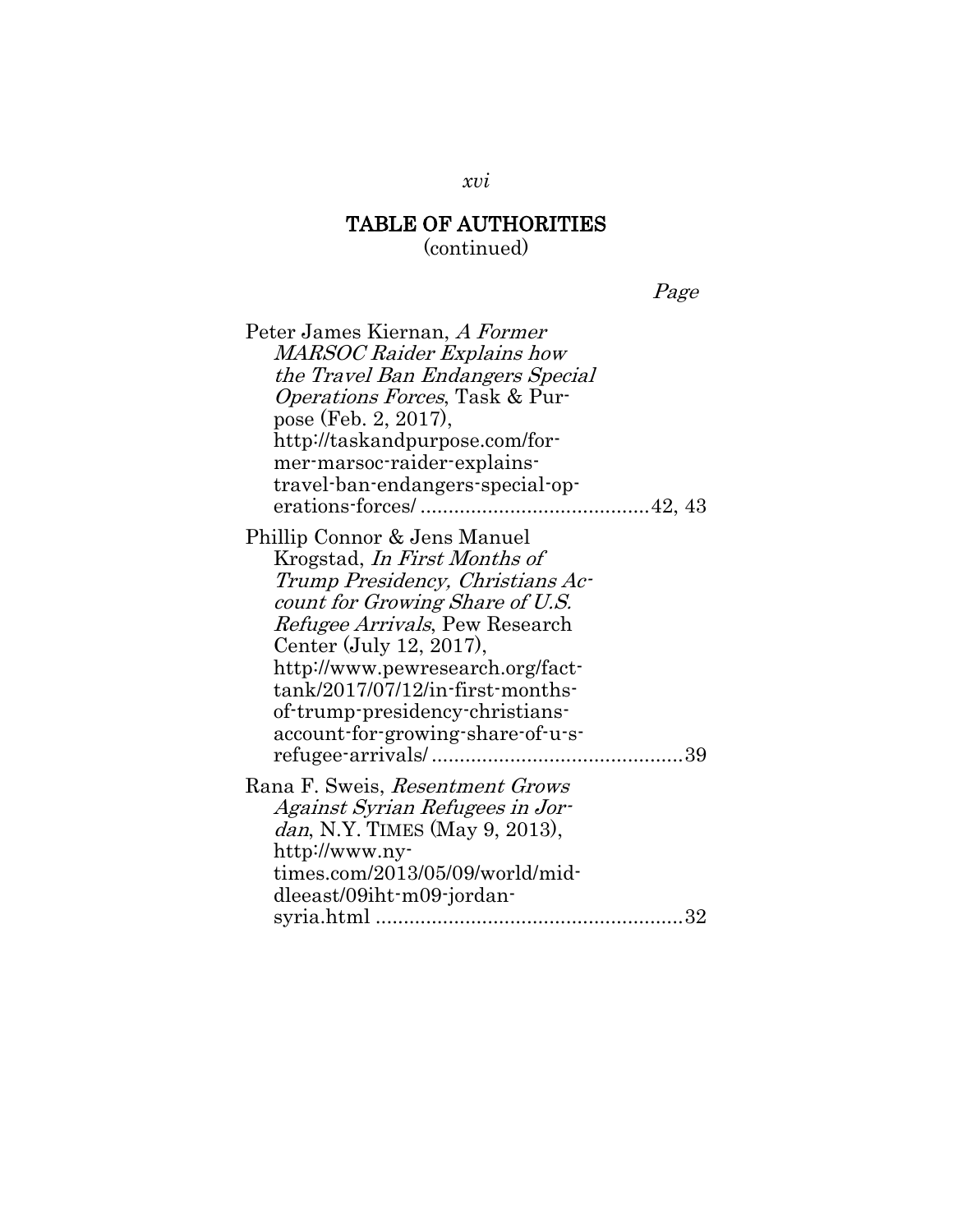(continued)

| r F.<br>71<br>. . |
|-------------------|
|-------------------|

| Ruth Sherlock, Jordan Repeals Free  |
|-------------------------------------|
| Medical Aid for Syrian Refugees,    |
| THE TELEGRAPH (Nov. 28, 2014),      |
| http://www.tele-                    |
| graph.co.uk/news/worldnews/mid-     |
| dleeast/syria/11261468/Jordan-re-   |
| peals-free-medical-aid-for-Syrian-  |
|                                     |
|                                     |
| Ryan Crocker, The Case for Accept-  |
| ing Syrian Refugees, WALL ST. J.    |
| (Nov. 17, 2015), https://           |
| www.wsj.com/articles/the-case-      |
| for-accepting-syrian-refugees-      |
|                                     |
|                                     |
| Sarah Lyons-Padilla & Michele J.    |
| Gelfand, The Social Scientific      |
| Case Against a Muslim Ban, N.Y.     |
| Times (Feb. 18, 2017),              |
| https://www.nytimes.com/2017/02/    |
| 18/opinion/sunday/the-social-       |
| scientific-case-against-a-muslim-   |
|                                     |
|                                     |
| Tim Arango, <i>'You Have Let Us</i> |
| Down, Trump': Iraqis See U.S.       |
| <i>Relations Recast, N.Y. TIMES</i> |
| $(Jan. 30, 2017)$ https://www.ny-   |
| times.com/2017/01/30/world/mid-     |
| dleeast/iraq-trump-refugee-         |
|                                     |
|                                     |

*xvii*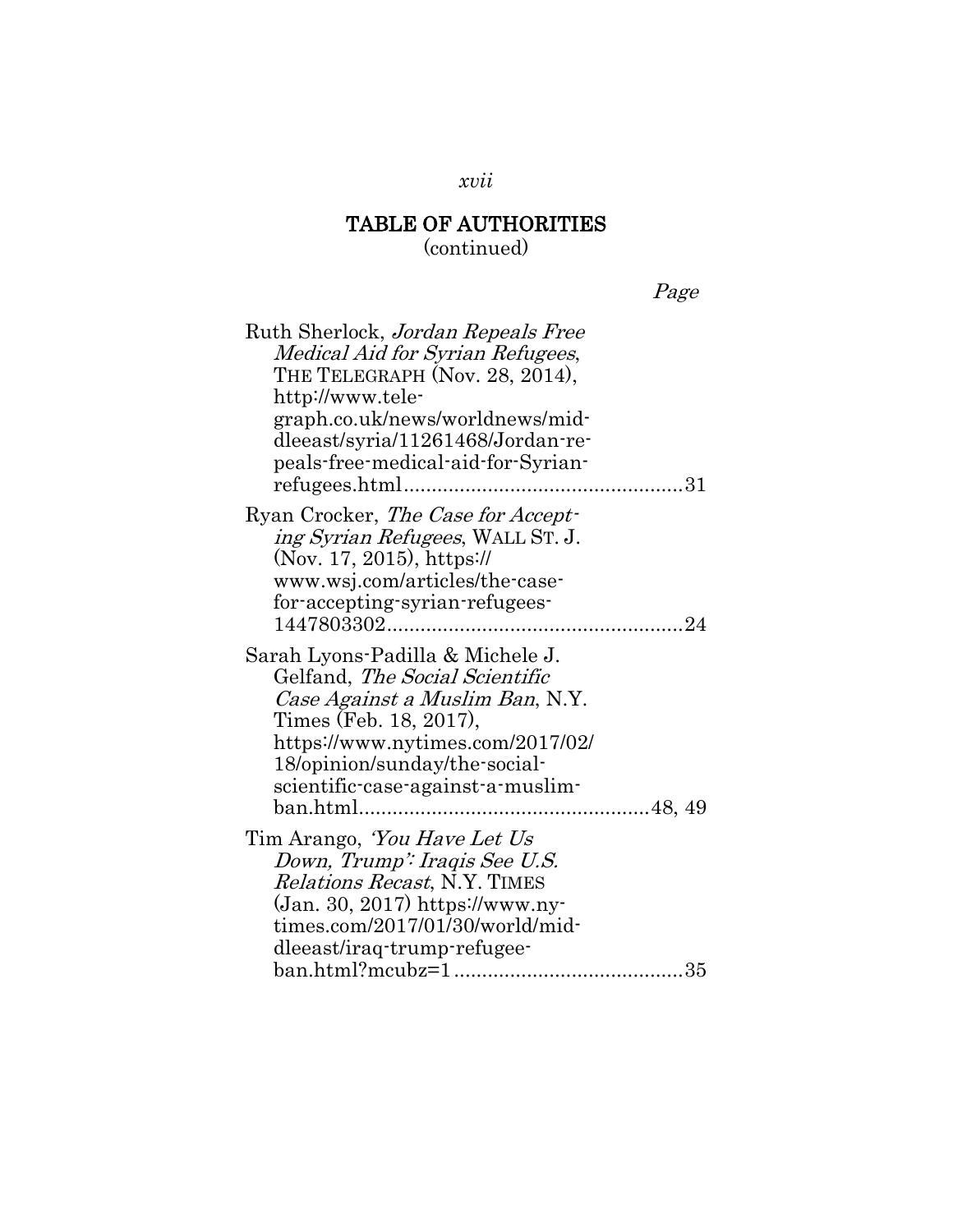### *xviii*

## TABLE OF AUTHORITIES

(continued)

| UNHCR, Global Trends: Forced Dis-<br>placement in $2016$ (June 20,<br>2017), http://www.un-                                                                                                                      |
|------------------------------------------------------------------------------------------------------------------------------------------------------------------------------------------------------------------|
| <b>UNHCR</b> , Handbook on Procedures<br>and Criteria for Determining Ref-<br>ugee Status under the 1951 Con-<br>vention and the 1967 Protocol re-<br>lating to the Status of Refugees<br>$\P$ 9, http://www.un- |
| UNHCR, Jordan Factsheet (2017),<br>http://reliefweb.int/sites/re-<br>liefweb.int/files/resources/Jor-<br>danFactSheetJanuary2017-                                                                                |
| UNHCR, Lebanon: Refugee and Asy-<br>lum Seekers (2017), http://report-                                                                                                                                           |
| UNICEF, Over 40 Per Cent of Syrian<br>Refugee Children in Turkey Miss-<br>ing Out on Education, Despite<br>Massive Increase in Enrollment<br><i>Rates</i> (2017) www.unicef.org/<br>media/media_94417.html 27    |
| United Nations Convention Relating<br>to the Status of Refugees, July 28,<br>1951, 19 U.S.T. 6259, 189                                                                                                           |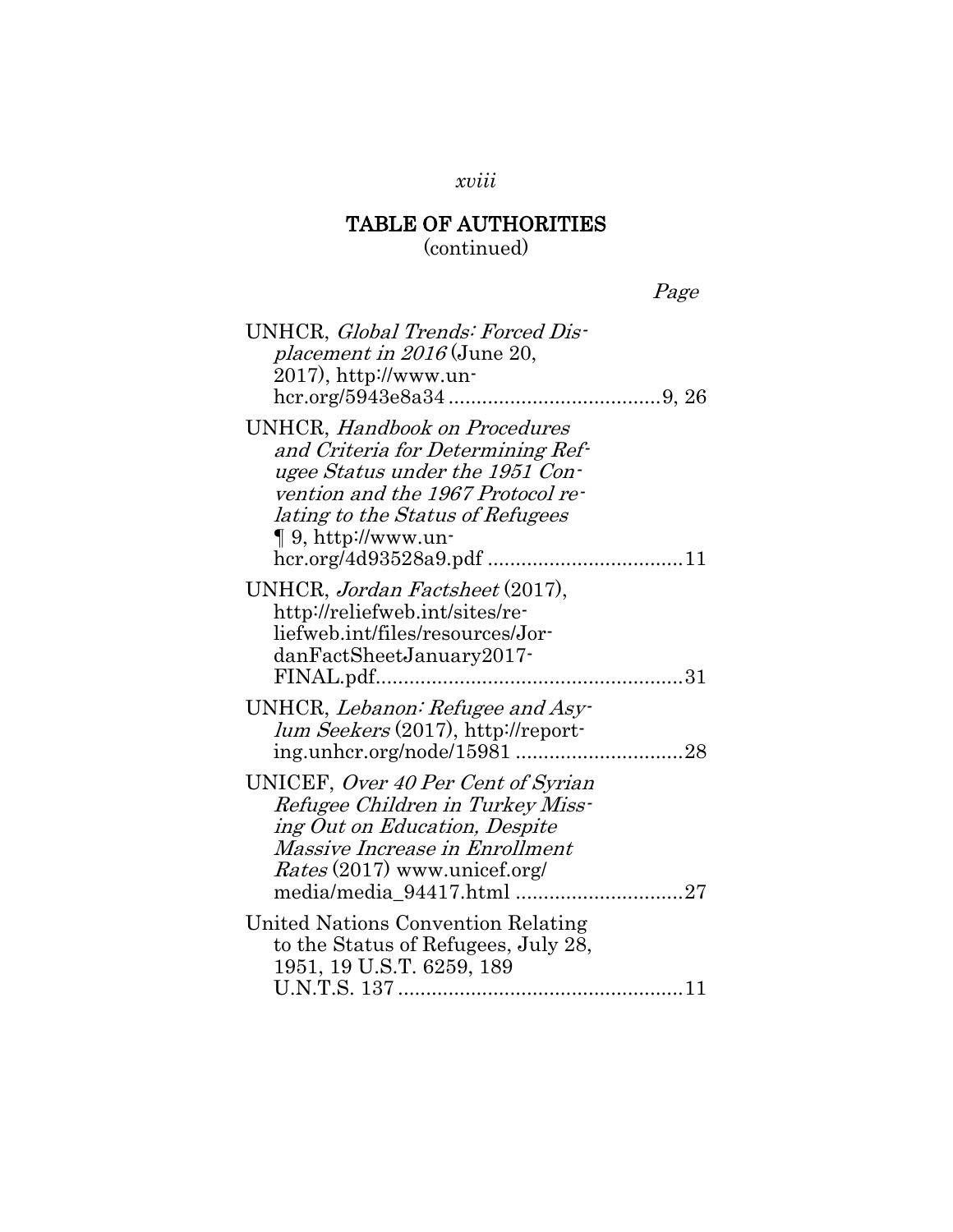(continued)

Page

| United Nations Protocol Relating to<br>the Status of Refugees, Jan. 31,<br>1967, 19 U.S.T. 6223, 606                                                                                                                                                                                                                                                 |
|------------------------------------------------------------------------------------------------------------------------------------------------------------------------------------------------------------------------------------------------------------------------------------------------------------------------------------------------------|
| United Nations Office of the Secre-<br>tary-General's Envoy on Youth,<br><b>New Study Finds Child Marriage</b><br>Rising Among Most Vulnerable<br><i>Syrian Refugees</i> (Feb. 8, 2017),<br>http://www.un.org/youthen-<br>voy/2017/02/new-study-finds-<br>child-marriage-rising-among-vul-<br>nerable-syrian-refugees/31                             |
| U.S. Citizenship and Immigration<br>Servs., Refugee Processing and<br><i>Security Screening</i> (Dec. 3, 2015),<br>https://www.uscis.gov/refugee-                                                                                                                                                                                                    |
| U.S. Citizenship and Immigration<br>Servs., The United States Refugee<br>Admissions Program (USRAP)<br>Consultation & Worldwide Pro-<br>cessing Priorities (May 5, 2016)<br>https://www.uscis.gov/humanitar-<br>ian/refugees-asylum/refu-<br>gees/united-states-refugee-admis-<br>sions-program-usrap-consulta-<br>tion-worldwide-processing-priori- |

*xix*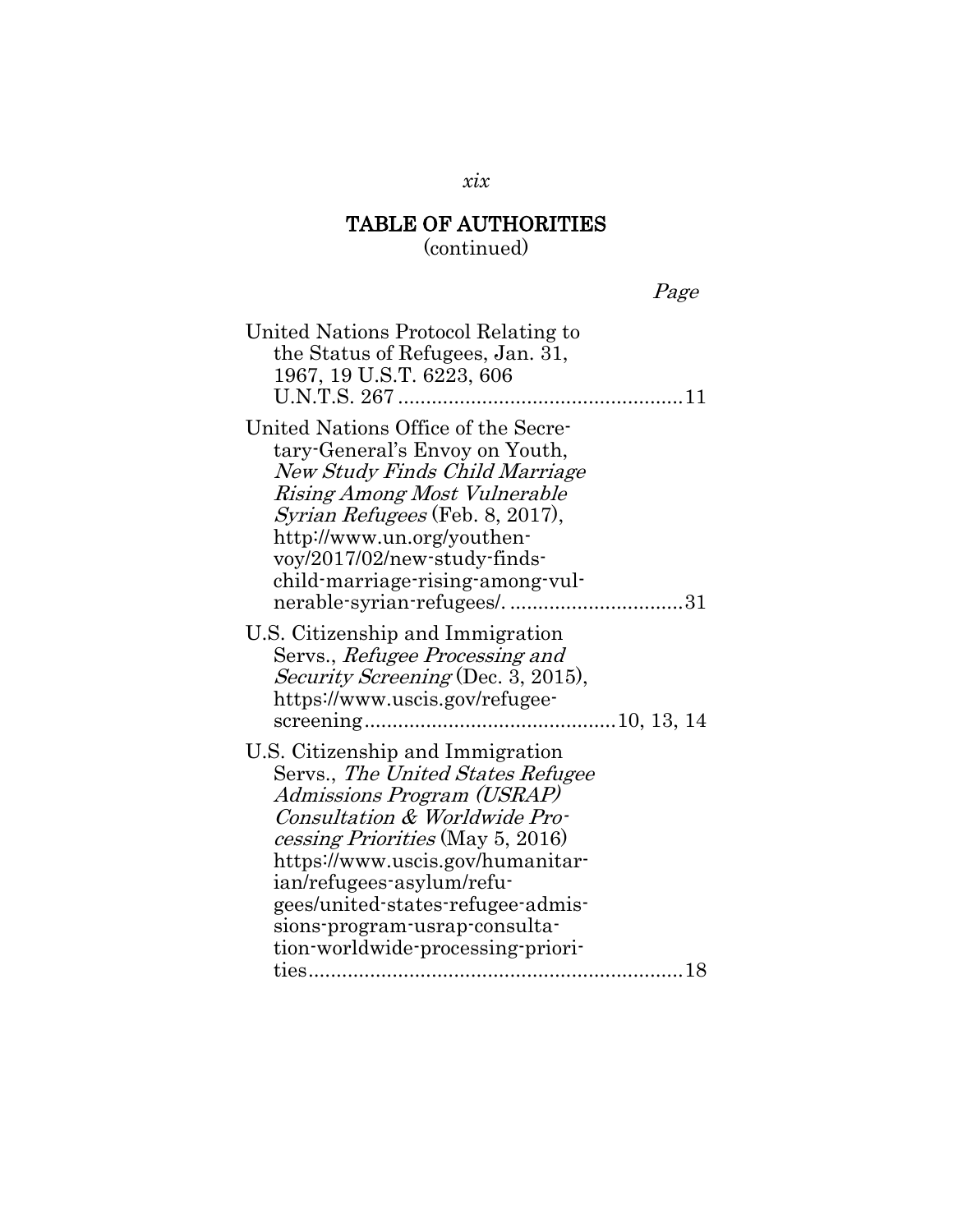(continued)

Page

| U.S. Dep't of the Army, FM 3-24,<br>Counterinsurgency A-5 (2006),<br>http://usacac.army.mil/cac2/Re-<br>pository/Materials/COIN-FM3-<br>24.pdf                                                                                                                        |
|-----------------------------------------------------------------------------------------------------------------------------------------------------------------------------------------------------------------------------------------------------------------------|
| U.S. Dep't of State, Bureau of Consu-<br>lar Affairs, Special Immigrant Vi-<br>sas for Iraqis – Who Were Em-<br>ployed by/on Behalf of the U.S.<br><i>Government,</i><br>https://travel.state.gov/content/vi-<br>sas/en/immigrate/iraqis-work-for-<br>us.html<br>. 17 |
| U.S. Dep't of State, U.S. Refugee Ad-<br>missions Program,<br>https://www.state.gov/j/prm/ra/ad-<br>missions/index.                                                                                                                                                   |
| U.S. Dep't of State, U.S. Refugee Ad-<br>missions Program FAQs (Jan. 20,<br>2017), https://www.state.gov/j/-<br>prm/releases/fact-                                                                                                                                    |
| U.S. Dep't of State, U.S. Refugee Ad-<br>missions Program (USRAP) Di-<br>rect Access Program for U.S.-affil-<br><i>iated Iraqis</i> (Mar. 11, 2016),<br>https://www.state.gov-/j/prm/re-<br>leases/factsheets/2016/-                                                  |

*xx*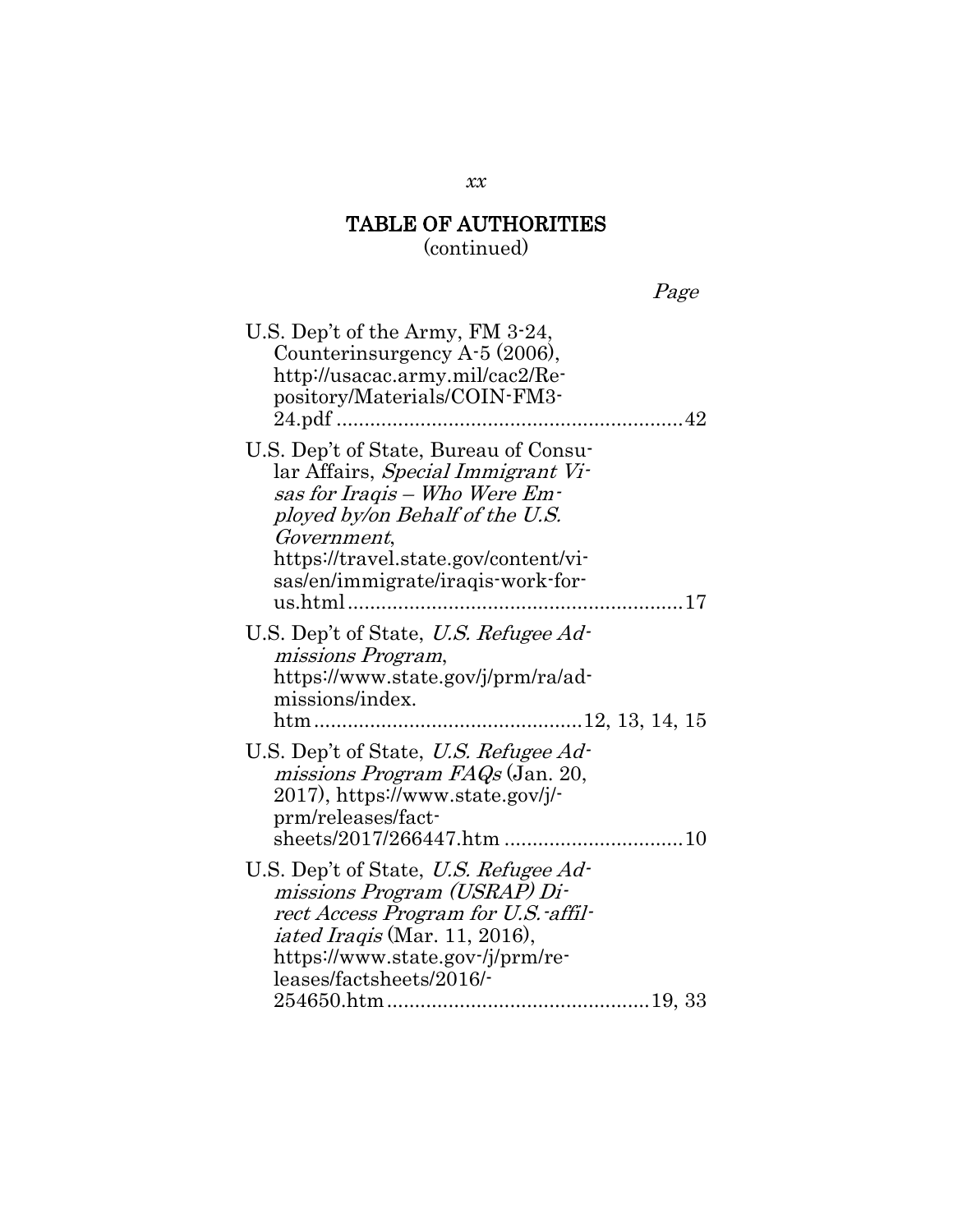Page

| The White House, Remarks by Presi-     |
|----------------------------------------|
| dent Trump and His Majesty             |
| King Abdullah II of Jordan in          |
| <i>Joint Press Conference</i> (Apr. 5, |
| $2017$ ,                               |
| https://www.whitehouse.gov/the-        |
| press-office/2017/04/05/remarks-       |
| president-trump-and-his-majesty-       |
|                                        |
| The White House, Two Former            |
| <b>Homeland Security Secretaries</b>   |
| Wrote President Obama on Safely        |
| <i>Welcoming Syrian Refugees</i> (Nov. |
| $19, 2015$ ,                           |
| https://obamawhitehouse.ar-            |
| chives.gov/blog/2015/11/19/two-        |
| former-homeland-security-secre-        |
| taries-wrote-president-obama-          |
|                                        |
|                                        |

*xxi*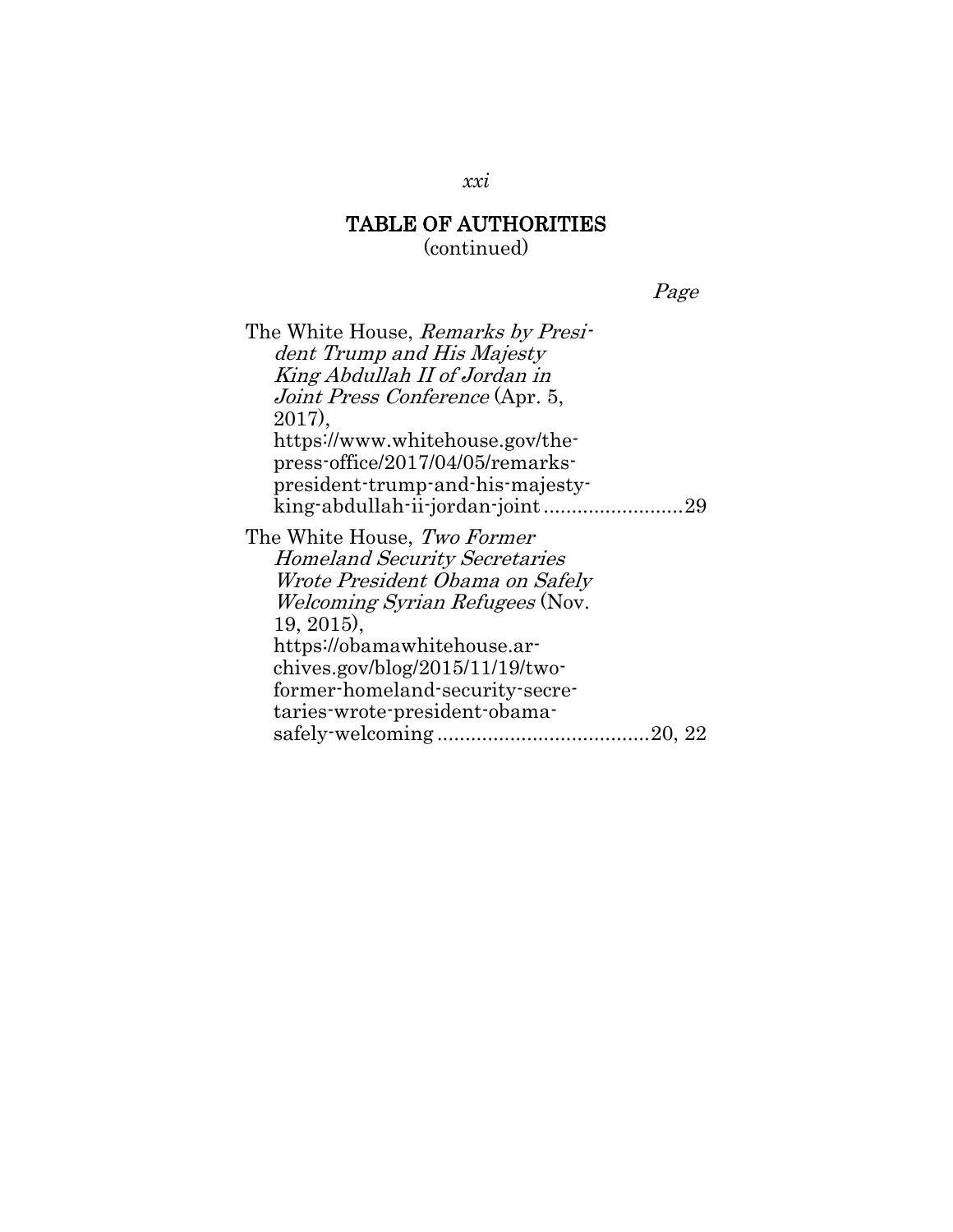#### <span id="page-22-0"></span>INTEREST OF THE AMICI CURIAE<sup>1</sup>

Amicus Curiae Human Rights First (formerly known as the Lawyers Committee for Human Rights) is a nonprofit, nonpartisan international human rights organization that has worked since 1978 to promote fundamental human rights and protect refugees' rights. Human Rights First grounds its refugee protection work in the standards set forth in the 1951 Convention Relating to the Status of Refugees, the 1967 Protocol Relating to the Status of Refugees, the Convention Against Torture and Other Cruel, Inhuman and Degrading Treatment or Punishment, and other international human rights instruments.

In November 2015, Human Rights First launched a project, Veterans for American Ideals ("VFAI"), to engage veterans to continue advocating for policies that uphold the human rights ideals that first motivated them to serve in the armed forces. VFAI leverages veterans' experiences, leadership abilities, and credibility to advance those ideals, including working to ensure safe passage to the United States of translators

 $\overline{\phantom{a}}$ 

<sup>1</sup> This brief was paid for entirely by the amici and/or their attorneys. No counsel for any party has authored this brief in whole or in part, and no party or counsel for a party has made a monetary contribution to the preparation or submission of this brief. Petitioner and Respondents consent to the filing of this brief.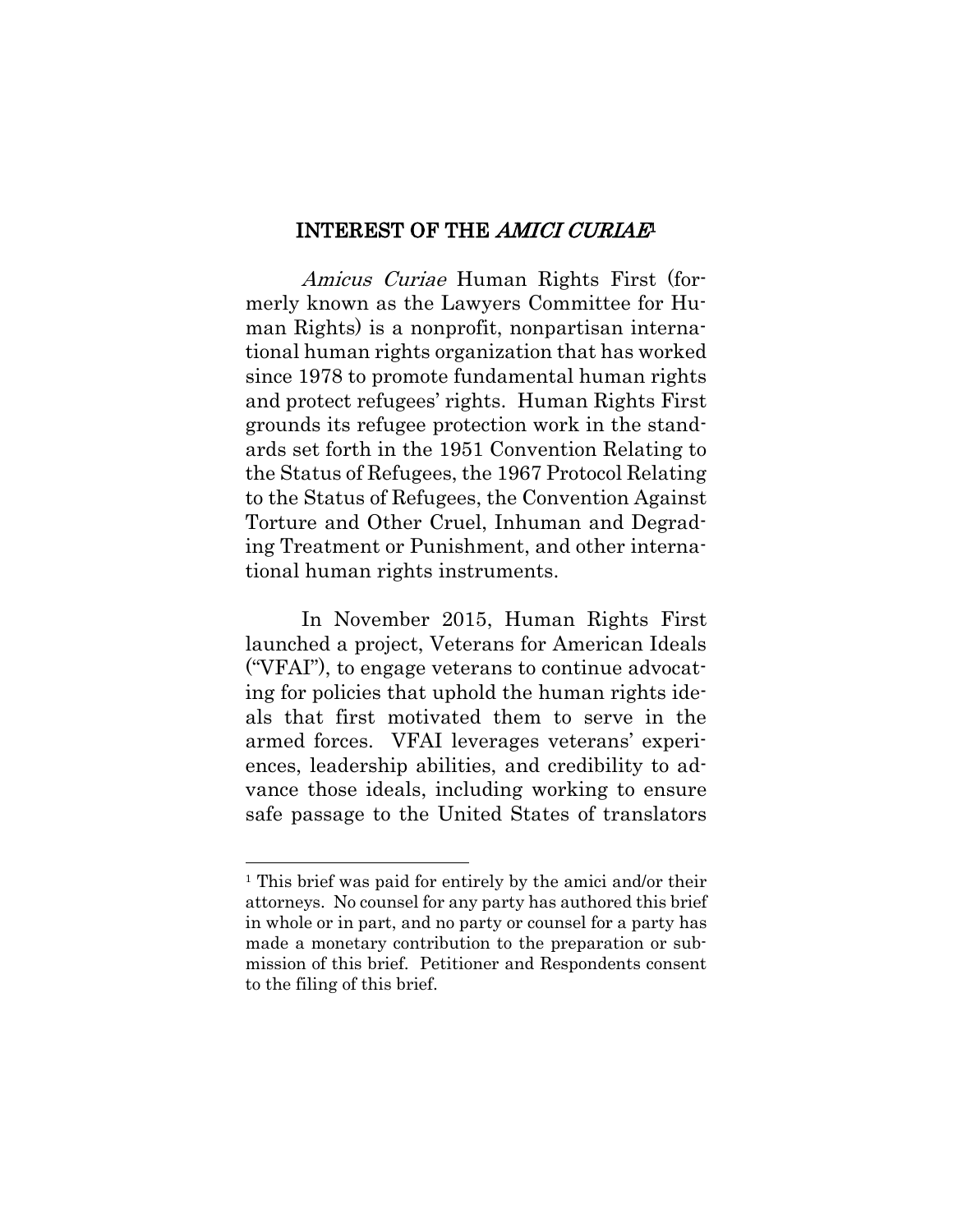and others who worked with the U.S. military and other U.S. entities in Iraq and Afghanistan, to advocate for the protection of refugees through refugee resettlement, and to challenge the rise of anti-Muslim rhetoric and policies.

Amicus Curiae No One Left Behind is a veterans organization dedicated to helping Afghan and Iraqi wartime allies with special immigrant visas resettle safely in the United States. This includes providing assistance with the visa process, and with housing, employment, and cultural adaptation upon arrival in the United States.

Amicus Curiae Vietnam Veterans of America is the only national Vietnam veterans organization congressionally chartered and exclusively dedicated to Vietnam-era veterans and their families. Their mission is to promote and support the full range of issues important to all veterans, to create a new identity for this generation of veterans, and to change public perception of Vietnam veterans.

These consolidated cases test the legal and constitutional validity of President Donald Trump's Executive Order No. 13,780 (the "Executive Order" or "Order"). Among other things, the Order temporarily suspends the United States Refugee Admissions Program (the "USRAP"). Consequently, thousands of refugees otherwise eligible for resettlement in the United States have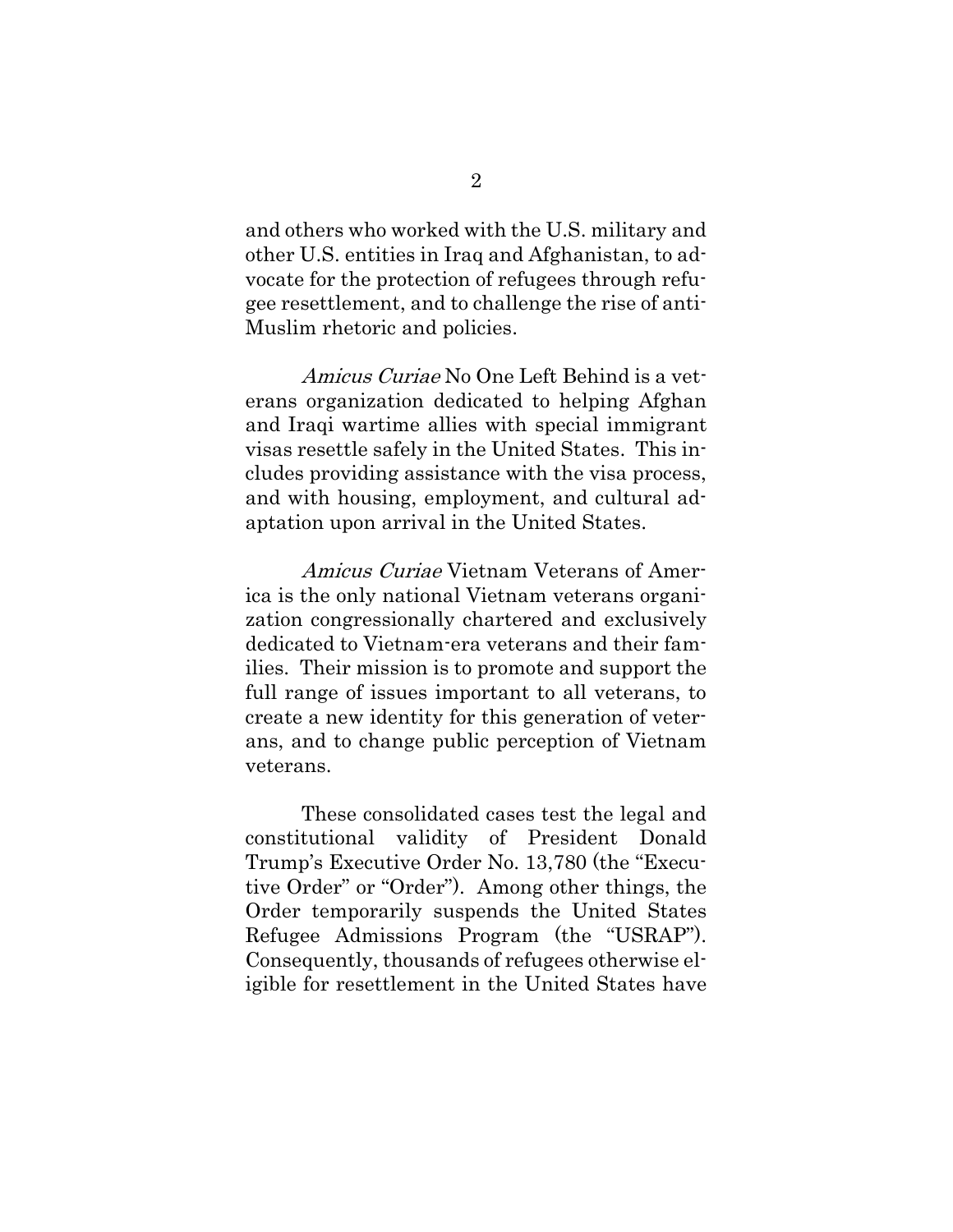been stranded across the globe, inflicting pointless suffering and harm. The purpose of this amici brief is to explain why the Executive Order is indeed needless, and how and why it harms the security interests of the United States, as well as the interests of its critical allies.

#### STATEMENT

#### <span id="page-24-1"></span><span id="page-24-0"></span>**I.** The First Executive Order

On January 27, 2017, President Trump signed the first of two executive orders entitled "Protecting the Nation from Foreign Terrorist Entry into the United States."<sup>2</sup> The first order temporarily prohibited entry of all nationals from seven majority-Muslim countries, and directed the Secretary of State to "suspend the U.S. Refugee Admissions Program (USRAP) for 120 days."<sup>3</sup> While the USRAP was suspended, the order provided that "the Secretaries of State and Homeland Security may jointly determine to admit individuals to the United States as refugees on a case-bycase basis . . . only so long as they determine that the admission of such individuals as refugees in in the national interest – including when the person is a religious minority in his country of nationality facing religious persecution[.]"<sup>4</sup>

 $\overline{\phantom{a}}$ 

<sup>2</sup> Exec. Order No. 13,769, 82 Fed. Reg. 8,977 (Jan. 27, 2017).

<sup>3</sup> Id. at 8979.

 $4$  Id.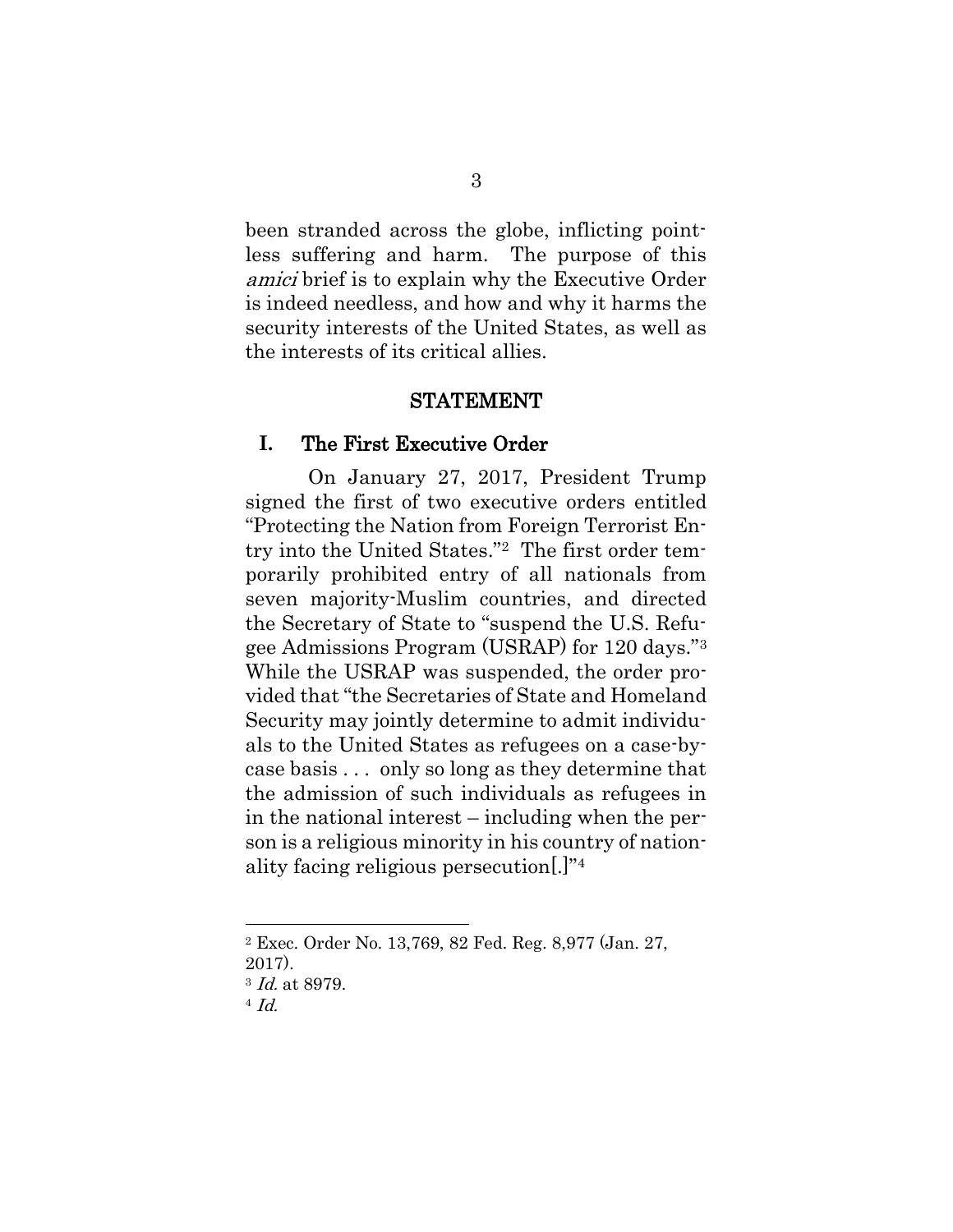Upon resumption of the USRAP, the first order directed similar religious minority prioritization and instructed the Secretary of State, in consultation with the Secretary of Homeland Security, to "prioritize refugee claims made by individuals on the basis of religious-based persecution, provided that the religion of the individual is a minority religion in the individuals' country of nationality."<sup>5</sup>

The first executive order sparked numerous lawsuits across the country. Following a series of adverse judicial rulings, the Government withdrew the order.

#### <span id="page-25-0"></span>**II.** The Second Executive Order

 $\overline{a}$ 

President Trump issued the second Executive Order on March 6, 2017, which Order bears the same title as its predecessor.<sup>6</sup> In section 2(c), the Executive Order prohibits for 90 days entry of all nationals from six of the seven majority-Muslim countries named in the first order, excepting

<sup>&</sup>lt;sup>5</sup> Id.; see also David Brody, Trump Says Persecuted Christians Will be Given Priority as Refugees. CBN NEWS, (Jan. 27, 2017), http://www1.cbn.com/thebrodyfile/archive/2017/01/27/brody-file-exclusive-president-trumpsays-persecuted-christians-will-be-given-priority-as-refugees (Interview with President Trump where he stated the prioritization of religious minorities was intended to favor Christian Refugees.).

<sup>6</sup> Exec. Order 13,780, 82 Fed. Reg. 13,209 (Mar. 6, 2017).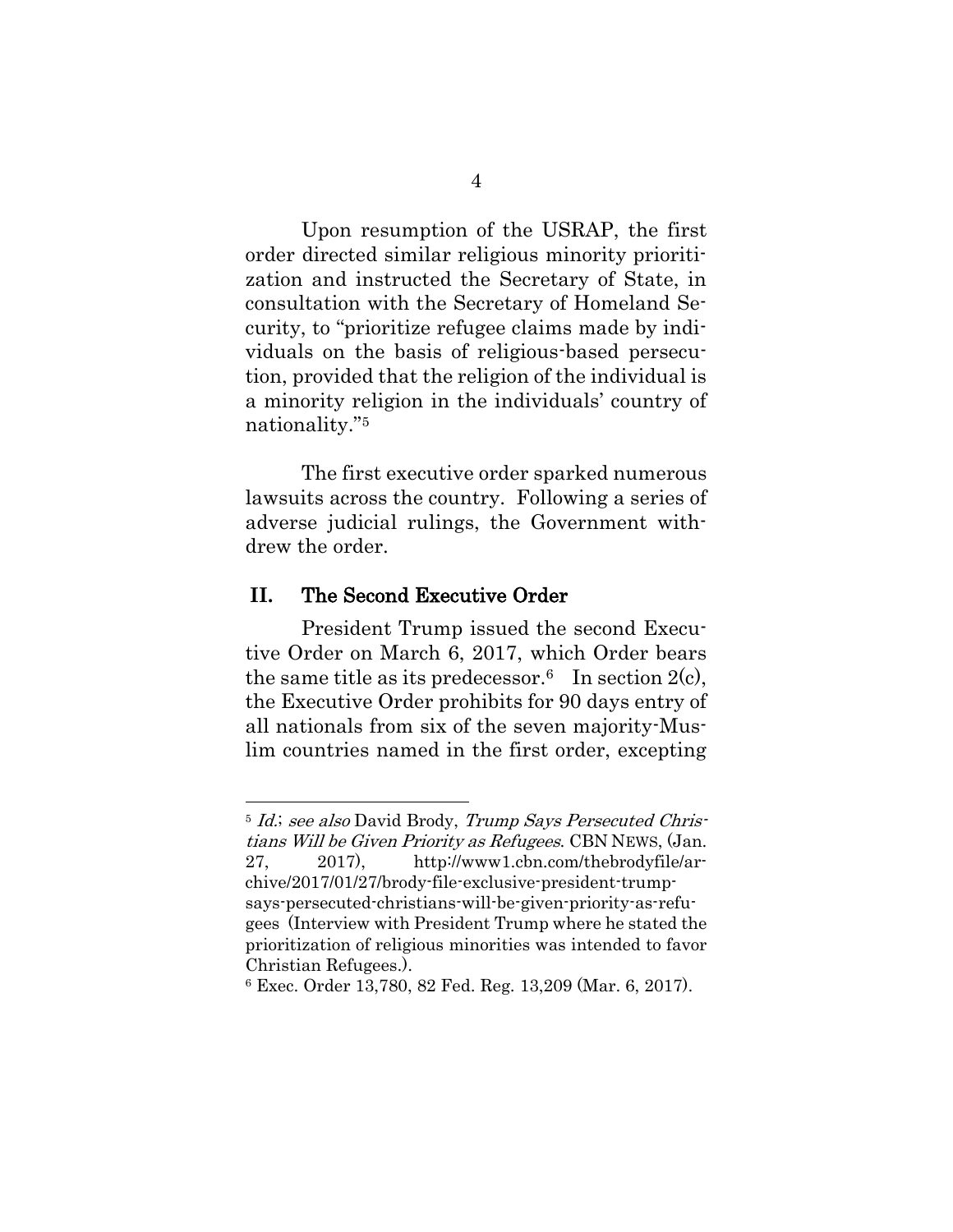only nationals of Iraq.7 Like the first order, the Executive Order in section 6 "suspend[s] travel of refugees into the United States under the USRAP" and suspends decisions on applications for refugee status for  $120 \text{ days.}$ <sup>8</sup> In spite of the suspension of the USRAP, "the Secretary of State and Secretary of Homeland Security may jointly determine to admit . . . refugees on a case-by-case basis, in their discretion, but only so long as they determine that the entry of such individuals as refugees is in the national interest and does not pose a threat to the security or welfare of the United States."9 Section 6(b) caps the number of refugees who may enter in 2017 to 50,000.10 Unlike the first order, the Executive Order does not expressly prefer religious minorities.

#### <span id="page-26-2"></span><span id="page-26-0"></span>**III.** The IRAP Litigation

Six individuals and three organizations challenged section 2(c) of the Executive Order under the INA and the Establishment Clause.<sup>11</sup> After expedited briefing and argument, the Maryland District Court enjoined section 2(c) and held that the three individuals had standing to chal-

<sup>7</sup> Id. at 13211-2.

<sup>8</sup> Id. at 13215-6.

<sup>&</sup>lt;sup>9</sup> *Id.* at 13216.

 $10$  *Id.* 

<span id="page-26-1"></span><sup>&</sup>lt;sup>11</sup> Int'l Refugee Assistance Project v. Trump, 241 F. Supp. 3d 539 (D. Md. 2017).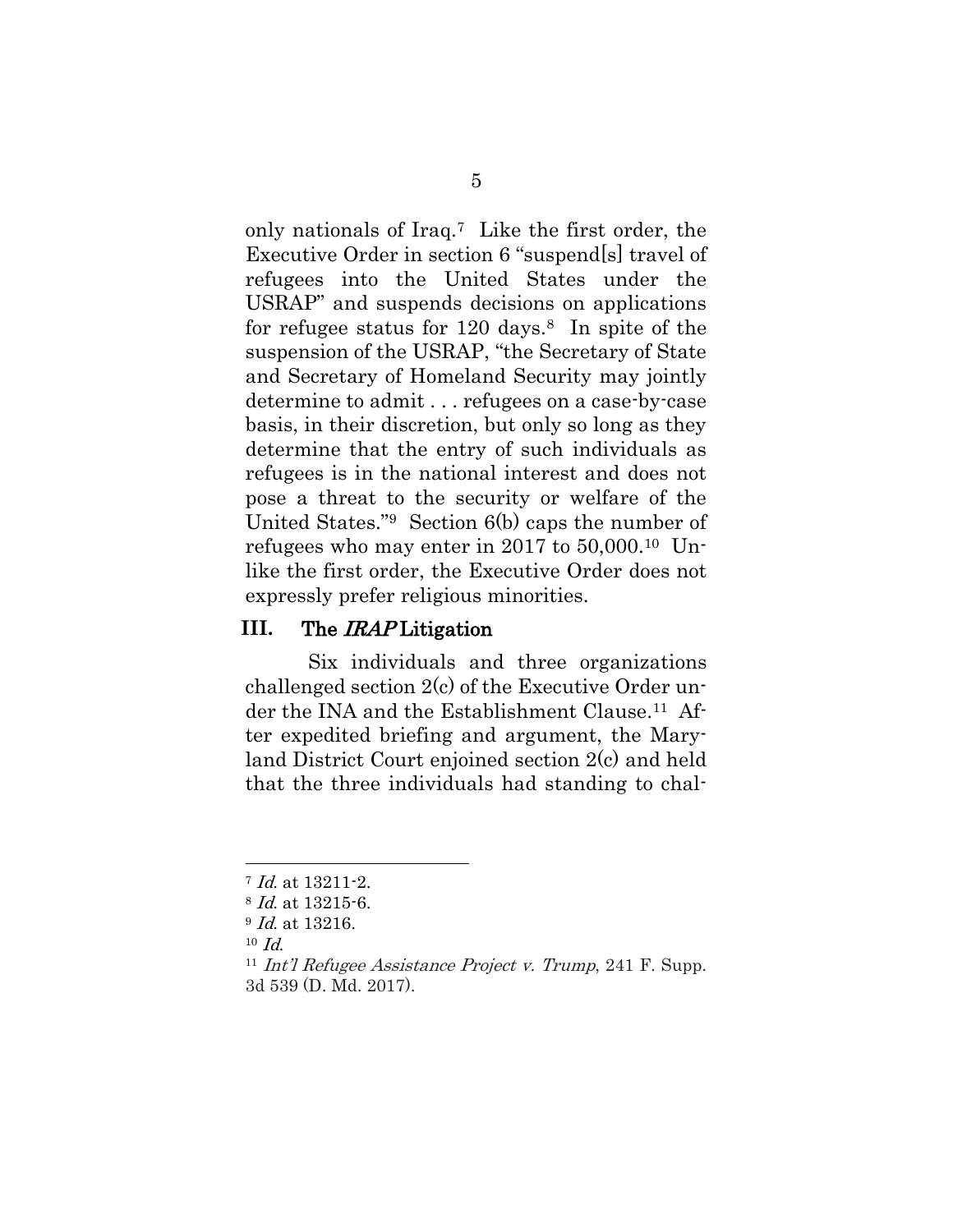lenge the section on statutory grounds. The Government appealed to the Fourth Circuit, which subsequently affirmed in part and reversed in part, and sought a stay, which was denied.12 On June 1, 2017, the Government sought a stay from this Court, which consolidated the Fourth Circuit matter with litigation in the Ninth Circuit and entered various orders discussed below.

#### <span id="page-27-0"></span>**IV.** The Hawaii Litigation

l

On March 7, 2017, the State of Hawaii brought an action challenging the Executive Order. On March 15, 2017, the Hawaii District Court issued a temporary restraining order preventing sections 2 and 6 of the Order from going into effect, finding that the State of Hawaii showed a strong likelihood of success on the Establishment Clause claim asserting that the Order was in fact a "Muslim ban."13 After the Ninth Circuit affirmed,<sup>14</sup> the Government sought review in this Court.

This Court consolidated the Fourth and

<sup>12</sup> Int'l Refugee Assistance Project v. Trump, 857 F.3d 554 (4th Cir. 2017), as amended (May 31, 2017), as amended (June 15, 2017), cert. granted, 137 S. Ct. 2080 (2017).

<span id="page-27-1"></span><sup>13</sup> Hawai'i v. Trump, 241 F. Supp. 3d 1119, 1134 (D. Haw. 2017).

<sup>14</sup> Hawaii v. Trump, 859 F.3d 741 (9th Cir. 2017).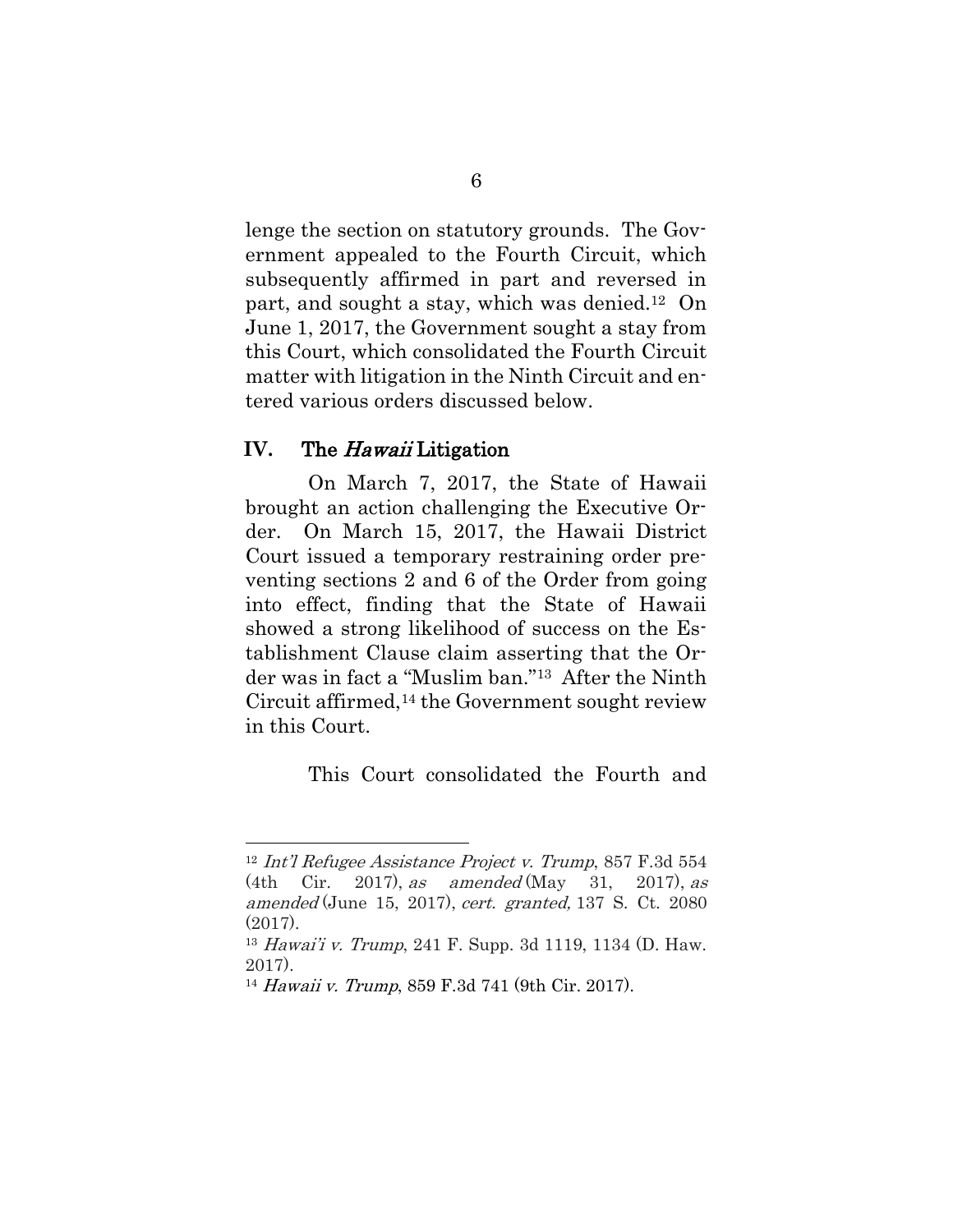Ninth Circuit matters and granted certiorari review.15 The Court also modified the preliminary injunction, stating that the "Government's interests in enforcing  $\S 2(c)$ ... are undoubtedly at their peak when there is no tie between the foreign national and the United States."<sup>16</sup> Accordingly, this Court stayed the injunction to "the extent the injunction<sup>[]</sup> prevent<sup>[s]</sup> enforcement of  $\S 2(c)$  with respect to foreign nationals who lack any bona fide relationship with a person or entity in the United States."<sup>17</sup> The stay also applied to relief from section 6 of the Executive Order for those "refugees who lack any such connection to the United States."<sup>18</sup>

Following this Court's ruling, the State of Hawaii filed an emergency petition in the Hawaii District Court challenging the Government's interpretation of this Court's order regarding the scope of permissible entries. The District Court ordered modifications to the Government's interpretation. <sup>19</sup> The Government appealed directly to this Court, which stayed the ruling in part pending resolution of the Government's appeal to the

<sup>15</sup> Trump v. Int'l Refugee Assistance Project, 137 S. Ct. 2080 (2017).

<sup>16</sup> Id. at 2088.

<span id="page-28-1"></span> $17$  *Id.* at 2087.

<sup>18</sup> Id. at 2089.

<span id="page-28-0"></span><sup>19</sup> State v. Trump, No. CV 17-00050 DKW-KSC, 2017 WL 2989048 (D. Haw. July 13, 2017).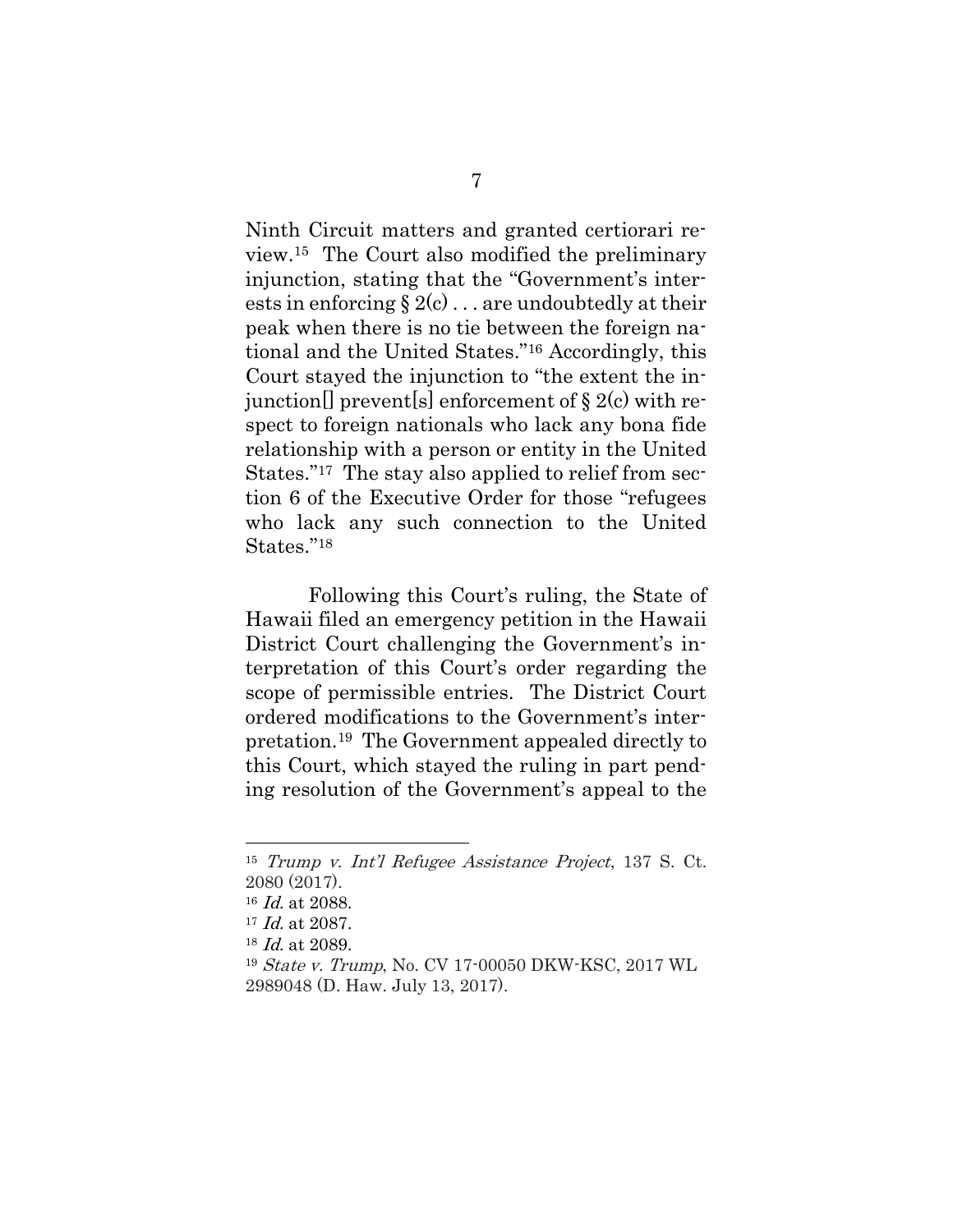Ninth Circuit.20 On September 7, 2017, the Ninth Circuit affirmed the District Court's modifications, which also was subsequently stayed in part.

#### SUMMARY OF THE ARGUMENT

<span id="page-29-0"></span>The Executive Order imposes a needless and counterproductive travel ban. The ban is needless because refugees, especially those targeted by the ban, are already exhaustively vetted and screened for national security risks. The ban is counterproductive because it harms national security interests in critical ways without supplying corresponding benefit. As former military and national security officials have made clear, the ban jeopardizes the stability of U.S. allies, erodes essential good will by reneging on promises made to certain refugee groups, makes it more difficult for the United States to recruit heart-and-minds support abroad, otherwise undermines the ability of the United States to pursue military operations, and endangers U.S. military personnel.

Regardless of the intentions behind the Executive Order, it is understandably perceived domestically and abroad as a "Muslim Ban," fueling the perception that the United States is at war with Islam. This only feeds into the propaganda narrative of terrorists seeking to harm U.S. interests. Because the ban inflicts injury and suffering

<span id="page-29-1"></span><sup>20</sup> Trump v. Hawaii, No. 16-1540, 2017 WL 3045234, at \*1 (U.S. July 19, 2017).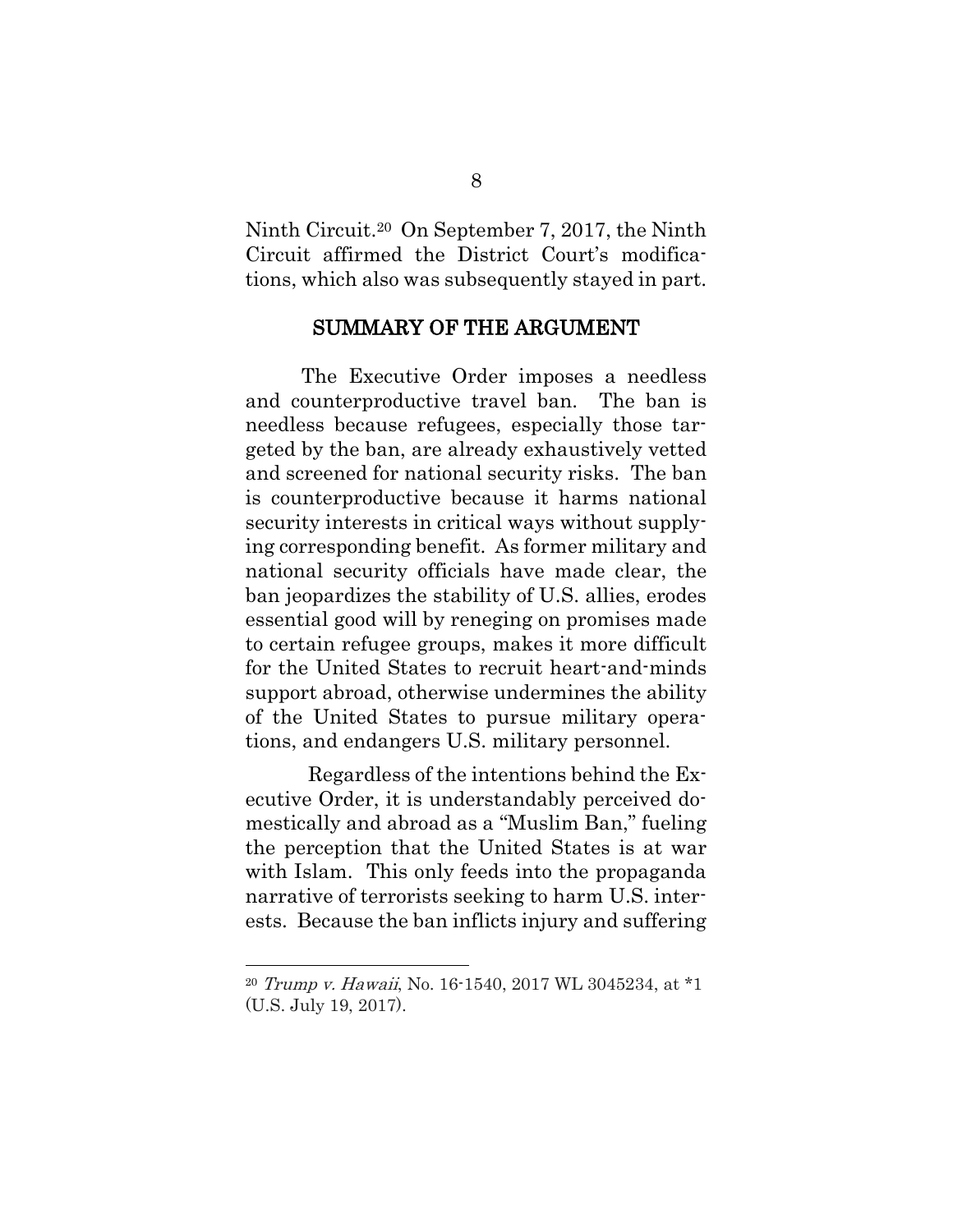<span id="page-30-0"></span>without justifying benefit, the decisions of the courts below should be affirmed.

#### ARGUMENT

<span id="page-30-1"></span>**I.** In Enacting the Travel Ban, the United States Ignores Vetting Protections Already in Place, Jeopardizes the Stability of U.S. Allies, and Breaks U.S. Promises to Iraqi Refugees.

In the midst of the largest worldwide refugee crisis ever,<sup>21</sup> the United States cites national security to justify its decision to enact the travel ban and accept fewer refugees for resettlement. Blocking refugees, however, harms more than helps U.S. national security interests. Among other things, the travel ban jeopardizes the stability of U.S. allies in the Middle East, betrays promises to Iraqis who risked everything to assist our efforts in the region, and undermines U.S. military operations and personnel.

#### <span id="page-30-2"></span>**A.** Refugees Are Already Rigorously Vetted.

The travel ban is needless because the U.S. refugee vetting process is already rigorous, lengthy, and effective. Notably, the ban impacts vulnerable refugees who have already passed

 $\overline{a}$ 

<span id="page-30-3"></span><sup>21</sup> UNHCR, Global Trends: Forced Displacement in 2016 3 (June 20, 2017), [http://www.unhcr.org/5943e8a34.](http://www.unhcr.org/5943e8a34)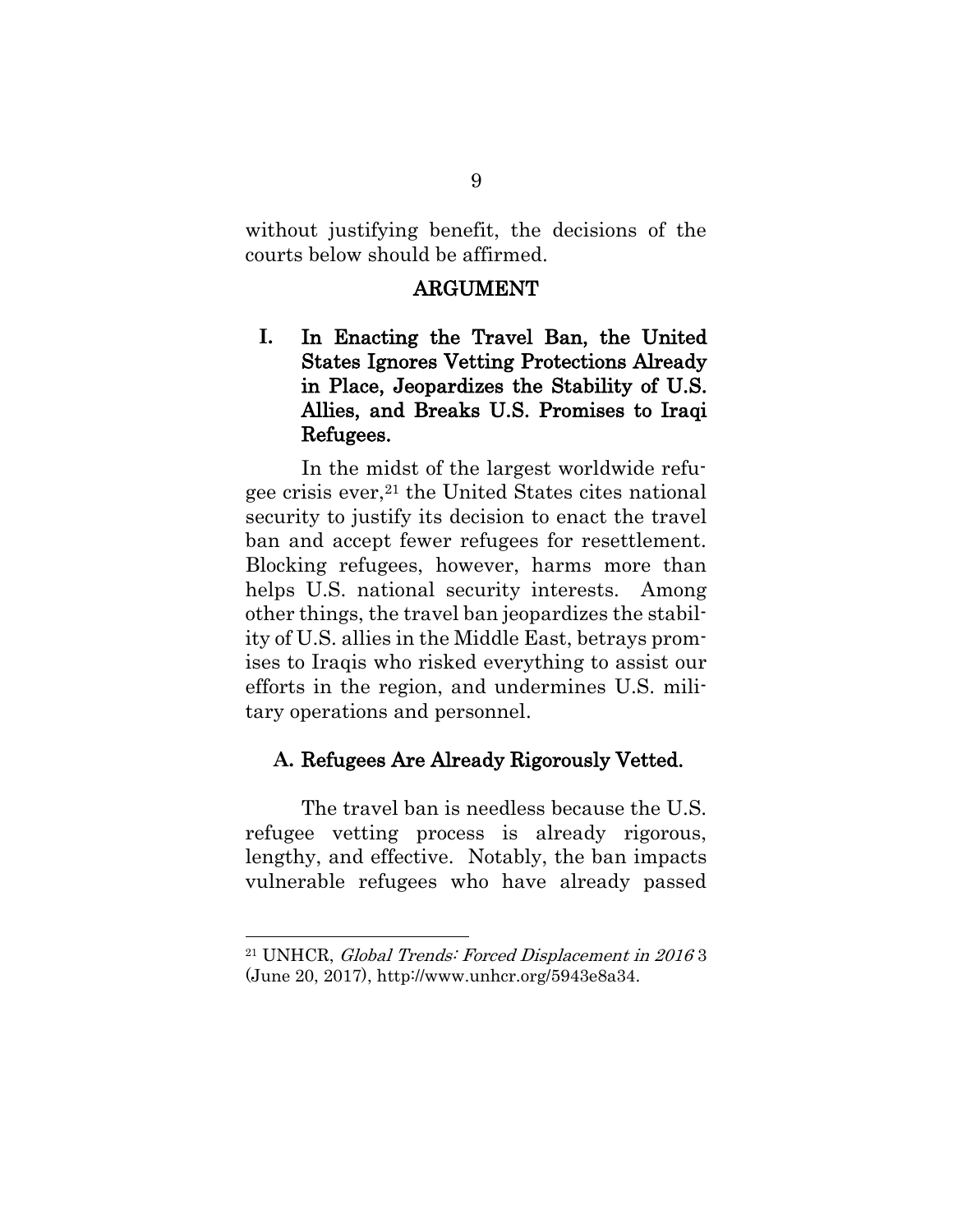through a vetting process that is "the most rigorous screening of any such program elsewhere in the world."22 Indeed, according to the U.S. State Department, refugees undergo the "most intensive security screening of any traveler to the United States."<sup>23</sup> By blocking these vetted refugees, the ban ignores the safeguards already in place, causing additional hardship and pointless suffering.

Refugees are recognized by national and international principles as among the "world's most vulnerable people."24 Their status as a class requiring heightened protections and international cooperation is enshrined in the United Nations Convention Relating to the Status of Refugees (the "Convention") and the 1967 Protocol to the

 $22$  Doris Meissner & James W. Ziglar, *Halting Refugee Re*settlement Compromises the Security of All, THE HILL (Dec. 3, 2015), http://thehill.com/blogs/congress-blog/foreign-policy/261840-halting-refugee-resettlement-compromises-the-security-of.

<sup>23</sup> U.S. Dep't of State, U.S. Refugee Admissions Program FAQs (Jan. 20, 2017), https://www.state.gov/j/-prm/releases/factsheets/2017/266447.htm. Syrian refugees are subject to even more heightened security screening. See U.S. Citizenship and Immigration Servs., Refugee Processing and Security Screening (Dec. 3, 2015), http://www.uscis.gov/refugeescreening.

<sup>24</sup> U.S. Dep't of State, U.S. Refugee Admissions Program  $FAGs$  (Jan. 20, 2017), https://www.state.gov/j/prm/releases/ factsheets/2017/266447.htm.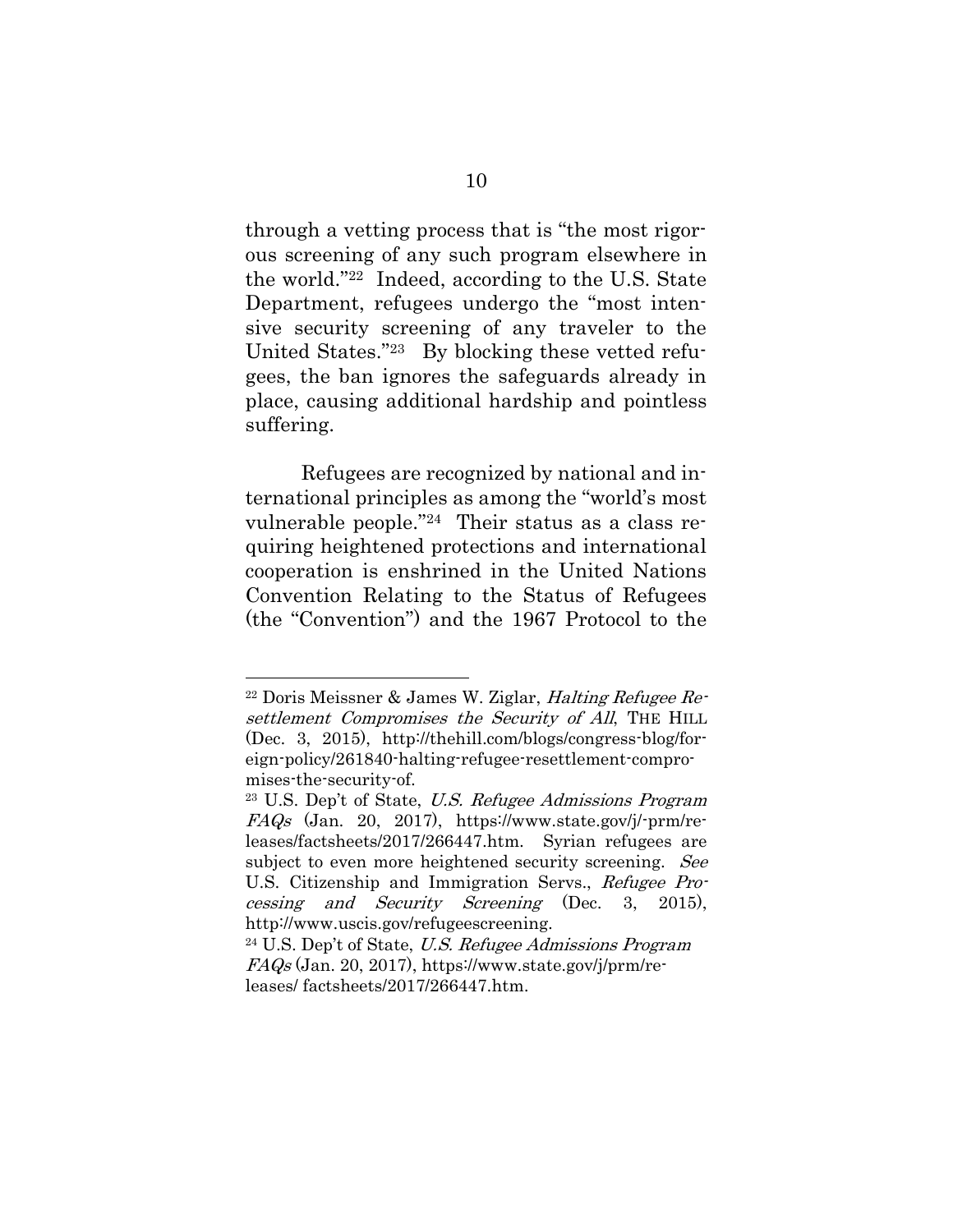Convention (the "Protocol").25 According to the Convention and Protocol, the term refugee "shall apply," inter alia, to any person who:

> owing to well-founded fear of being persecuted for reasons of race, religion, nationality, membership of a particular social group or political opinion, is outside the country of his nationality and is unable or, owing to such fear, is unwilling to avail himself of the protection of that country[.] 26

<span id="page-32-0"></span><sup>25</sup> United Nations Convention Relating to the Status of Refugees, July 28, 1951, 19 U.S.T. 6259, 189 U.N.T.S. 137 [hereinafter Convention] and United Nations Protocol Relating to the Status of Refugees, Jan. 31, 1967, 19 U.S.T. 6223, 606 U.N.T.S. 267 [hereinafter Protocol], http://www.unhcr.org/en-us/protection/basic/3b66c2aa10/ convention-protocol-relating-status-refugees.html. The United States is party to the Protocol and has "undertake[n] to apply articles 2 to 34 inclusive of the Convention" to refugees by virtue of its accession. Protocol, art. 1(1); see also UNHCR, Handbook on Procedures and Criteria for Determining Refugee Status under the 1951 Convention and the 1967 Protocol relating to the Status of Refugees ¶ 9, http://www.unhcr.org/4d93528a9.pdf ("By accession to the 1967 Protocol, States undertake to apply the substantive provisions of the 1951 Convention to refugees as defined in the Convention, but without the 1951 dateline."). The United States has codified certain principles of these conventions as part of national law. See 8 U.S.C. § 1522. <sup>26</sup> Convention, art. 1(A)(2); Protocol, art. 1 (extending the Convention definition of refugee to encompass those who became refugees due to events that proceeded January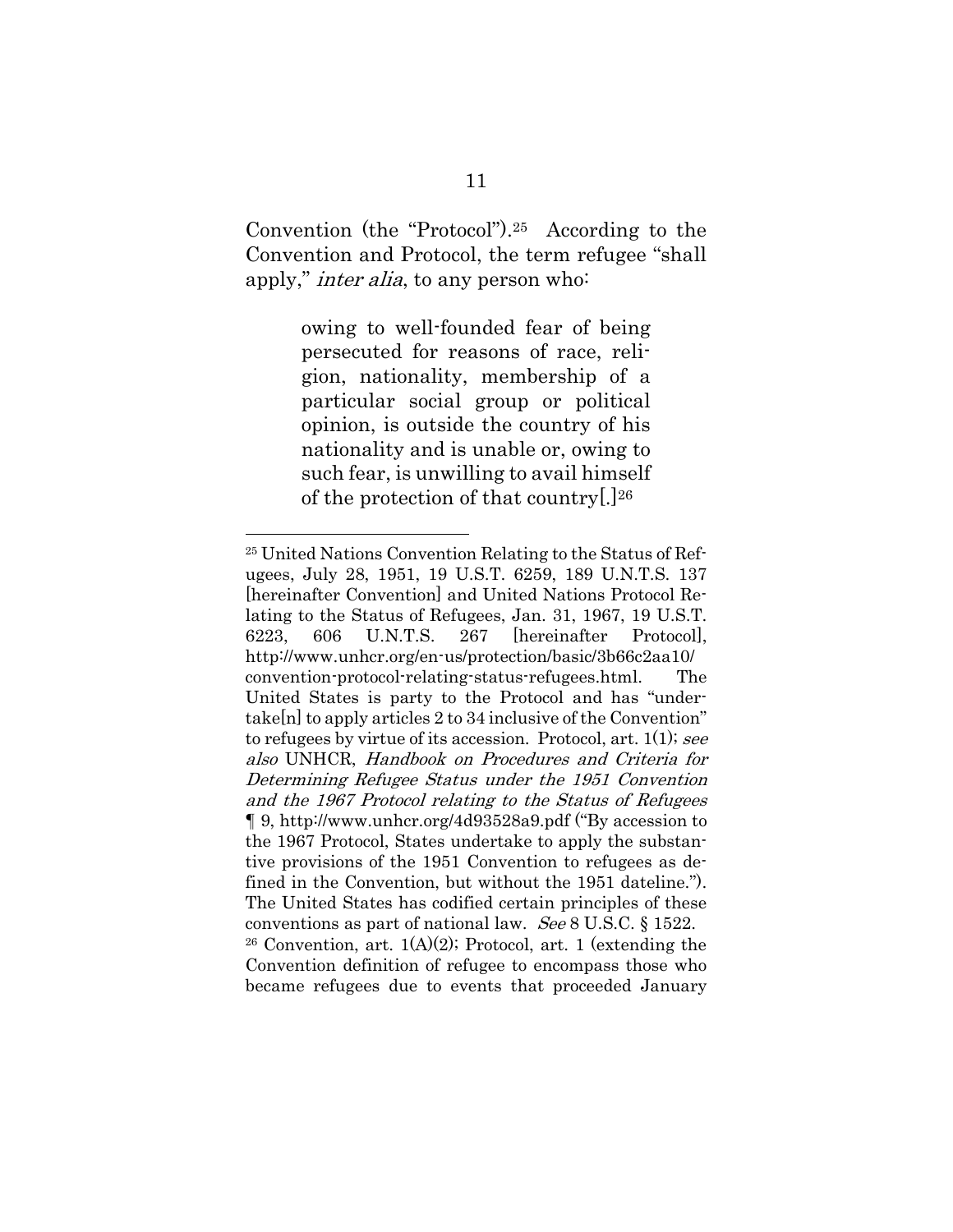In other words, refugees are by definition victims of persecution, not perpetrators of it. These victims then undergo multiple layers of the most exacting forms of scrutiny before they are resettled in the United States.

The vetting process typically begins with the office of the United Nations High Commissioner for Refugees ("UNHCR"), which interviews and screens the applicant, and determines whether the applicant may qualify as a refugee and where the applicant may resettle.27 Next, the

<sup>1951).</sup> Under U.S. law, a refugee is similarly defined as "[a]ny person who is outside any country of such person's nationality or, in the case of a person having no nationality, is outside any country in which such person last habitually resided, and who is unable or unwilling to return to, and is unable or unwilling to avail himself or herself of the protection of, that country because of persecution or a wellfounded fear of persecution on account of race, religion, nationality, membership in a particular social group, or political opinion[.]" 8 U.S.C.  $\S 1101(a)(42)$ .

<span id="page-33-0"></span> $27$  See U.S. Dep't of State, U.S. Refugee Admissions Program, https://www.state.gov/j/prm/ra/admissions/index. htm. In certain circumstances, specially trained non-governmental organizations will identify the refugee and begin this process. See id. Certain refugees may start the application process without a referral from the UNHCR or entity. Id. These refugees are often close relatives of asylees and refugees already in the U.S., or belong to specific groups identified in by statute or the U.S. Department of State as eligible for direct access to the refugee and resettlement program. Id.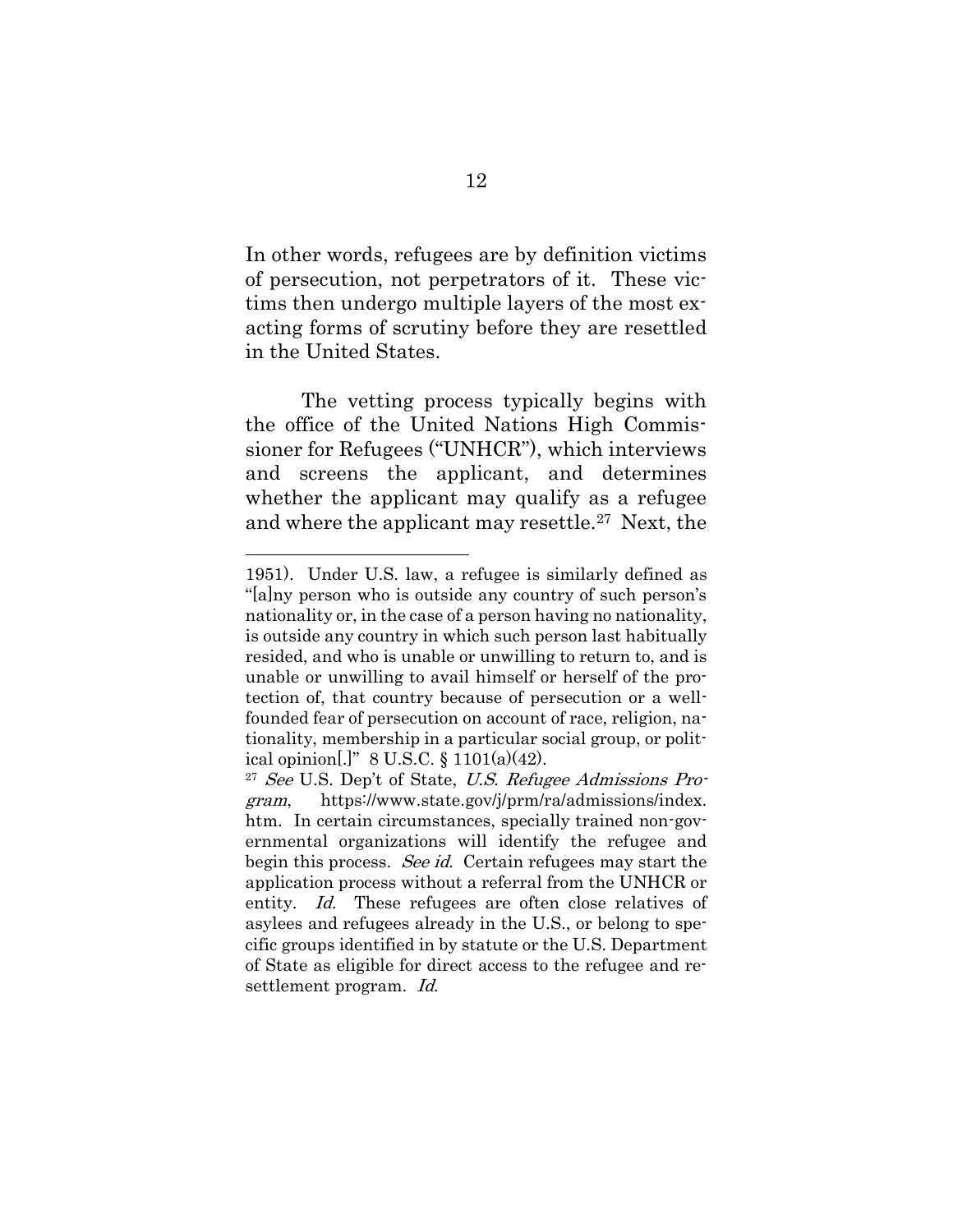Resettlement Support Center ("RSC")<sup>28</sup> will interview the applicant and enter the relevant application document into the Department of State's Worldwide Refugee Admission Processing System ("WRAPS"), cross reference and verify the data, and send information required for a background check to other U.S. agencies.29 Multiple national security agencies, including the National Counterterrorism Center, Department of Homeland Security ("DHS"),<sup>30</sup> Federal Bureau of Investigations ("FBI"),<sup>31</sup> Department of State, and intelligence agencies will screen the applicant and assess any security threats, including any connections to known bad actors, as well as past immigration and criminal violations.<sup>32</sup>

<sup>28</sup> The RSC is funded by the U.S. Department of State's Bureau of Population, Refugees and Migration ("PRM"). Id. 29 Id.

<sup>30</sup> DHS will conduct an advanced screening of Syrian refugees. Id.

<sup>31</sup> The FBI and intelligence community partners will conduct and prepare a Security Advisory Opinion ("SAO"), which is a biographic check "for an applicant who is a member of a group or nationality that the United States government has designated as requiring this higher level check." See U.S. Citizenship and Immigration Servs., Refugee Processing and Security Screening (Dec. 3, 2015), https://www.uscis.gov/refugeescreening.

<sup>&</sup>lt;sup>32</sup> Id. United States refugee law includes several exclusions from refugee status rendering certain categories of individuals ineligible for asylum protections. The exclusions include, for example, a person who participated in persecution or who has been convicted by a final judgment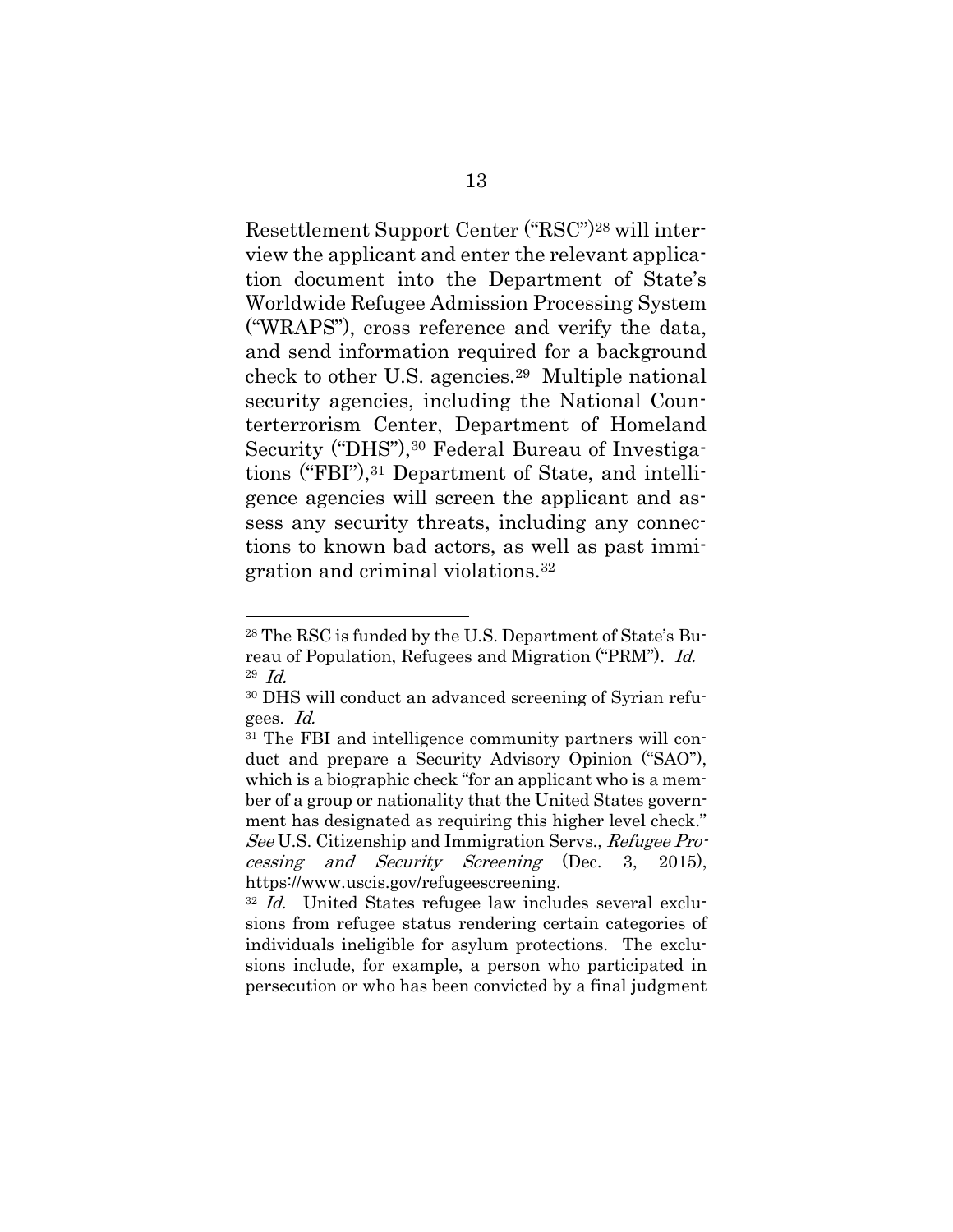Once results are screened, the United States Citizenship and Immigration Services ("USCIS"), a component of DHS, will interview the applicant in a host nation or, in exceptional circumstances, in the applicant's country of origin. During this interview, a USCIS officer collects additional biometric data.33 This biometric data is used to conduct an additional series of checks. Additionally, anytime the applicant's information changes during the process, the information is entered into WRAPS, and new security checks are initiated.34 Inconsistencies will place the case on hold until resolved.35 Should the ap-

<span id="page-35-0"></span>of a "particularly serious crime" and therefore "constitutes a danger to the community of the United States. U.S.C.  $\S$  1158(b)(2)(A)(i)-(vi).

<sup>&</sup>lt;sup>33</sup> See U.S. Citizenship and Immigration Servs., Refugee Processing and Security Screening (Dec. 3, 2015), https://www.uscis.gov/refugeescreening. Fingerprints are stored in a DHS database and screened against: the FBI biometric database, the DHS biometric database, and the U.S. Department of Defense database. U.S. Dep't of State, U.S. Refugee Admissions Program, http://www.state.gov/j/prm/ra/admissions/index.htm.

<sup>34</sup> U.S. Dep't of State, U.S. Refugee Admissions Program, http://www.state.gov/j/prm/ra/admissions/index.htm.

<sup>&</sup>lt;sup>35</sup> See id. The Department of State, through the Consular Lookout and Support System ("CLASS"), will also initiate name checks on the applicant's primary names and any variations used by the applicant. Responses are received before the USCIS conducts its interview, and possible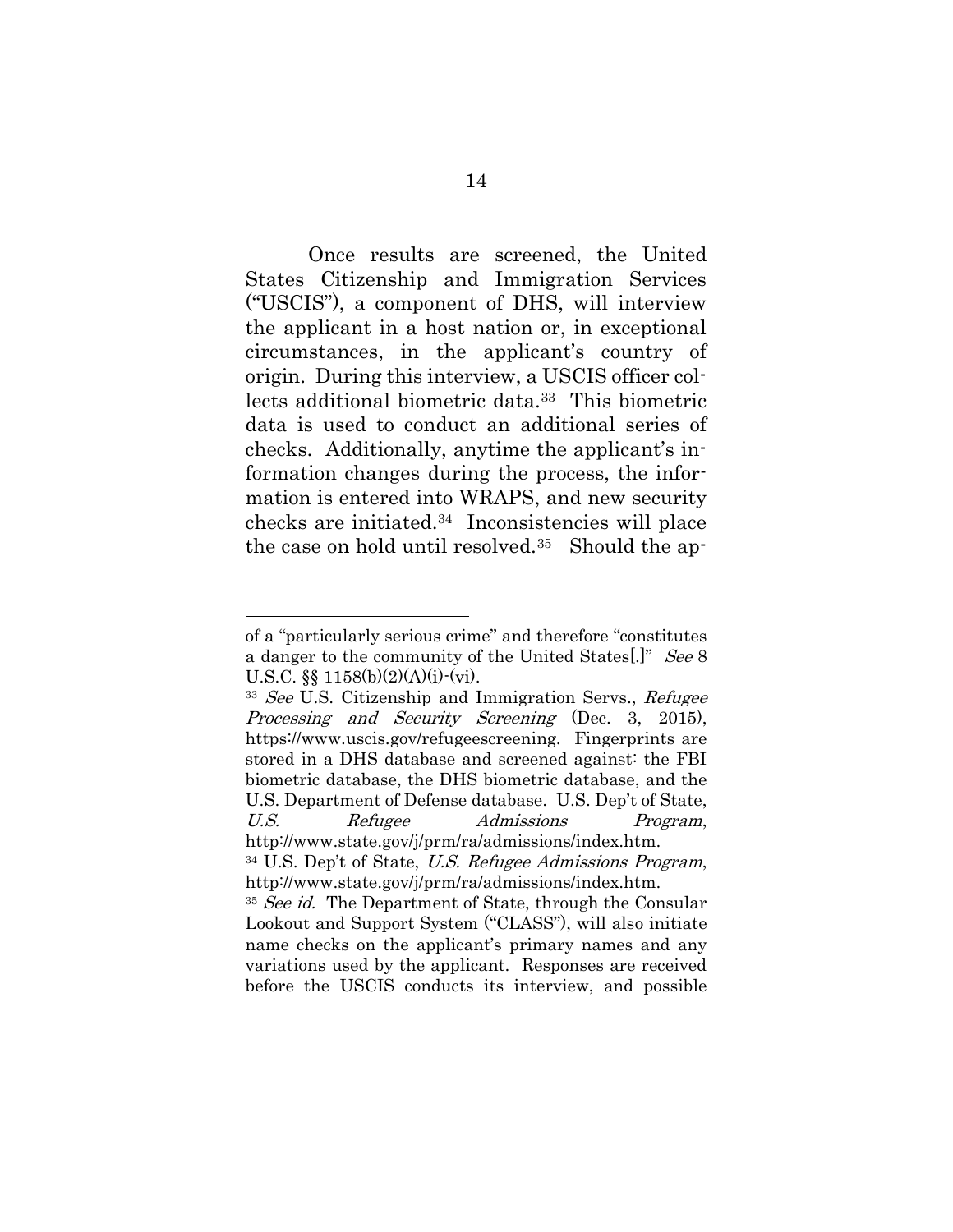plication proceed, applicants must complete a cultural orientation course and a medical screening, the results of which are also entered into WRAPS. If the case is cleared, resettlement agency representatives, who meet weekly to review WRAPS information, will determine where to resettle the refugee. Should the applicant be assigned to the United States, the applicant will be subject to further screening from United States Customs and Border Protection, and the Transportation Administration's Secure Flight Program.<sup>36</sup>

A somewhat different, but no less exacting, process applies to certain Iraqi refugees affiliated with the United States ("U.S.-affiliated Iraqis"). The United States' invasion of Iraq in March 2003

 $\overline{a}$ 

matches are reviewed and adjudicated by USCIS headquarters. If another name or variation is identified during the USCIS interview, another name will be screened through CLASS. See U.S. Citizenship and Immigration Servs., Refugee Processing and Security Screening (Dec. 3, 2015), https://www.uscis.gov/refugeescreening. CLASS also includes information from: National Counterterrorism Center/Terrorist Screening Center; Treasury Enforcement Communications System, Interpol. Drug Enforcement Administration, Health and Human Services, and FBI. Id. Additionally, if, during the process, any national security concerns are raised, USCIS conducts an additional review through the Controlled Application Review and Resolution Process. Id.

<sup>36</sup> U.S. Dep't of State, U.S. Refugee Admissions Program, http://www.state.gov/j/prm/ra/admissions/index. htm.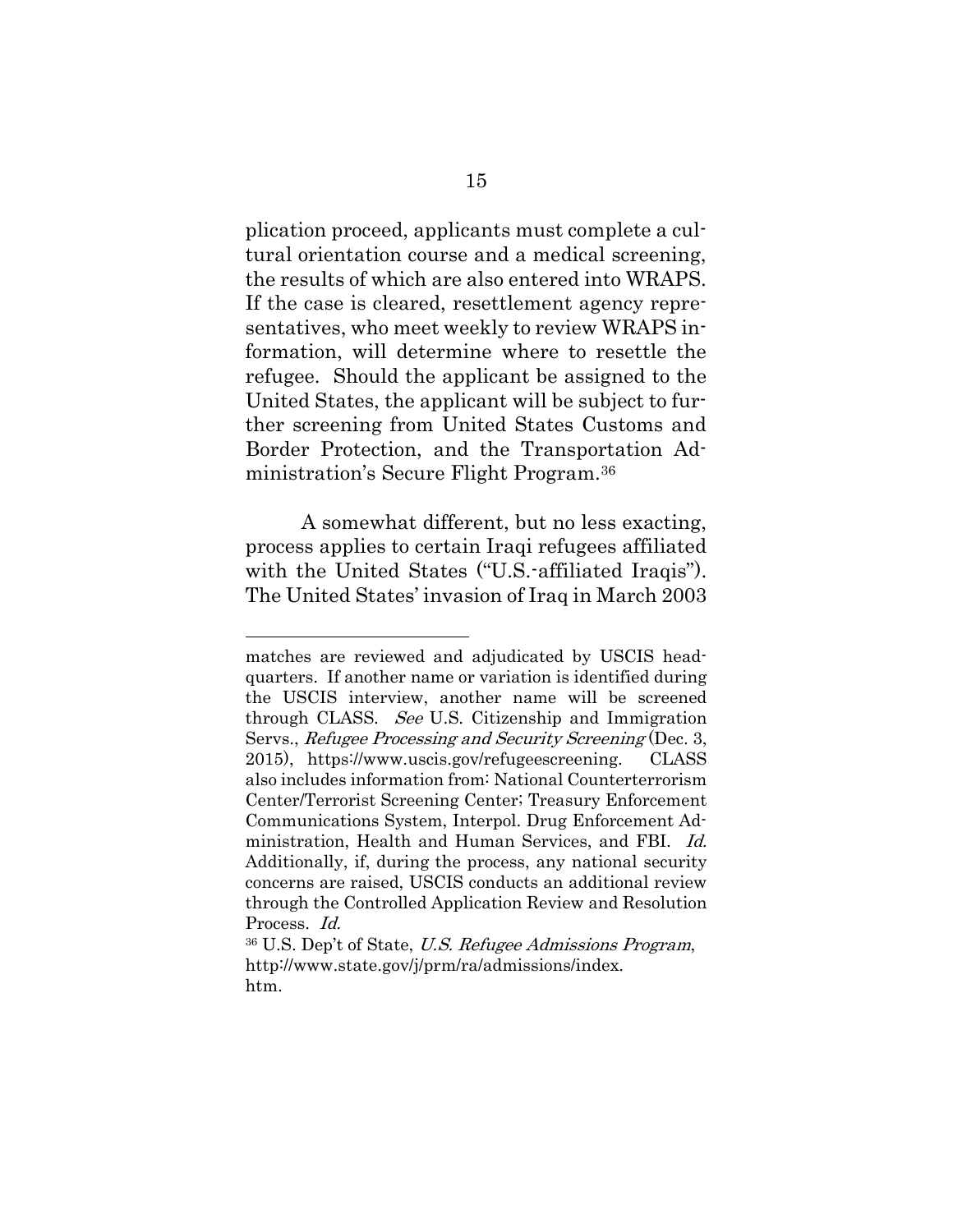created one of the largest humanitarian crises in recent history.37 The situation became especially perilous for Iraqis who chose to work for the U.S. government, the U.S. military, U.S. contractors, or U.S.-based media groups or nongovernmental organizations ("NGOs").38 Militia groups within Iraq targeted these individuals and their families with threats, harassment, kidnapping, violence, and murder.39 The United States provided insufficient attention to the unfolding humanitarian crisis in Iraq—despite its central role in the Iraq war itself and its deep debt to the Iraqis who risked their lives working with and for Americans.<sup>40</sup>

In response, the late Democratic Senator Edward Kennedy and former Republican Senator Gordon Smith introduced the Refugee Crisis in Iraq Act in 2007 (the "RCIA"). <sup>41</sup> Recognizing the importance of protecting our Iraqi allies, Senator Kennedy stated that "[r]egardless of where we stand on the war with Iraq, we are united in our belief that America has a fundamental obligation

<sup>37</sup> See Human Rights First, Living in Limbo: Iraqi Refugees and U.S. Resettlement 30 (2010).

<sup>38</sup> Id. at 29.

<sup>39</sup> Id.

<sup>40</sup> See id.

<sup>41</sup> See Refugee Crisis in Iraq Act, S. 1651, 110th Cong. (2007).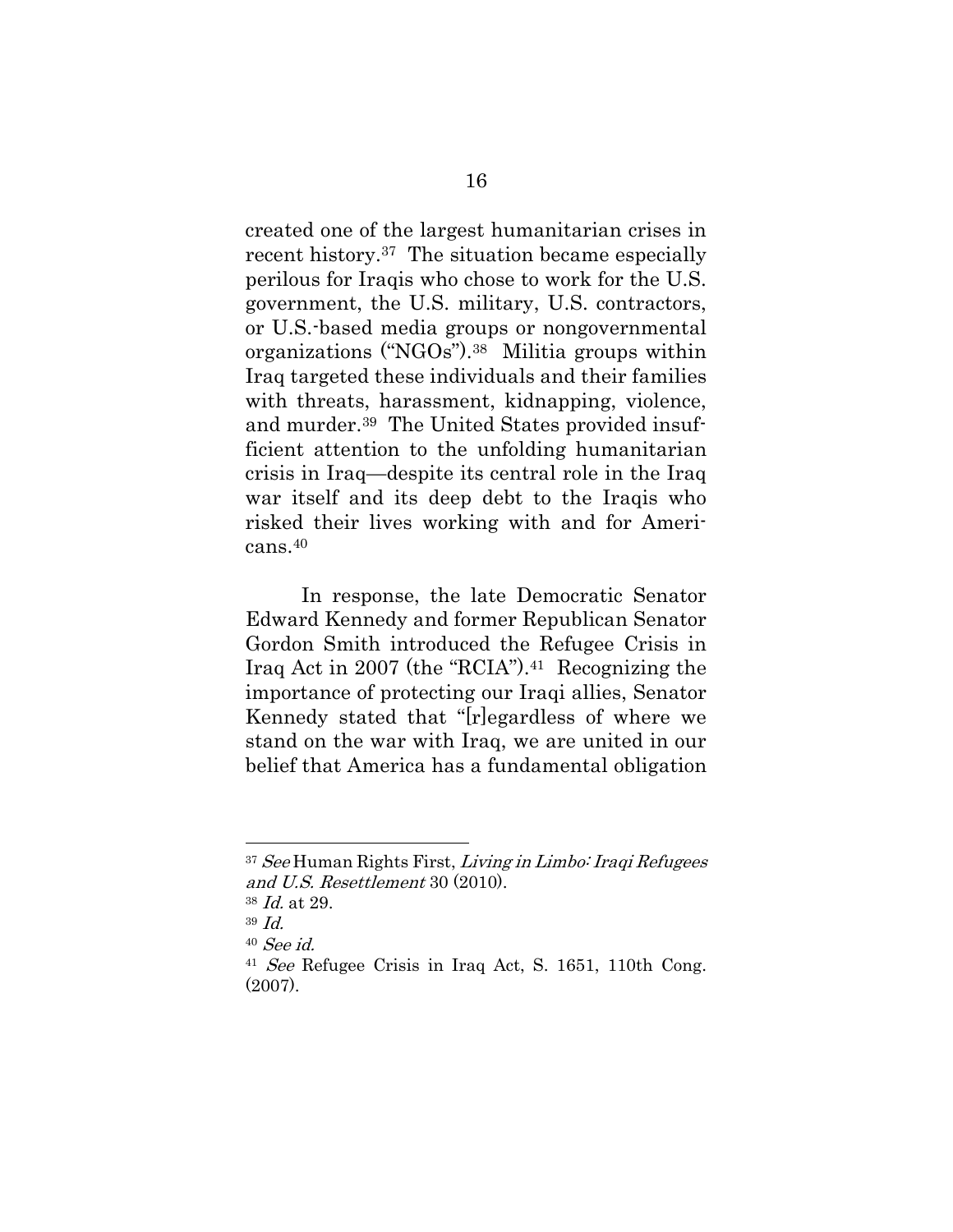to assist the Iraqis who have courageously supported our forces and our effort in Iraq and whose lives are in peril as a result."42 Senator Smith likewise spoke of "a national moral commitment to resolving the Iraqi refugee issues as quickly as possible."43 The RCIA received strong bipartisan support, and President George Bush signed the RCIA into law on January 28, 2008, as part of the Department of Defense Authorization Act for Fiscal Year 2008.<sup>44</sup>

Congress's clear intent in passing the RCIA was to protect Iraqis who were in danger due to their assistance to and relationship with the United States. To accomplish its purpose, Congress structured the law in two ways. First, the RCIA created a new class of Special Immigrant Visas ("SIV") for Iraqis who had worked for the United States.45 Second, the RCIA designated

<sup>42</sup> Living in Limbo, at 30.

<sup>43</sup> Id.

<sup>&</sup>lt;sup>44</sup> See Refugee Crisis in Iraq Act of 2007, Pub. Law No. 110-181, 122 Stat. 395 (2008).

<sup>45</sup> Id. § 1244, 122 Stat. 395 (2008). The Iraqi SIV program stopped accepting applications as of September 2014. See Human Rights First, Fact Sheet, President Trump's Executive Order on Refugees Harms Our Iraqi Allies (2017), http://www.humanrightsfirst.org/sites/default/files/P2- SIV-Iraqis-Factsheet.pdf; see also U.S. Dep't of State, Bu-

reau of Consular Affairs, Special Immigrant Visas for Ira-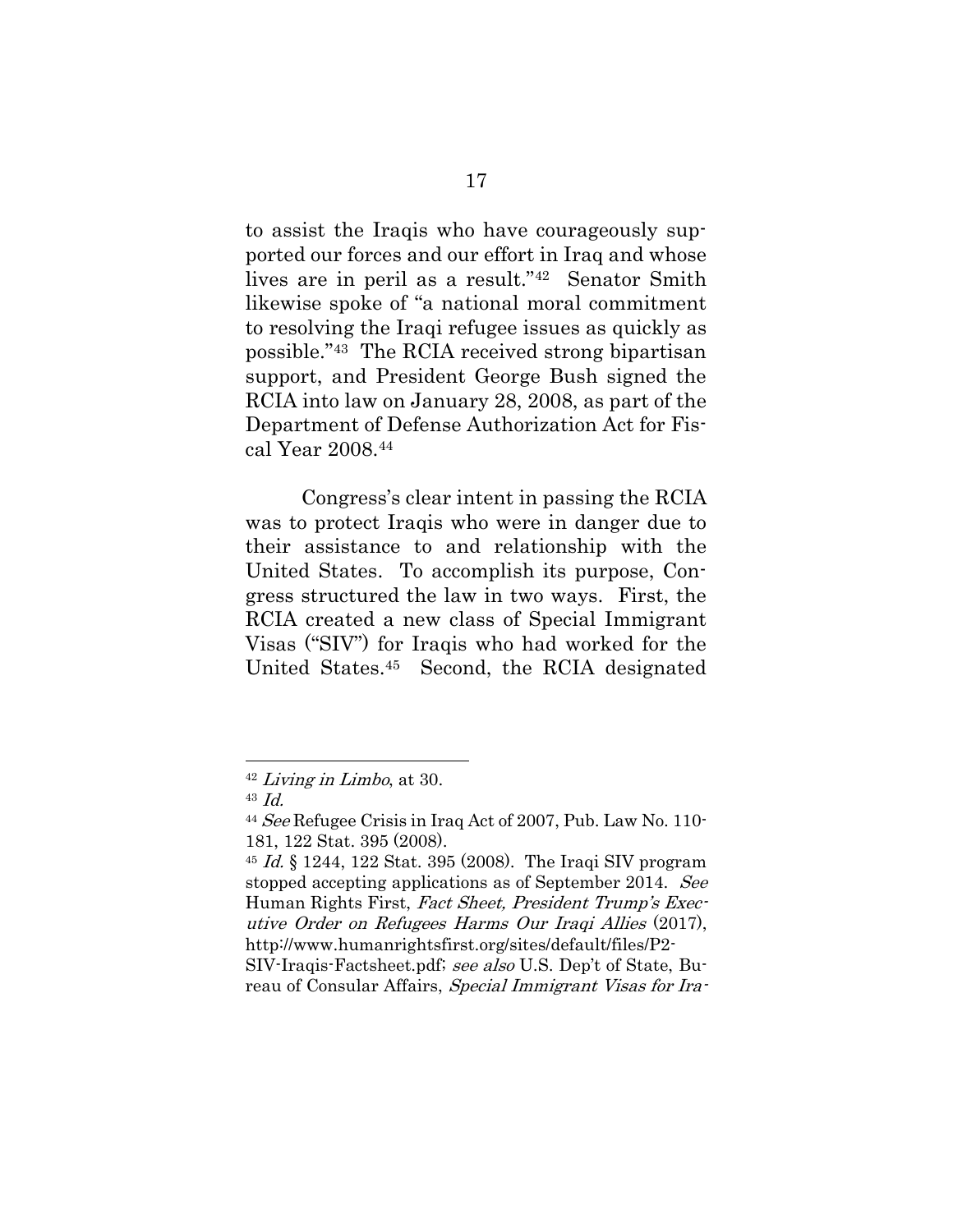certain Iraqis as "[r]efugees of special humanitarian concern eligible for Priority 2 [("P2")] processing under the refugee resettlement priority system who may apply directly to the [USRAP]."<sup>46</sup> Under the RCIA, Iraqis eligible for P2 processing include those who work or worked in Iraq for the U.S. government, U.S. contractors, or U.S.-based media or NGOs, as well as their close relatives.<sup>47</sup> The RCIA called on the U.S. Secretary of State, in consultation with the Secretary of Homeland Security, to "establish or use existing refugee processing mechanisms in Iraq and in countries, where appropriate, in the region in which  $\dots$  [the] aliens described in section 1243 may apply and interview for admission to the United States as refugees."<sup>48</sup> This entire process became known as

qis – Who Were Employed by/on Behalf of the U.S. Government, https://travel.state.gov/content/visas/en/immigrate/iraqis-work-for-us.html (last visited Sept. 15, 2017). <sup>46</sup> See § 1243, 122 Stat. 395 (2008). USCIS defines three "processing priorities," which enable a refugee applicant the opportunity to interview with a USCIS officer. See U.S. Citizenship and Immigration Servs., The United States Refugee Admissions Program (USRAP) Consultation & Worldwide Processing Priorities (May 5, 2016), [https://www.uscis.gov/humanitarian/refugees-asylum/ref](https://www.uscis.gov/humanitarian/refugees-asylum/refugees/united-states-refugee-admissions-program-usrap-consultation-worldwide-processing-priorities)[ugees/united-states-refugee-admissions-program-usrap](https://www.uscis.gov/humanitarian/refugees-asylum/refugees/united-states-refugee-admissions-program-usrap-consultation-worldwide-processing-priorities)[consultation-worldwide-processing-priorities.](https://www.uscis.gov/humanitarian/refugees-asylum/refugees/united-states-refugee-admissions-program-usrap-consultation-worldwide-processing-priorities)  $47 \text{ See } \S 1243, 122 \text{ Stat.} 395 (2008).$ 

<sup>48</sup> Id. § 1242.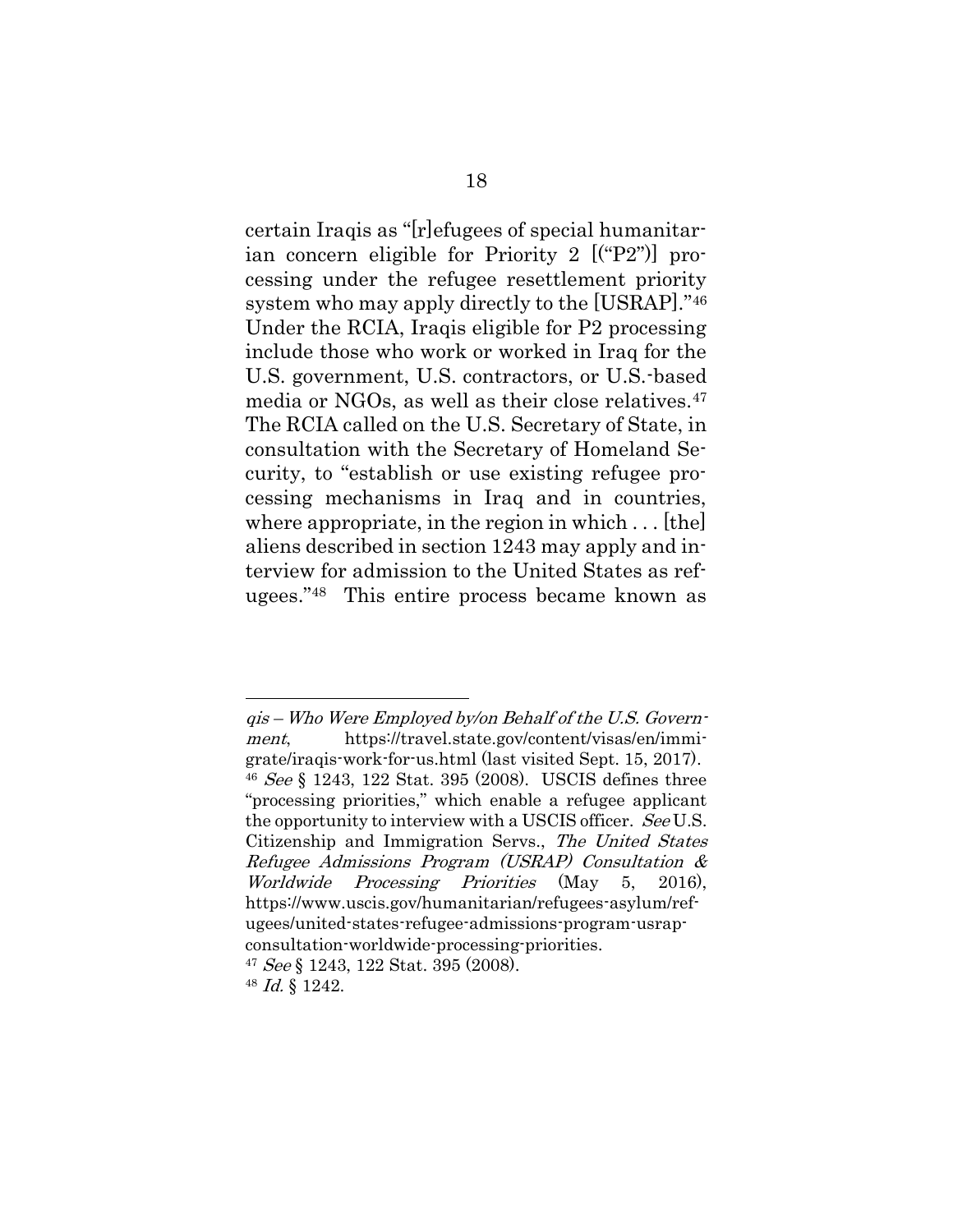the USRAP "Direct Access Program for U.S.-affiliated Iraqis" (the "DAP for U.S.-affiliated Ira- $\alpha$ is").  $49$ 

By designating certain U.S.-affiliated Iraqis as eligible for P2 processing through the DAP, the RCIA allows eligible individuals to file for resettlement in the United States directly with the United States—eliminating the United Nations referral requirement given their U.S. relationships.50 Further, while refugees usually must be outside their homelands to be eligible for the USRAP, the RCIA allows eligible Iraqis to apply for P2 processing from *inside* Iraq.<sup>51</sup>

Notably, the DAP for U.S.-affiliated Iraqis does not reduce the legal requirements or security checks needed for resettlement to the United States. All applicants are interviewed by USCIS officers to determine eligibility for resettlement, including whether they meet the refugee definition, present no known security risk, and are otherwise admissible to the United States under federal immigration law. The process is lengthy and exhaustive. Despite the program's goal to bring

<sup>49</sup> See U.S. Dep't of State, U.S. Refugee Admissions Program (USRAP) Direct Access Program for U.S.-affiliated Iraqis (Mar. 11, 2016), https://www.state.gov-/j/prm/releases/factsheets/2016/-254650.htm.

<sup>50</sup> See § 1242, 122 Stat. 395 (2008).

<sup>51</sup> Id.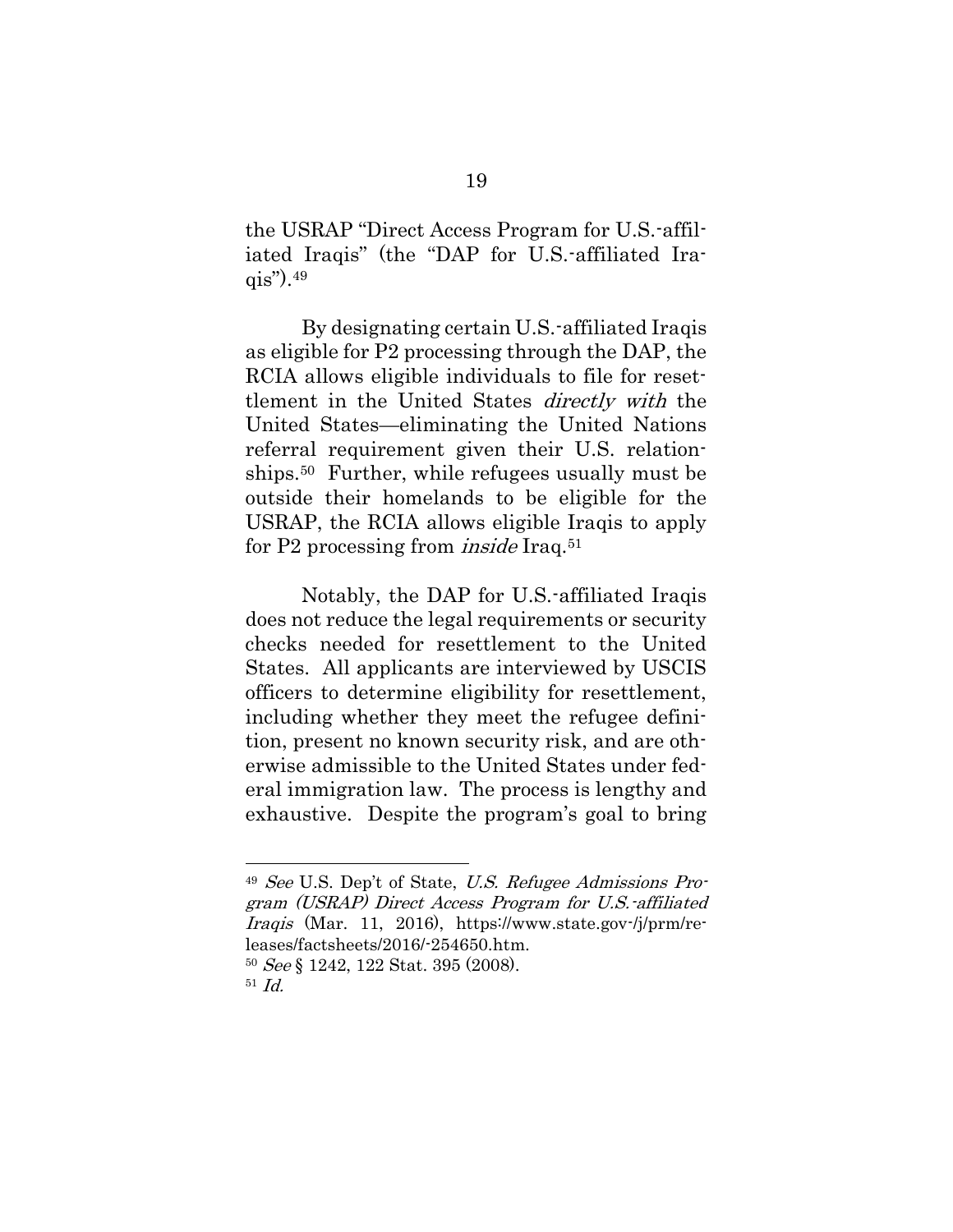at-risk U.S.-affiliated Iraqis quickly to safety, Human Rights First estimated in 2010 (based on attorney accounts) that the entire processing time for resettlement under the DAP for U.S.-affiliated Iraqis was 12 to 21 months. <sup>52</sup>

In sum, before *any* refugee can resettle in the United States, national intelligence agencies screen them, scan and check their fingerprints and other biometric data against terrorist and criminal databases, including Interpol—which include data on suspected terrorists and stolen, false, and blank passports from Syria and Iraq and interview them several times.53,54 The process is "lengthy and deliberate, taking an average of 18-24 months" and often longer.55 In addition, the United States continuously reviews its vetting processes "to ensure that the most updated and

<sup>52</sup> See Living in Limbo, at 31.

<sup>53</sup> Letter From Former National Security Leaders to U.S. Congress 2-3, Human Rights First (Dec. 2015), http://www.humanrightsfirst.org/sites/default/files/FormerNatSecOfficialsLetterRefugees.pdf.

<sup>54</sup> Human Rights First, The Syrian Refugee Crisis and the Need for U.S. Leadership 16 (Feb. 2016), https://www.humanrightsfirst.org/sites/default/files/HRFSyrianRefCrisis.pdf.

<sup>55</sup> The White House, Two Former Homeland Security Secretaries Wrote President Obama on Safely Welcoming Syrian Refugees (Nov. 19, 2015), https://obamawhitehouse.archives.gov/blog/2015/11/19/two-former-homeland-securitysecretaries-wrote-president-obama-safely-welcoming.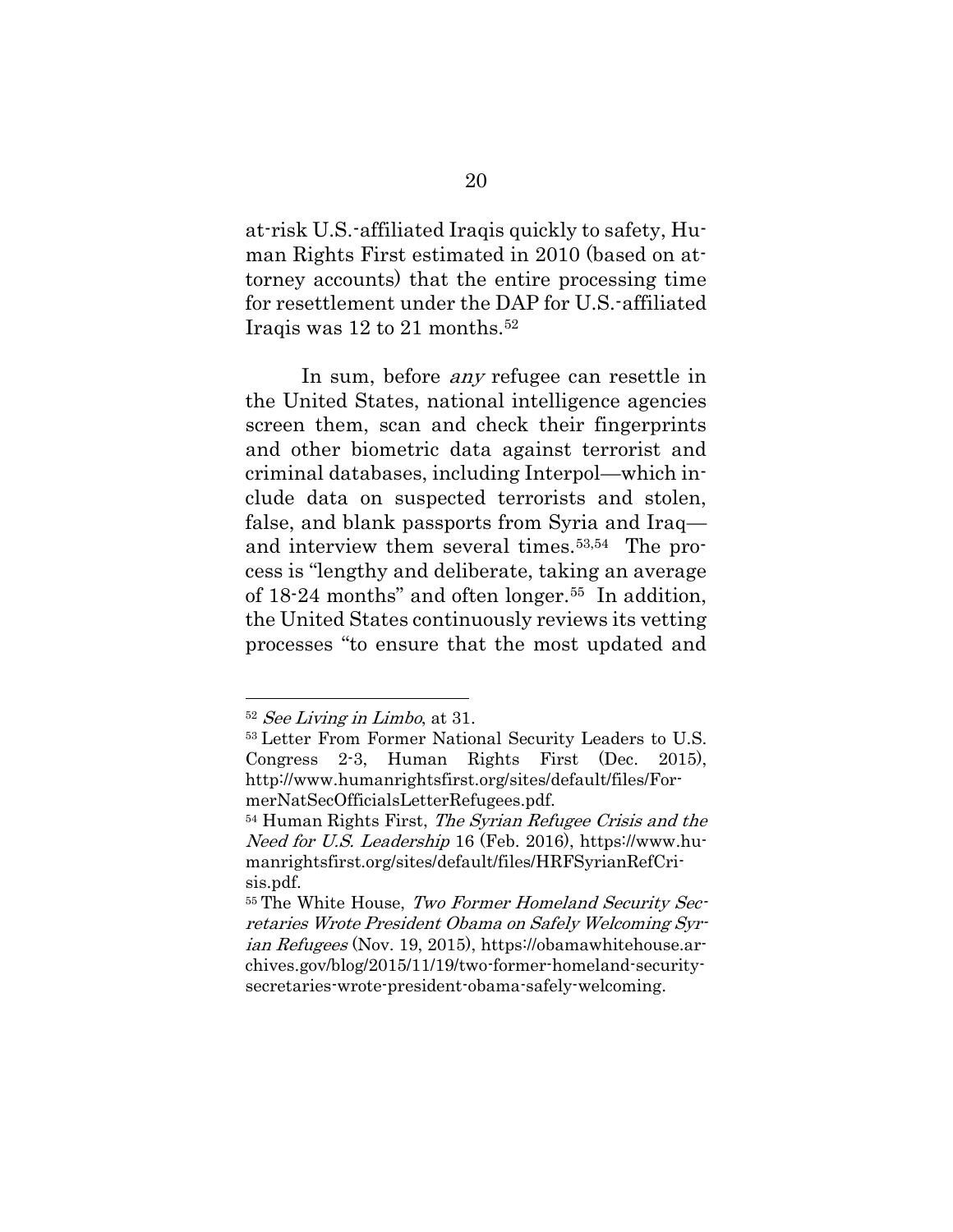rigorous measures are applied, and any additional enhancements can be added without halting refugee resettlement or banning people from certain countries."<sup>56</sup>

This rigorous process already makes the resettlement process "an unattractive option for terrorists trying to infiltrate the U.S."57 And the requirements are even more rigorous for Syrian refugee applicants, all of whom are subject to additional background investigations and heightened levels of scrutiny. For these Syrian refugee applicants, a Refugee Affairs Division ("RAD") officer conducts enhanced reviews at the USCIS headquarters, and the RAD officer can refer cases, where necessary, to the Fraud Detection and National Security Directorate of USCIS for additional review.<sup>58</sup>

<sup>56</sup>Letter from Bipartisan Group of Former Officials to President Donald J. Trump, Human Rights First (Mar. 10, 2017), http://www.humanrightsfirst.org/sites/default/files/ LetterFormerOfficialsonMarch6EO.pdf.

 $57$  The Heritage Foundation, *The U.S. Refugee Admissions* Program: A Roadmap for Reform 4 (2017), http://www.heritage.org/sites/default/files/2017-07/BG3212.pdf.

<sup>58</sup> Harvard Law School, Fulfilling U.S. Commitment to Refugee Resettlement: Protecting Refugees, Preserving National Security & Building the U.S. Economy through Refugee Admissions 22 (2017), https://harvardimmigrationclinic.files.wordpress.com/2017/06/syria-final-draft-v9.pdf.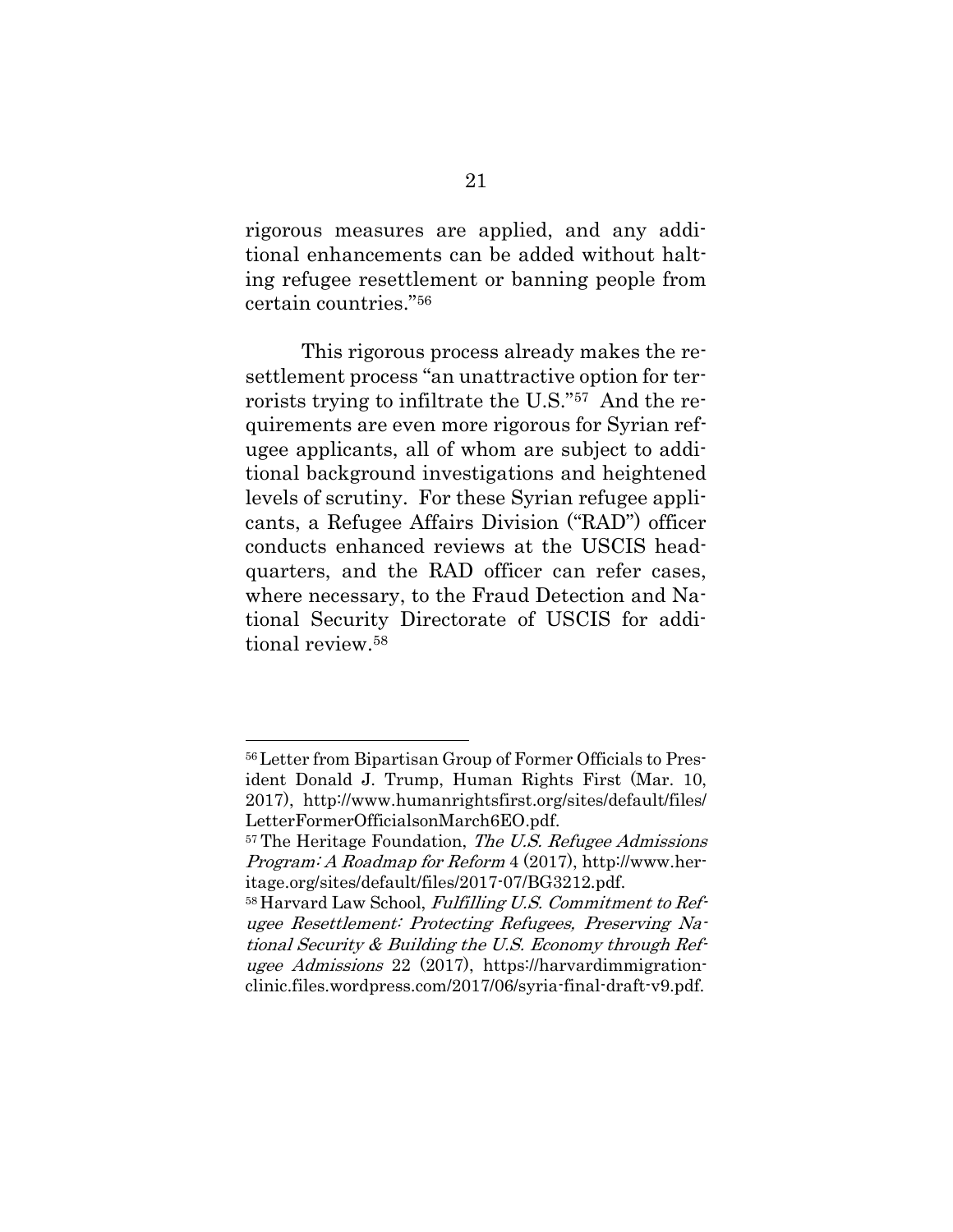Moreover, the United States considers "only the most vulnerable" refugees as candidates for resettlement, such as children, women, and survivors of torture and violence.<sup>59</sup> In other words, "[r]efugees are victims, not perpetrators, of terrorism[,]"<sup>60</sup> and the vetting process allows the United States to "safely admit the most vulnerable refugees while protecting the American people."<sup>61</sup>

Notwithstanding these precautions, the issuance of the travel ban has essentially ground the U.S. resettlement program to a halt. USCIS resettlement interviewing officers returned to the United States in the wake of the first executive order, and the referral of new resettlement cases

<sup>59</sup> The White House, Two Former Homeland Security Secretaries Wrote President Obama on Safely Welcoming Syrian Refugees (Nov. 19, 2015), https:// obamawhitehouse.archives.gov/blog/2015/11/19/

two-former-homeland-security-secretaries-wrote-president-obama-safely-welcoming.

<sup>60</sup> Letter from Former National Security Leaders to U.S. Congress 2-3, Human Rights First (Dec. 2015), http://www.humanrightsfirst.org/sites/default/files/ FormerNatSecOfficialsLetterRefugees.pdf.

 $61$  The White House, Two Former Homeland Security Secretaries Wrote President Obama on Safely Welcoming Syrian Refugees (Nov. 19, 2015), https:// obamawhitehouse.archives.gov/blog/2015/11/19/two-former-homeland-security-secretaries-wrote-presidentobama-safely-welcoming.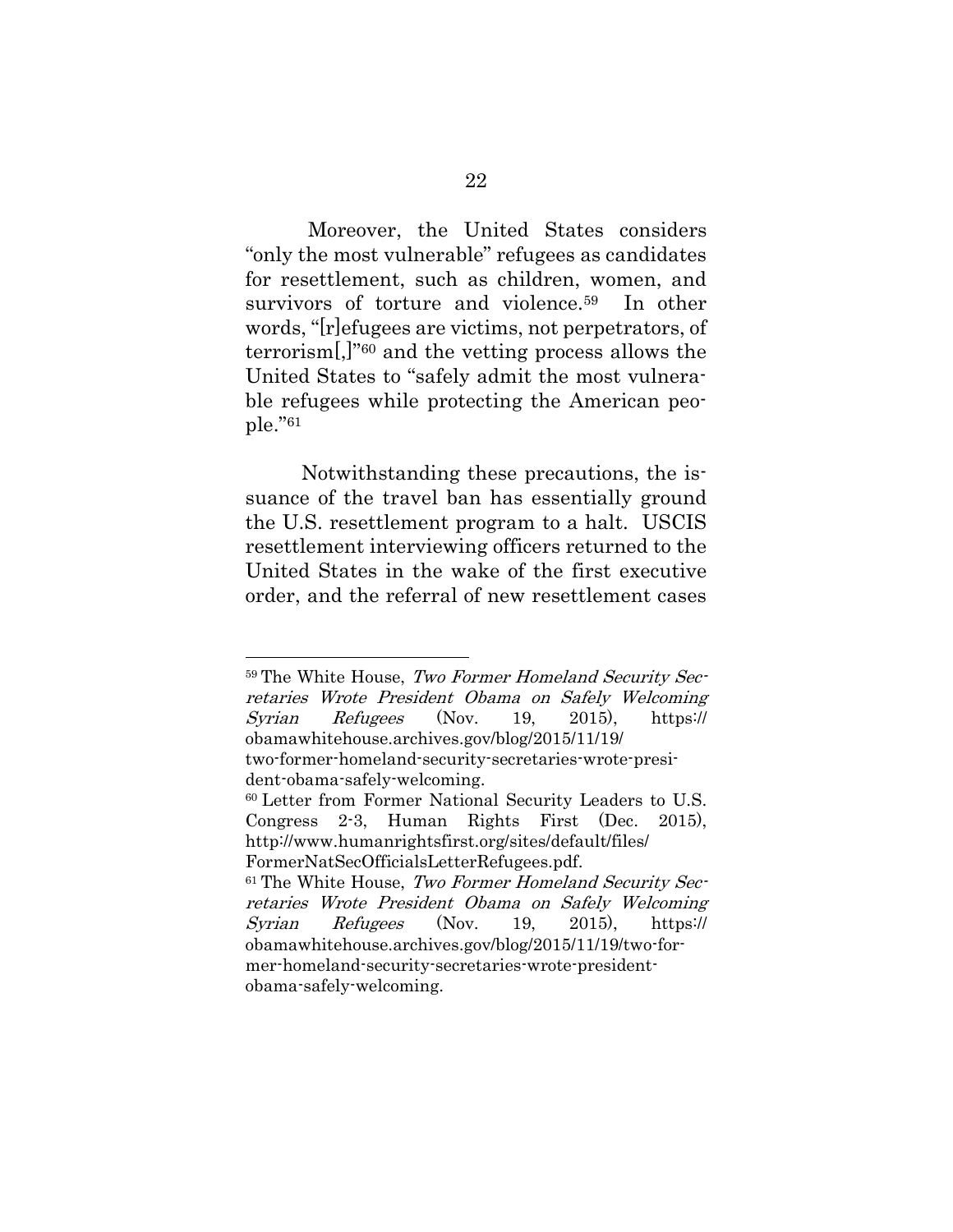to the United States has largely stopped. In addition, U.S. resettlement processing centers overseas terminated many positions following the order.62 Resettlement experts in Africa have reported that, due to the cuts and resulting delays in U.S. resettlement processing, it will likely take as long as five years or more to process refugee cases for resettlement.63 This needless suspension offers little or nothing for the United States, while undeniably generating intense suffering that is contrary to our national security interests.

# **B.** Vetted Refugees Must Now Be Absorbed by Countries Like Turkey, Lebanon, and Jordan, Contributing to Instability Contrary to U.S. Security Interests.

Former military and national security officials have made clear that supporting front-line refugee hosting states through resettlement advances U.S. national security interests. These front-line nations include several U.S. allies. Three in particular currently host the most Syrian refugees: Turkey, Lebanon, and Jordan.<sup>64</sup>

<sup>62</sup> Human Rights First, U.S. Leadership Forsaken: Six Months of the Trump Refugee Bans 4 (2017), [http://www.humanrightsfirst.org/resource/us-leadership](http://www.humanrightsfirst.org/resource/us-leadership-forsaken-six-months-trump-refugee-bans)[forsaken-six-months-trump-refugee-bans.](http://www.humanrightsfirst.org/resource/us-leadership-forsaken-six-months-trump-refugee-bans)  $63$  *Id.* at 5.

 $64$  The Heritage Foundation, The U.S. Refugee Admissions Program: A Roadmap for Reform 3 (2017), [http://www.her](http://www.heritage.org/sites/default/files/2017-07/BG3212.pdf)[itage.org/sites/default/files/2017-07/BG3212.pdf.](http://www.heritage.org/sites/default/files/2017-07/BG3212.pdf)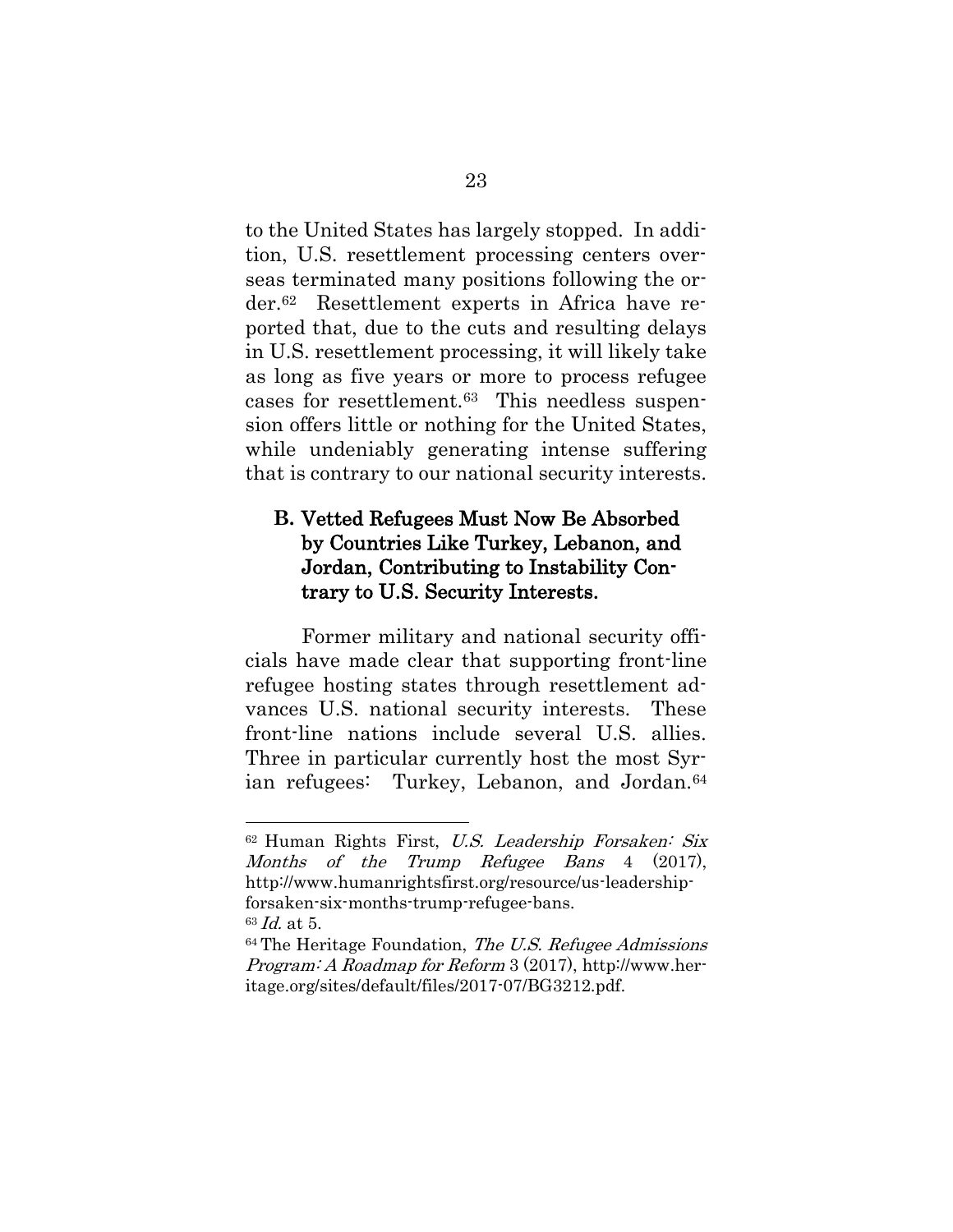The large numbers of Syrian refugees living in these countries is placing tremendous strains on critical infrastructures there—including those supplying water, electricity, sanitation, health care, and education.65 Left unaddressed, "the strain will feed instability and trigger more violence across the region, which will have consequences for U.S. national security."<sup>66</sup>

The United States historically has been a "global leader in protecting and resettling persecuted refugees,"<sup>67</sup> and the USRAP "has proven integral to preserving and building goodwill with U.S. allies in the Middle East."68 As the refugee crisis grows, the United States has an opportunity to help relieve the strain on Turkey, Lebanon, and Jordan by resettling more refugees, which "would

<sup>65</sup> Human Rights First, The Syrian Refugee Crisis and the Need for U.S. Leadership 27 (2016), [https://www.human](https://www.humanrightsfirst.org/sites/default/files/HRFSyrianRefCrisis.pdf)[rightsfirst.org/sites/default/files/HRFSyrianRefCrisis.pdf.](https://www.humanrightsfirst.org/sites/default/files/HRFSyrianRefCrisis.pdf) <sup>66</sup> Ryan Crocker, The Case for Accepting Syrian Refugees, WALL ST. J. (Nov. 17, 2015), https:// www.wsj.com/articles/the-case-for-accepting-syrian-refugees-1447803302.

<sup>&</sup>lt;sup>67</sup> Human Rights First, U.S. Leadership Forsaken: Six Months of the Trump Refugee Bans 1 (2017), [http://www.humanrightsfirst.org/resource/us-leadership](http://www.humanrightsfirst.org/resource/us-leadership-forsaken-six-months-trump-refugee-bans)[forsaken-six-months-trump-refugee-bans.](http://www.humanrightsfirst.org/resource/us-leadership-forsaken-six-months-trump-refugee-bans)

 $68$  Harvard Law School, Fulfilling U.S. Commitment to Refugee Resettlement: Protecting Refugees, Preserving National Security & Building the U.S. Economy through Refugee Admissions 12 (2017), [https://harvardimmigration](https://harvardimmigrationclinic.files.wordpress.com/2017/06/syria-final-draft-v9.pdf)[clinic.files.wordpress.com/2017/06/syria-final-draft-v9.pdf.](https://harvardimmigrationclinic.files.wordpress.com/2017/06/syria-final-draft-v9.pdf)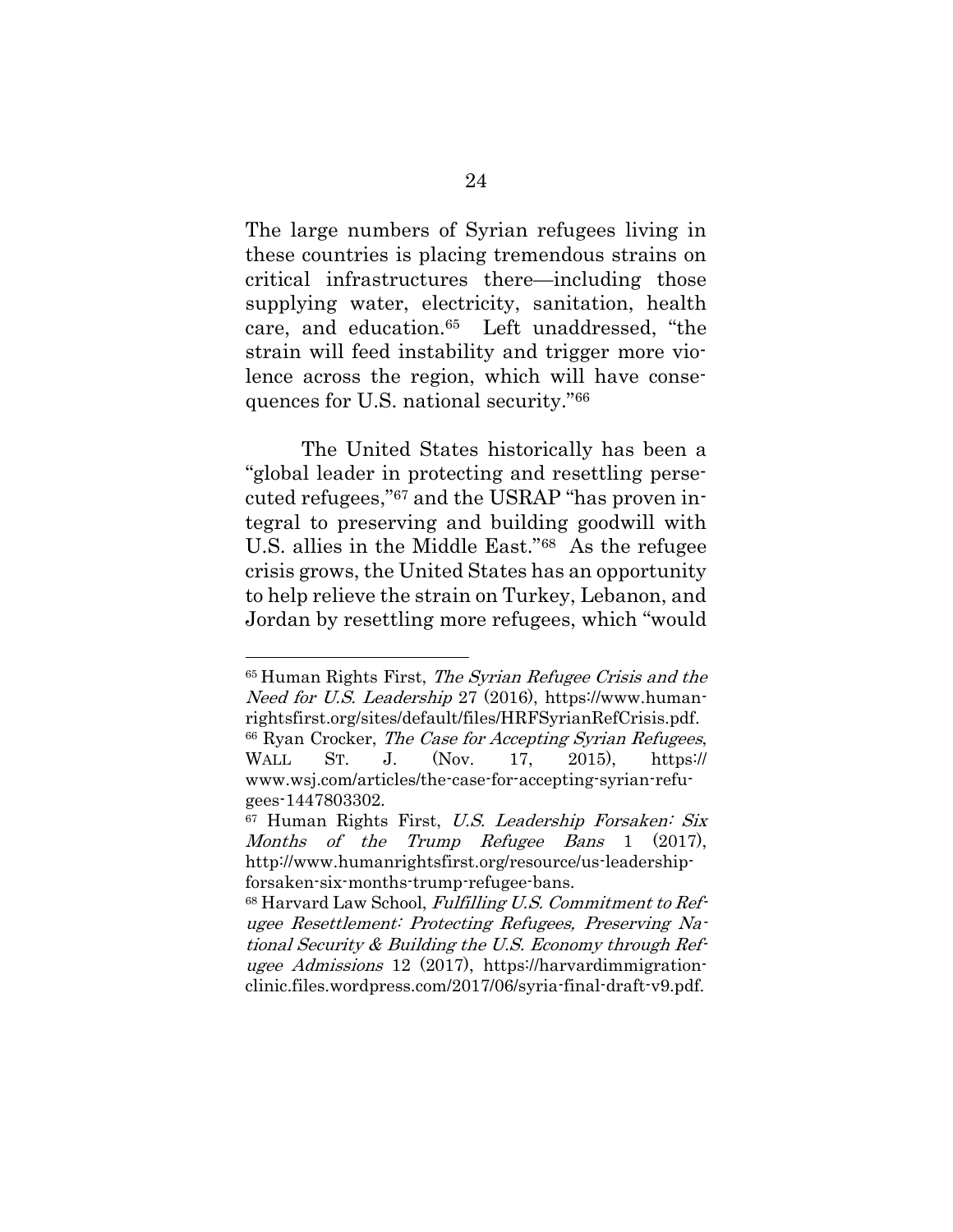safeguard the stability of these nations and thereby advance [the U.S.'s] own national security interests."69,70 Instead, however, the United States has decreased the number of refugees it will accept, setting a historically low annual limit of 50,000 for fiscal year 2017 (down from 85,000 for fiscal year 2016 and the original fiscal year 2017 ceiling of 110,000).71 The direct consequence of the ban is to exacerbate deteriorating conditions in Turkey, Lebanon, and Jordan, causing more human suffering and serving only to destabilize an entire region.

#### a. Turkey

l

Turkey is a NATO ally that, along with Jordan and Iraq, hosts U.S. military bases used in conducting operations against ISIS and al Qaeda

<sup>69</sup> Michael V. Hayden & James Stavridis, U.S. Must Lead On Refugee Crisis, MIAMI HERALD (July 8, 2016), [http://www.miamiherald.com/opinion/op-ed/arti](http://www.miamiherald.com/opinion/op-ed/article88582362.html)[cle88582362.html.](http://www.miamiherald.com/opinion/op-ed/article88582362.html)

<sup>70</sup> Human Rights First, U.S. Leadership Forsaken: Six Months of the Trump Refugee Bans 1 (2017), [http://www.humanrightsfirst.org/resource/us-leadership](http://www.humanrightsfirst.org/resource/us-leadership-forsaken-six-months-trump-refugee-bans)[forsaken-six-months-trump-refugee-bans.](http://www.humanrightsfirst.org/resource/us-leadership-forsaken-six-months-trump-refugee-bans)

 $71$  The Heritage Foundation, *The U.S. Refugee Admissions* Program: A Roadmap for Reform 5-6 (2017), [http://www.heritage.org/sites/default/files/2017-](http://www.heritage.org/sites/default/files/2017-07/BG3212.pdf) [07/BG3212.pdf.](http://www.heritage.org/sites/default/files/2017-07/BG3212.pdf)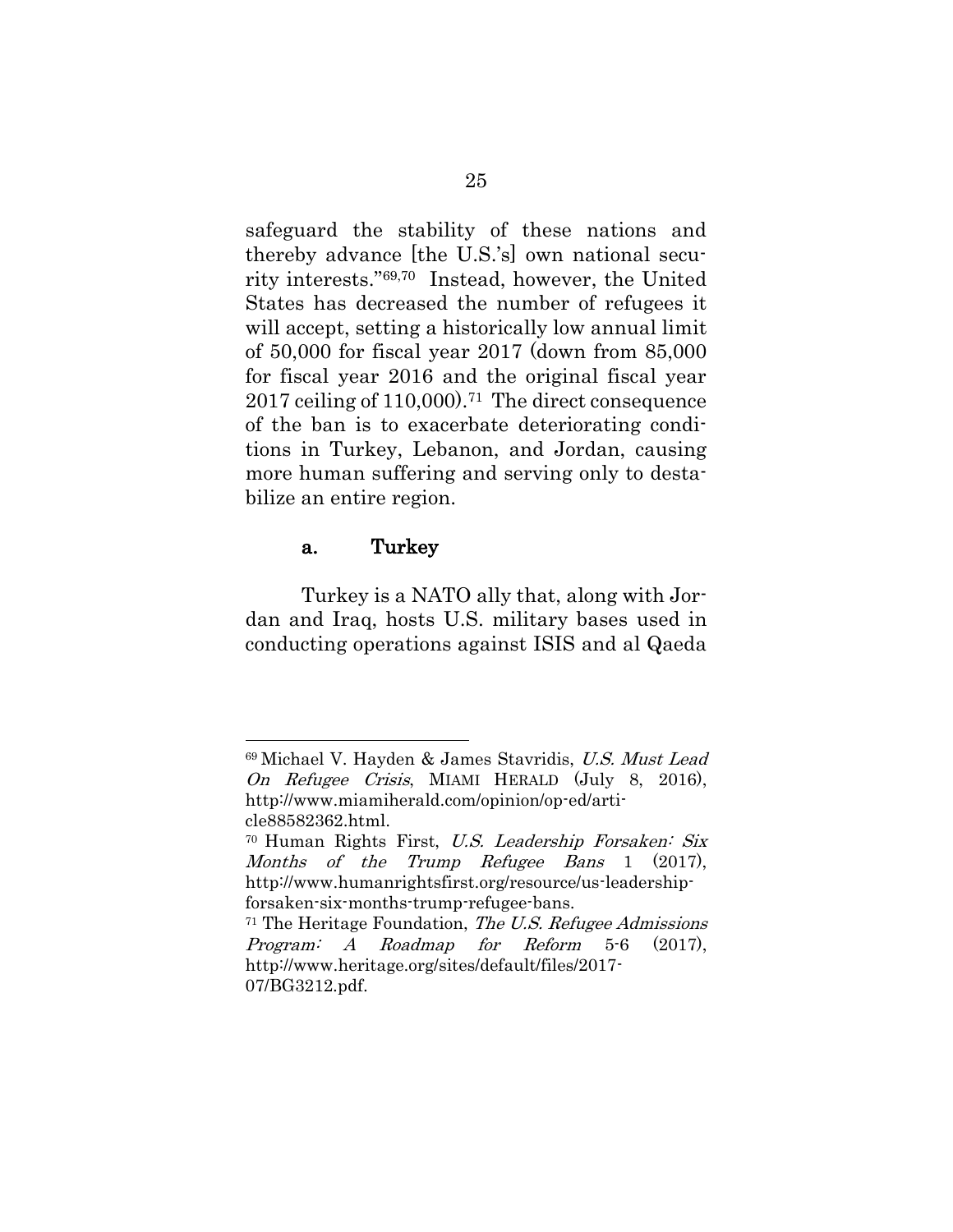in Syria and Iraq.72 Turkey has hosted the largest number of refugees in the world for the last three years, with an estimated 2.9 million refugees in 2016. <sup>73</sup> The burden for caring for these refugees has overwhelmed Turkish resources, causing great hardship. 74

Aid workers in Turkey report "increasing instances of child labor and early marriage" among Syrian refugees in Turkey.<sup>75</sup> According to a 2015 [Human Rights Watch Report,](https://www.hrw.org/news/2015/11/08/turkey-400000-syrian-children-not-school) of the 708,000 Syrian children residing in Turkey, over 400,000 were not attending school due to language barriers and a lack of temporary education centers.76 [In 2017,](https://www.hrw.org/news/2017/01/23/syrian-refugee-kids-still-out-school-turkey) despite efforts by the government to reduce the number of Syrian children

 $\overline{a}$ 

<sup>72</sup> Harvard Law School, Fulfilling U.S. Commitment to Refugee Resettlement: Protecting Refugees, Preserving National Security & Building the U.S. Economy through Refugee Admissions 15 (2017), [https://harvardimmigration](https://harvardimmigrationclinic.files.wordpress.com/2017/06/syria-final-draft-v9.pdf)[clinic.files.wordpress.com/2017/06/syria-final-draft-v9.pdf.](https://harvardimmigrationclinic.files.wordpress.com/2017/06/syria-final-draft-v9.pdf) <sup>73</sup> UNHCR, Global Trends: Forced Displacement in 2016 3 (2017), [http://www.unhcr.org/5943e8a34.](http://www.unhcr.org/5943e8a34)

<sup>74</sup> International Crisis Group, Turkey's Refugee Crisis: Th<sup>e</sup> Politics of Permanence (2016), https://www.crisisgroup.org/europe-central-asia/western-europemediterranean/turkey/turkey-s-refugee-crisis-politics-permanence. <sup>75</sup> Human Rights First, The Syrian Refugee Crisis and the Need for U.S. Leadership 8 (2016), [https://www.human](https://www.humanrightsfirst.org/sites/default/files/HRFSyrianRefCrisis.pdf)[rightsfirst.org/sites/default/files/HRFSyrianRefCrisis.pdf.](https://www.humanrightsfirst.org/sites/default/files/HRFSyrianRefCrisis.pdf) <sup>76</sup> Human Rights Watch, Turkey: 400,000 Syrian Children Not in School (2015), https://www.hrw.org/news/ 2015/11/08/turkey-400000-syrian-children-not-school.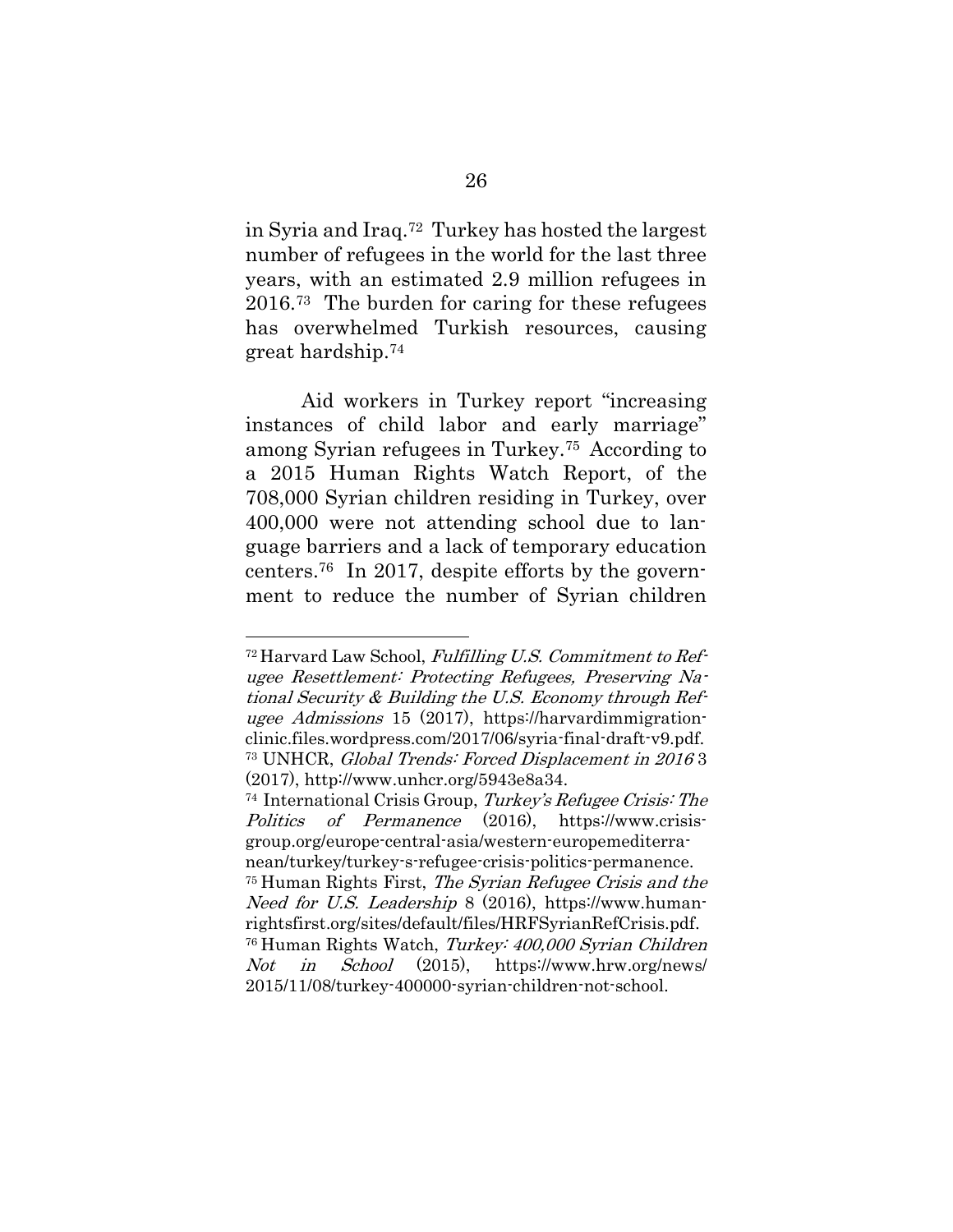without access to education, there were still, according to UNICEF, at least 380,000 out of school.77 Meanwhile, Turkey's large influx of refugees has caused wages and fees for services to drop by 80 percent, exacerbating working conditions among the most vulnerable Turkish citizens and Syrian refugees.78 Moreover, Turkey faces an unemployment rate of 12.6 percent. <sup>79</sup> Even with financial assistance, Turkey is not likely to overcome these challenges without refugee resettlement assistance. 80

The United States could help Turkey by increasing the number of vetted refugees it resettles. Instead, refugee resettlement from Turkey has fallen by 79 percent in the first five months of

<sup>77</sup> See UNICEF, Over 40 Per Cent of Syrian Refugee Children in Turkey Missing Out on Education, Despite Massive Increase in Enrollment Rates (2017) www.unicef.org/ media/media\_94417.html.

<sup>78</sup> Human Rights First, The Syrian Refugee Crisis and the Need for U.S. Leadership 8 (2016), [https://www.human](https://www.humanrightsfirst.org/sites/default/files/HRFSyrianRefCrisis.pdf)[rightsfirst.org/sites/default/files/HRFSyrianRefCrisis.pdf.](https://www.humanrightsfirst.org/sites/default/files/HRFSyrianRefCrisis.pdf) <sup>79</sup> Turkey's Unemployment Rate Rises to 12.6 Percent in February, DAILY SABAH (May 15, 2017), https://

www.dailysabah.com/economy/2017/05/15/turkeys-unemployment-rate-rises-to-126-percent-in-february.

<sup>80</sup> See Bill Frelick, Syrian Refugee Kids Still Out of School in Turkey, Human Rights Watch (Jan. 23, 2017), https://www.hrw.org/news/2017/01/23/syrian-refugee-kidsstill-out-school-turkey.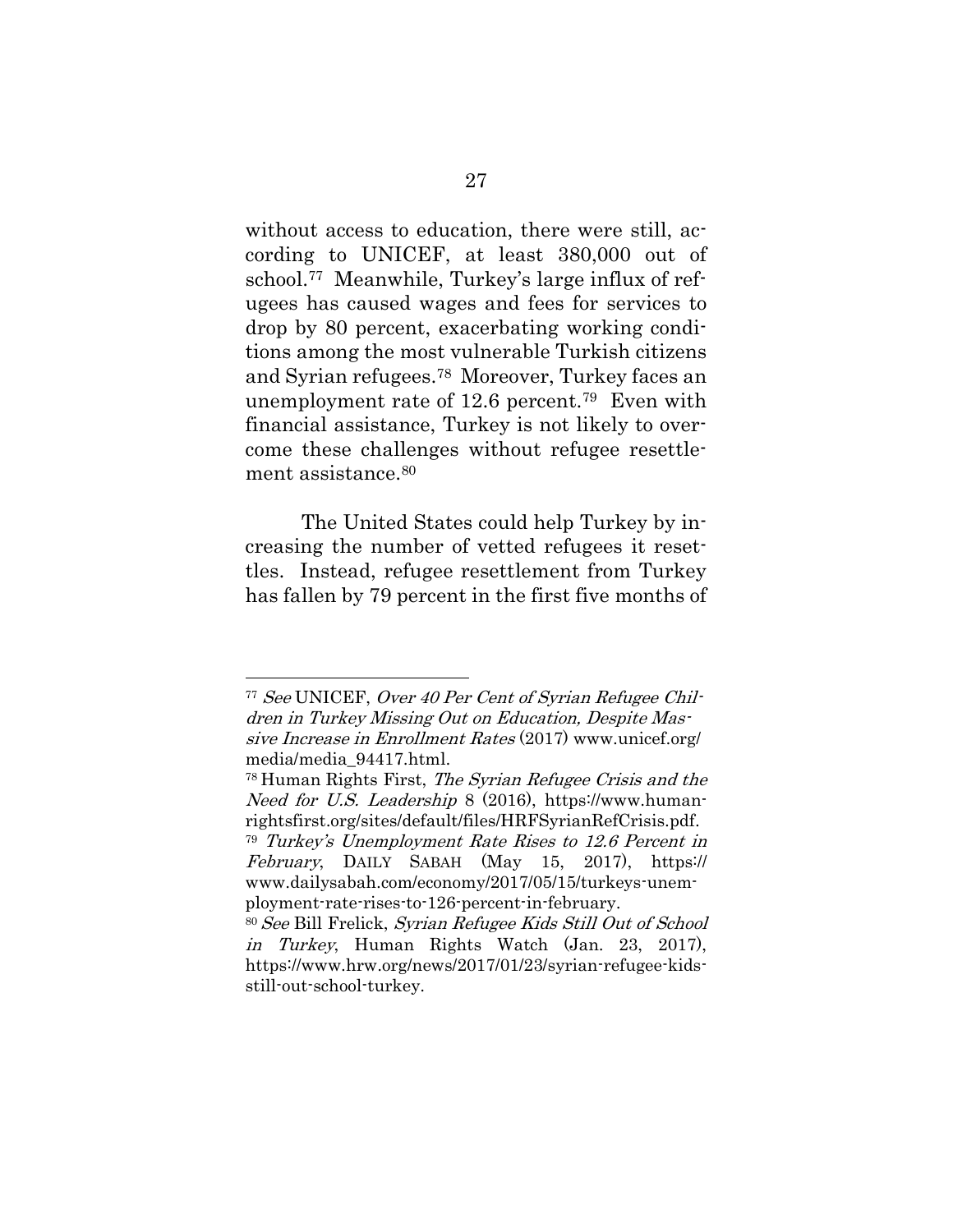2017.81 This does not help an already tense situation in Turkey, where there are fears of an expansion of the Syrian conflict. This undoubtedly threatens "the United States' ability to conduct counterterrorism operations, and to ensure regional stability and national security in the long term."<sup>82</sup>

#### b. Lebanon

l

Lebanon, another U.S. ally that has contended with ISIS and al-Qaeda activity near its border with Syria, <sup>83</sup> hosts more than 1 million Syrian refugees. <sup>84</sup> Remarkably, nearly 25 percent of Lebanon's population is now comprised of these refugees.<sup>85</sup> Approximately 93 percent of refugees

<sup>81</sup> Human Rights First, U.S. Leadership Forsaken: Six Months of the Trump Refugee Bans 8 (2017), [http://www.humanrightsfirst.org/resource/us-leadership](http://www.humanrightsfirst.org/resource/us-leadership-forsaken-six-months-trump-refugee-bans)[forsaken-six-months-trump-refugee-bans.](http://www.humanrightsfirst.org/resource/us-leadership-forsaken-six-months-trump-refugee-bans)

 $82$  Harvard Law School, Fulfilling U.S. Commitment to Refugee Resettlement: Protecting Refugees, Preserving National Security & Building the U.S. Economy through Refugee Admissions 16 (2017), [https://harvardimmigration](https://harvardimmigrationclinic.files.wordpress.com/2017/06/syria-final-draft-v9.pdf)[clinic.files.wordpress.com/2017/06/syria-final-draft-v9.pdf.](https://harvardimmigrationclinic.files.wordpress.com/2017/06/syria-final-draft-v9.pdf) 83 The Heritage Foundation, The U.S. Refugee Admissions Program: A Roadmap for Reform 3 (2017), [http://www.her](http://www.heritage.org/sites/default/files/2017-07/BG3212.pdf)[itage.org/sites/default/files/2017-07/BG3212.pdf.](http://www.heritage.org/sites/default/files/2017-07/BG3212.pdf)

<sup>84</sup> UNHCR, Lebanon: Refugee and Asylum Seekers (2017), http://reporting.unhcr.org/node/15981.

<sup>85</sup> Brookings, Syrian Refuges and the Slow March to 'Acceptance' (2017), https://www.brookings.edu/blog/future-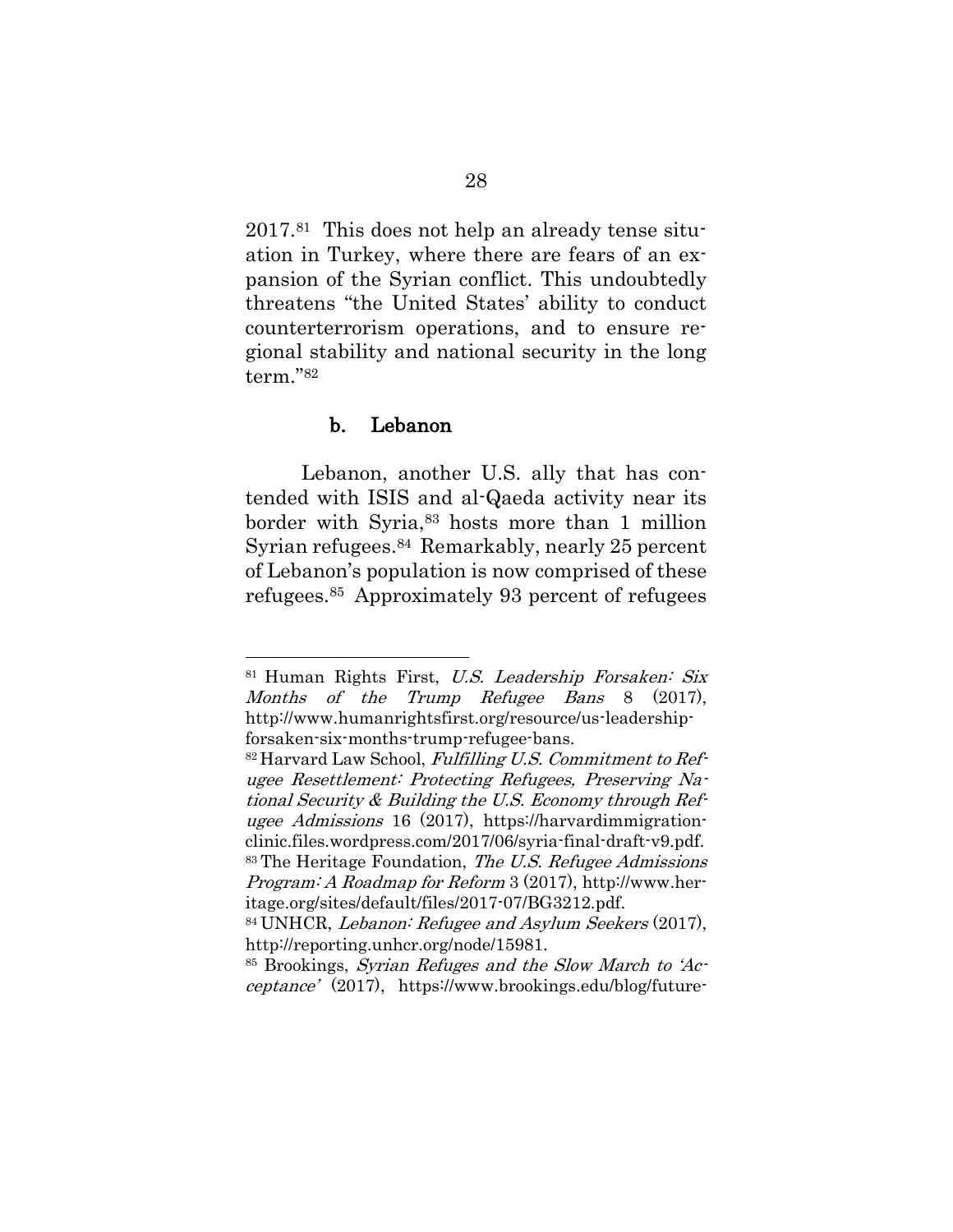live in poverty under the host country's guidelines, and 55 percent live in substandard housing.86 Families in Lebanon are eating much less and marrying off their young teen girls "because their parents could no longer afford to feed all in the family."<sup>87</sup> Aid workers in Lebanon have noted an increase in the number of Syrian refugee "street children" begging and street vending.<sup>88</sup> Meanwhile, Lebanon's attitude towards refugees has become increasingly negative and hostile.<sup>89</sup>

#### c. Jordan

Jordan is a close and longstanding U.S. ally. [President Trump](https://www.whitehouse.gov/the-press-office/2017/04/05/remarks-president-trump-and-his-majesty-king-abdullah-ii-jordan-joint) has referred to Jordan as "a staunch ally and partner" in the fight against ISIS, and a "source of stability and hope."90 As a

development/2017/09/07/syrian-refugees-and-the-slowmarch-to-acceptance/.

<sup>86</sup> Human Rights First, The Syrian Refugee Crisis and the Need for U.S. Leadership 7-8 (2016), [https://www.human](https://www.humanrightsfirst.org/sites/default/files/HRFSyrianRefCrisis.pdf)[rightsfirst.org/sites/default/files/HRFSyrianRefCrisis.pdf.](https://www.humanrightsfirst.org/sites/default/files/HRFSyrianRefCrisis.pdf) <sup>87</sup> Id. at 8.

<sup>88</sup> Id.

<sup>89</sup> National Public Radio, In Lebanon, Syrian Refugees Met With Harassment and Hostility (Sept. 2, 2017), http://www.npr.org/sections/parallels/2017/09/02/

<sup>547906231/</sup>in-lebanon-syrian-refugees-met-with-harassment-and-hostility.

<sup>90</sup> The White House, Remarks by President Trump and His Majesty King Abdullah II of Jordan in Joint Press Conference (Apr. 5, 2017), https://www.whitehouse.gov/the-press-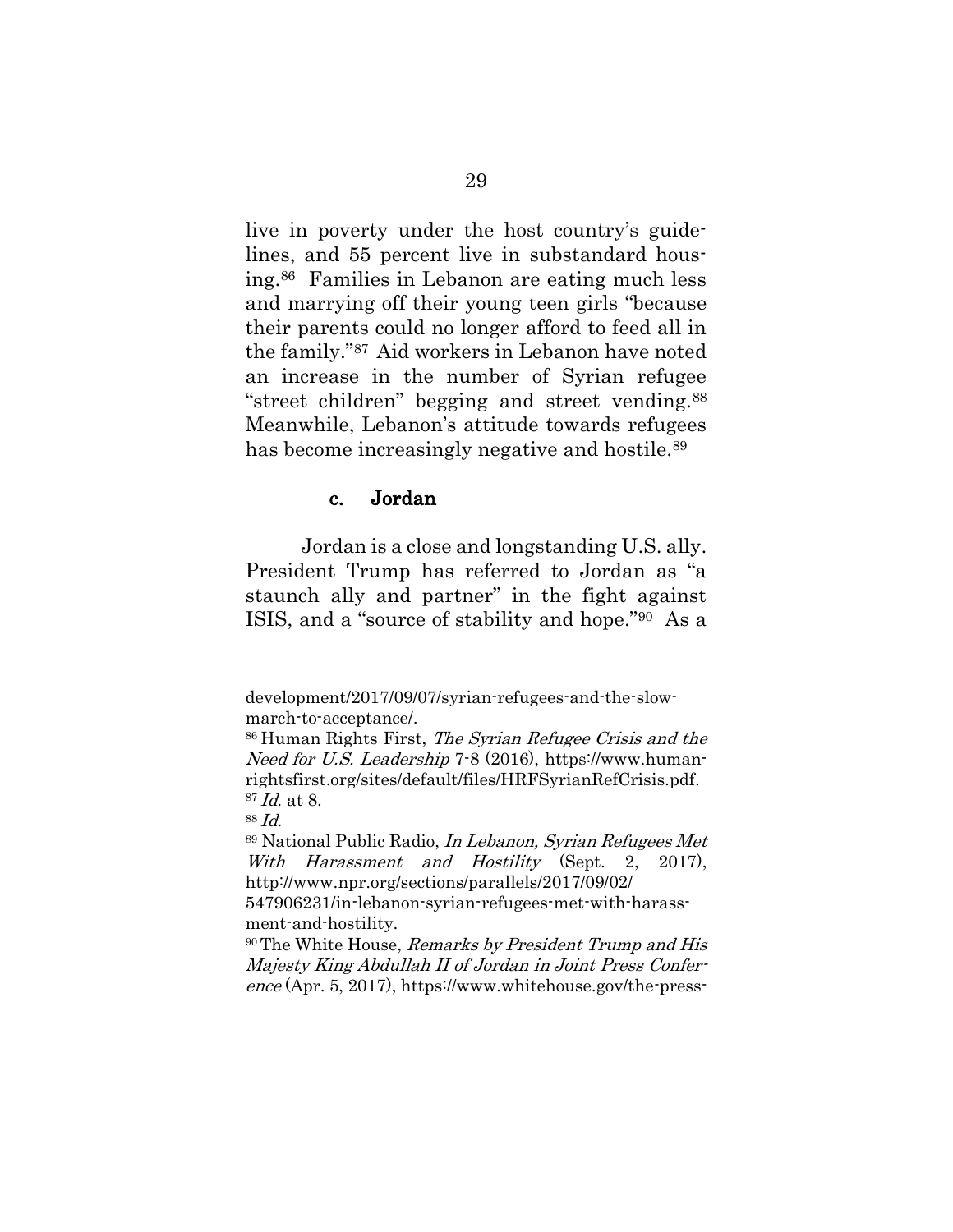result of the refugee influx, however, Jordan faces a crippling water crisis. Jordan hosts "at least 656,230 registered refugees (1.4 million in total, according to King Abdullah II)[,]"<sup>91</sup> and has the second highest number of refugees per capita in the world. <sup>92</sup> Jordan is currently able to provide only 150 cubic meters of water per person annually—considerably less than the UN-defined threshold for water scarcity: 500 cubic meters of water per person.<sup>93,94</sup>

office/2017/04/05/remarks-president-trump-and-his-majesty-king-abdullah-ii-jordan-joint.

 $91$  Harvard Law School, Fulfilling U.S. Commitment to Refugee Resettlement: Protecting Refugees, Preserving National Security & Building the U.S. Economy through Refugee Admissions 15 (2017), https://harvardimmigrationclinic.files.wordpress.com/2017/06/syria-final-draft-v9.pdf. <sup>92</sup> UNHCR, Jordan Factsheet 1 (2017), http://reliefweb.int/sites/reliefweb.int/files/resources/JordanFact-SheetJanuary2017-FINAL.pdf.

<sup>&</sup>lt;sup>93</sup> The White House, *Remarks by President Trump and His* Majesty King Abdullah II of Jordan in Joint Press Conference (Apr. 5, 2017), https://www.whitehouse.gov/the-pressoffice/2017/04/05/remarks-president-trump-and-his-majesty-king-abdullah-ii-jordan-joint.

<sup>94</sup> Oxfam, Syrian Refugee Influx Adding to Jordan's Water Worries (2013), https://www.oxfam.ca/blogs/conflict-emergencies/refugee-influx-adding-to-jordans-water-worries.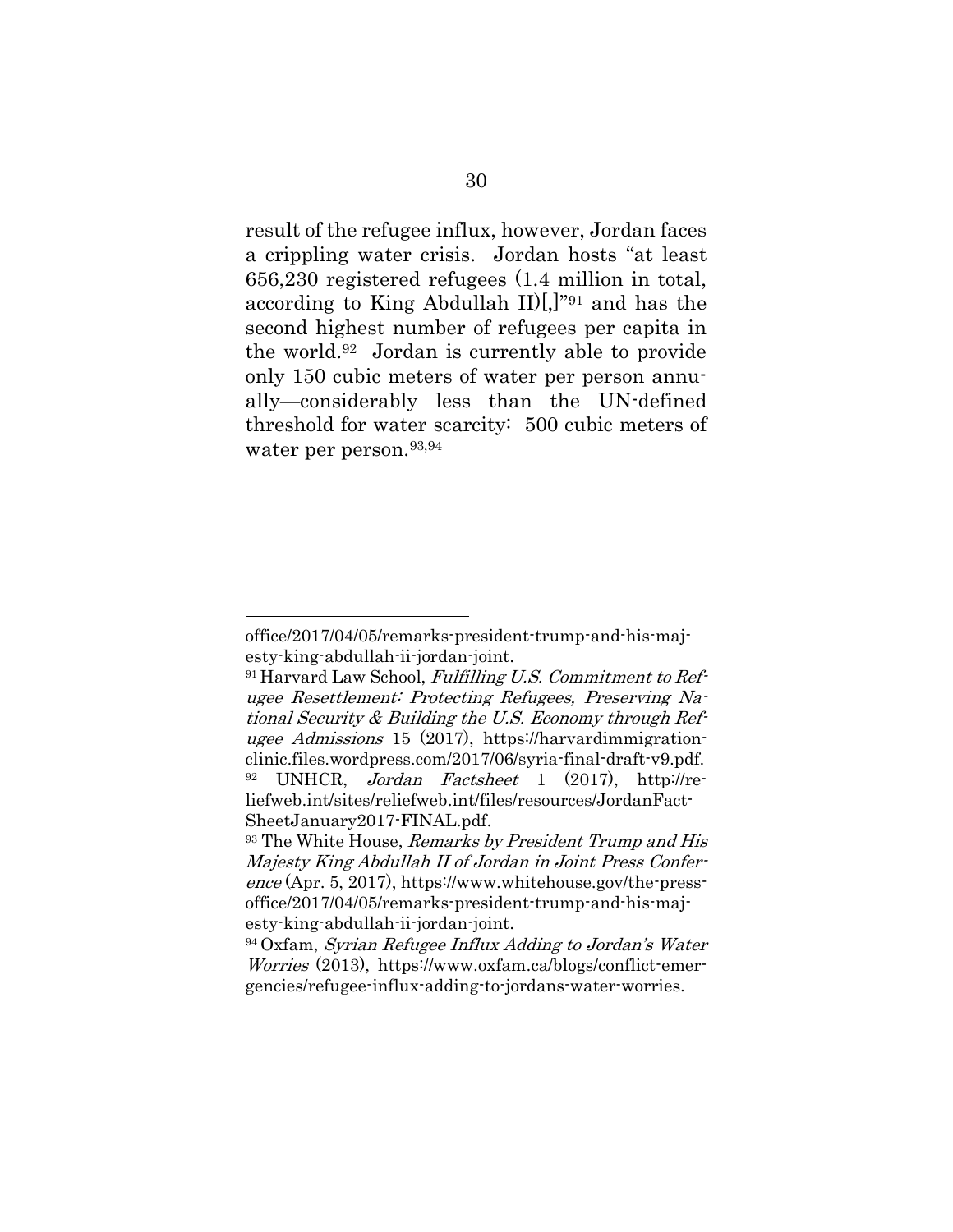Meanwhile, only one in five Syrian refugees live in refugee camps, and 93 percent of those outside of these camps live in poverty. <sup>95</sup> Consequences for Syrian children in Jordan include increased rates of child marriage and child labor, 96,97 and low rates of school enrollment. <sup>98</sup> The Jordanian government has severely cut medical care for Syrian refugees.99 And Syrian refugees have strained the pre-existing medical care and school systems for Jordanians, which has in-

<sup>95</sup> UNHCR, Jordan Factsheet 1 (2017), http://reliefweb.int/sites/reliefweb.int/files/resources/JordanFact-SheetJanuary2017-FINAL.pdf.

<sup>96</sup> United Nations Office of the Secretary-General's Envoy on Youth, New Study Finds Child Marriage Rising Among Most Vulnerable Syrian Refugees (Feb. 8, 2017), http://www.un.org/youthenvoy/2017/02/new-study-findschild-marriage-rising-among-vulnerable-syrian-refugees/. <sup>97</sup> Andrew Hosken, Syrian Child Refugees 'Being Exploited in Jordan', BBC NEWS (Nov. 4, 2015), http://www.bbc.com/ news/world-middle-east-34714021.

<sup>98</sup> Human Rights Watch, Barriers to Education for Syrian Refugee Children in Jordan: Summary (Aug. 16, 2016), https://www.hrw.org/report/2016/08/16/were-afraid-theirfuture/barriers-education-syrian-refugee-children-jordan. <sup>99</sup> Ruth Sherlock, Jordan Repeals Free Medical Aid for Syrian Refugees, THE TELEGRAPH (Nov. 28, 2014), http://www.telegraph.co.uk/news/worldnews/middleeast/syria/11261468/Jordan-repeals-free-medical-aidfor-Syrian-refugees.html.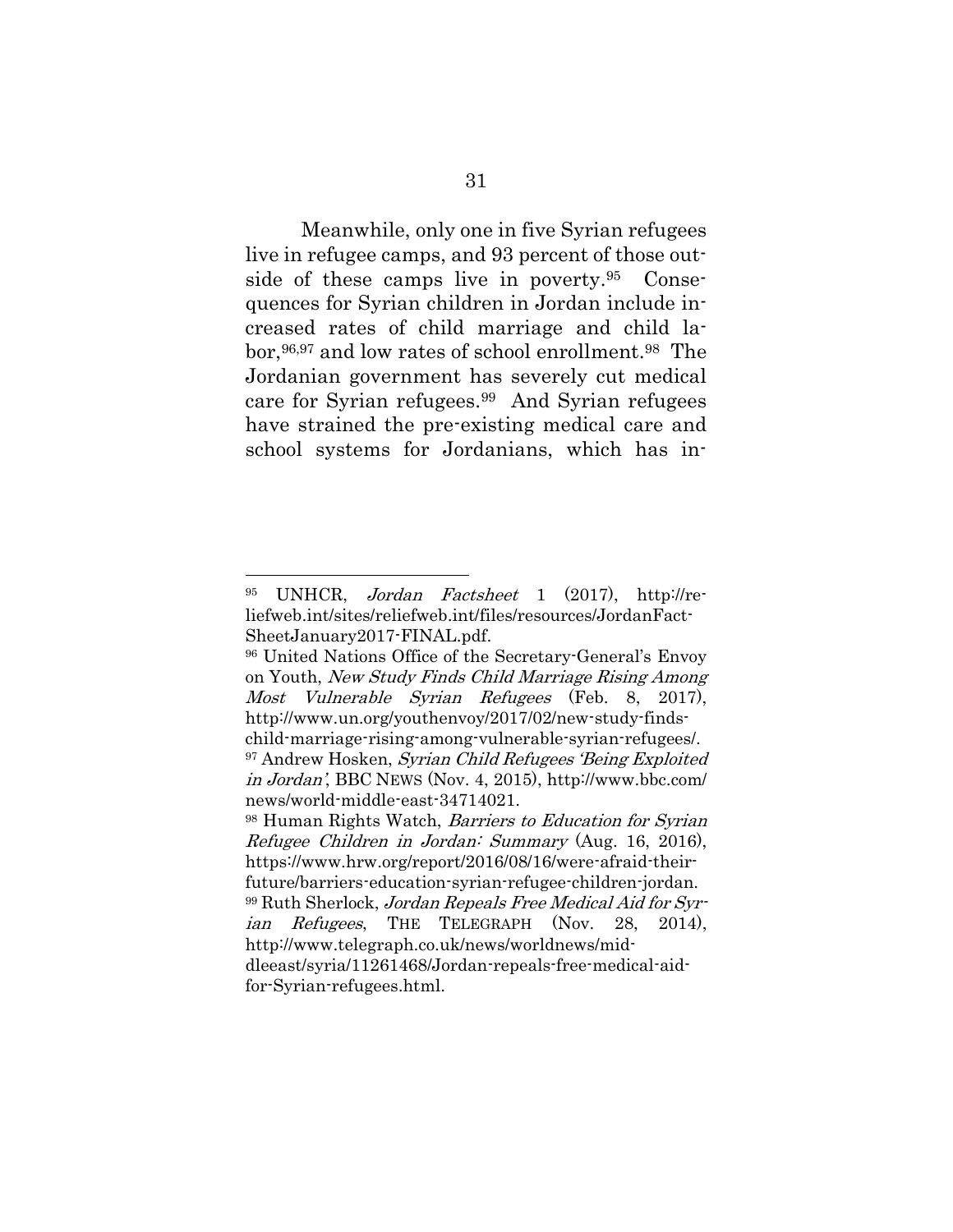creased negative attitudes in Jordan toward Syrian refugees.100 These negative attitudes manifest themselves in the form of teachers singling out Syrian refugee students for corporal punishment and Jordanian peers bullying their Syrian counterparts. 101

## **C.** Banning and Delaying Resettlement of Military Interpreters and Other U.S.-Affiliated Iraqis Breaks Faith with Those Who Supported the United States.

In addition to blocking the resettlement of vetted refugees from Turkey, Lebanon, and Jordon, the travel ban also affects vetted Iraqis affiliated with the United States. As noted, these include military interpreters, translators, and other personnel who supported the U.S. military, U.S. government, and other U.S. entities. As veterans and former military leaders have attested, interpreters and other U.S. allies "wore our uniforms, ate our food, bled our blood, saved our lives and

<sup>100</sup> Rana F. Sweis, Resentment Grows Against Syrian Refugees in Jordan, N.Y. TIMES (May 9, 2013), http://www.nytimes.com/2013/05/09/world/middleeast/09iht-m09-jordansyria.html.

<sup>101</sup> Human Rights Watch, supra note 98.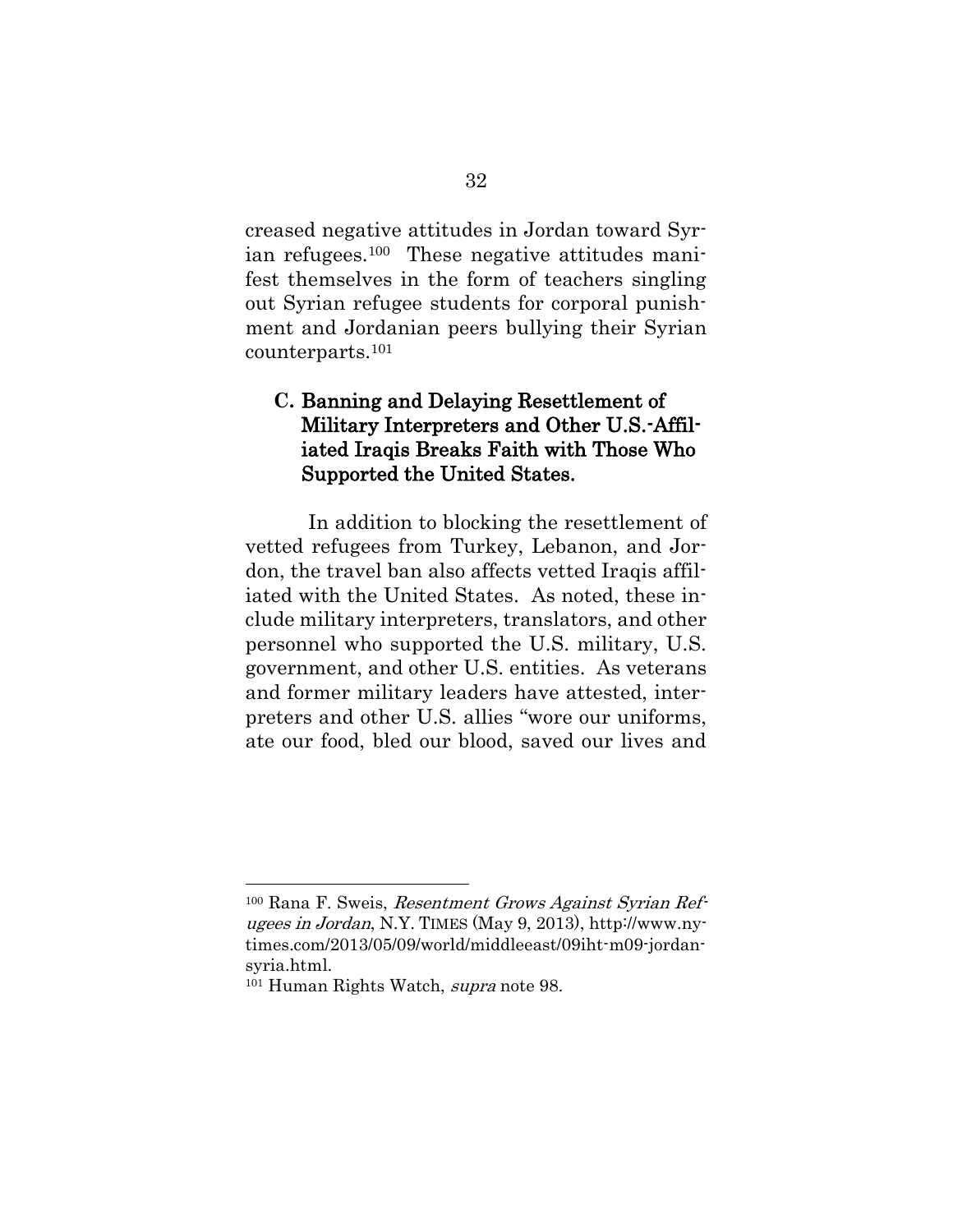<span id="page-54-1"></span>killed our enemies."102,103 Even though President Trump removed Iraq from the list of banned countries in March 2017, the travel ban nonetheless temporarily halts the entire USRAP for all countries, including Iraq.104 For these Iraqi wartime allies, their primary path to safety is through the USRAP. Previously, there was a Special Immigrant Visa program for Iraqis, but that program ceased taking new applications as of September 30, 2014. <sup>105</sup> Moreover, U.S.-affiliated Iraqis, like

fault/files/VFAI%20Open%20Letter.pdf.

<span id="page-54-0"></span>l

1351/126/0.pdf?ts=1494442944.

<sup>102</sup> Matt Zeller, Leave No Interpreter Behind, USA TODAY (June 22, 2015), [https://www.usatoday.com/story/opin](https://www.usatoday.com/story/opinion/2015/06/22/afghanistan-iraq-army-interpreters-resettlement-column/28905403/)[ion/2015/06/22/afghanistan-iraq-army-interpreters-reset](https://www.usatoday.com/story/opinion/2015/06/22/afghanistan-iraq-army-interpreters-resettlement-column/28905403/)[tlement-column/28905403/.](https://www.usatoday.com/story/opinion/2015/06/22/afghanistan-iraq-army-interpreters-resettlement-column/28905403/)

<sup>103</sup> See also Letter from Veterans for American Ideals to President Donald J. Trump (Jan. 29, 2017) ("[M]any veterans can point to a moment when one of our foreign allies saved our lives – often by taking up arms against our common enemies. They acted because they believed in America, in our mission, and in the promise that was given."), http://www.humanrightsfirst.org/sites/de-

<sup>104</sup> Corrected Br. of Former National Security Officials as Amici Curiae in Support of Plaintiff-Appellees and Against a Stay Pending Appeal at 17-18, IRAP v. Trump, No. 8:17 cv-00361-TDC (4th Cir. Apr. 13, 2017), https://cases.justia.com/federal/appellate-courts/ca4/17-

<sup>105</sup> See Human Rights First, Fact Sheet, President Trump's Executive Order on Refugees Harms Our Iraqi Allies (2017), http://www.humanrightsfirst.org/sites/default/files/P2-SIV-Iraqis-Factsheet.pdf; see also U.S. Dep't of State, Bureau of Consular Affairs, Special Immigrant Visas for Iraqis – Who Were Employed by/on Behalf of the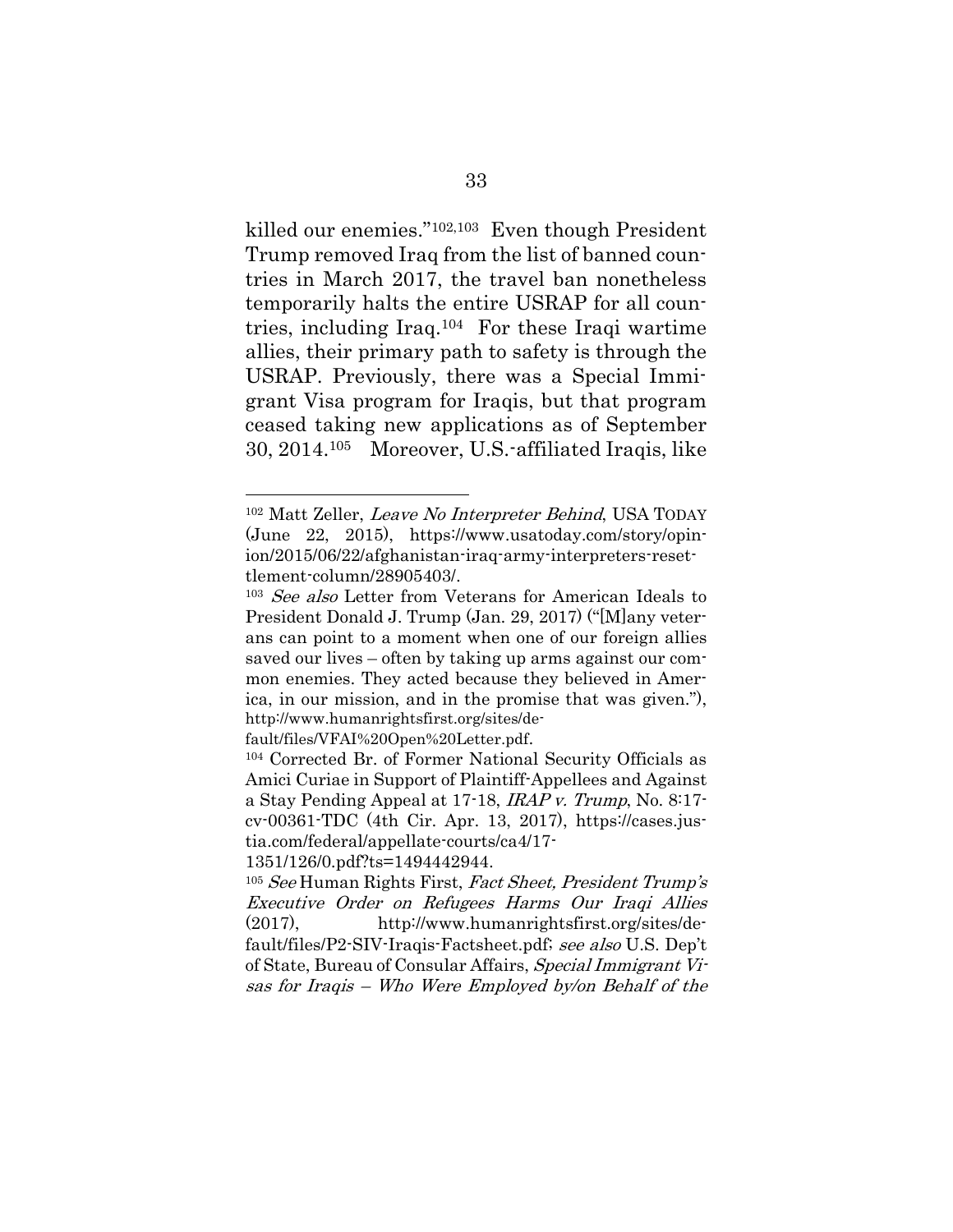all other vetted refugees, are subject to the overall reduction in refugee admissions—despite being given priority access to U.S. resettlement under the RCIA.<sup>106</sup> As a result, their resettlement "will now likely be delayed as security clearance and other approvals expire, adding many more months onto their processing."<sup>107</sup>

As former military leaders and former national security officers have stated, the United States has a "moral obligation to protect these allies,"<sup>108</sup> but instead betrays them by letting them languish in unsafe conditions. In reference to the RCIA's passage in 2007, co-sponsor Senator Kennedy observed that the U.S. recognized its "fundamental obligation to assist the Iraqis who have courageously supported our forces and our effort in Iraq and whose lives are in peril as a result."<sup>109</sup>

U.S. Government, https://travel.state.gov/content/visas/en/immigrate/iraqis-work-for-us.html (last visited Aug. 2, 2017).

<sup>106</sup> Letter from Bipartisan Group of Former Officials to President Donald J. Trump, at 1-2 (Mar. 10, 2017), http://www.humanrightsfirst.org/sites/default/files/Letter-FormerOfficialsonMarch6EO.pdf.

<sup>107</sup> Id.

 $108$  *Id.* at 2.

<sup>109</sup> Human Rights First, Living in Limbo: Iraqi Refugees and U.S. Resettlement 30 (2010), [http://www.human](http://www.humanrightsfirst.org/wp-content/uploads/Living-in-Limbo-final.pdf)[rightsfirst.org/wp-content/uploads/Living-in-Limbo-fi](http://www.humanrightsfirst.org/wp-content/uploads/Living-in-Limbo-final.pdf)[nal.pdf.](http://www.humanrightsfirst.org/wp-content/uploads/Living-in-Limbo-final.pdf)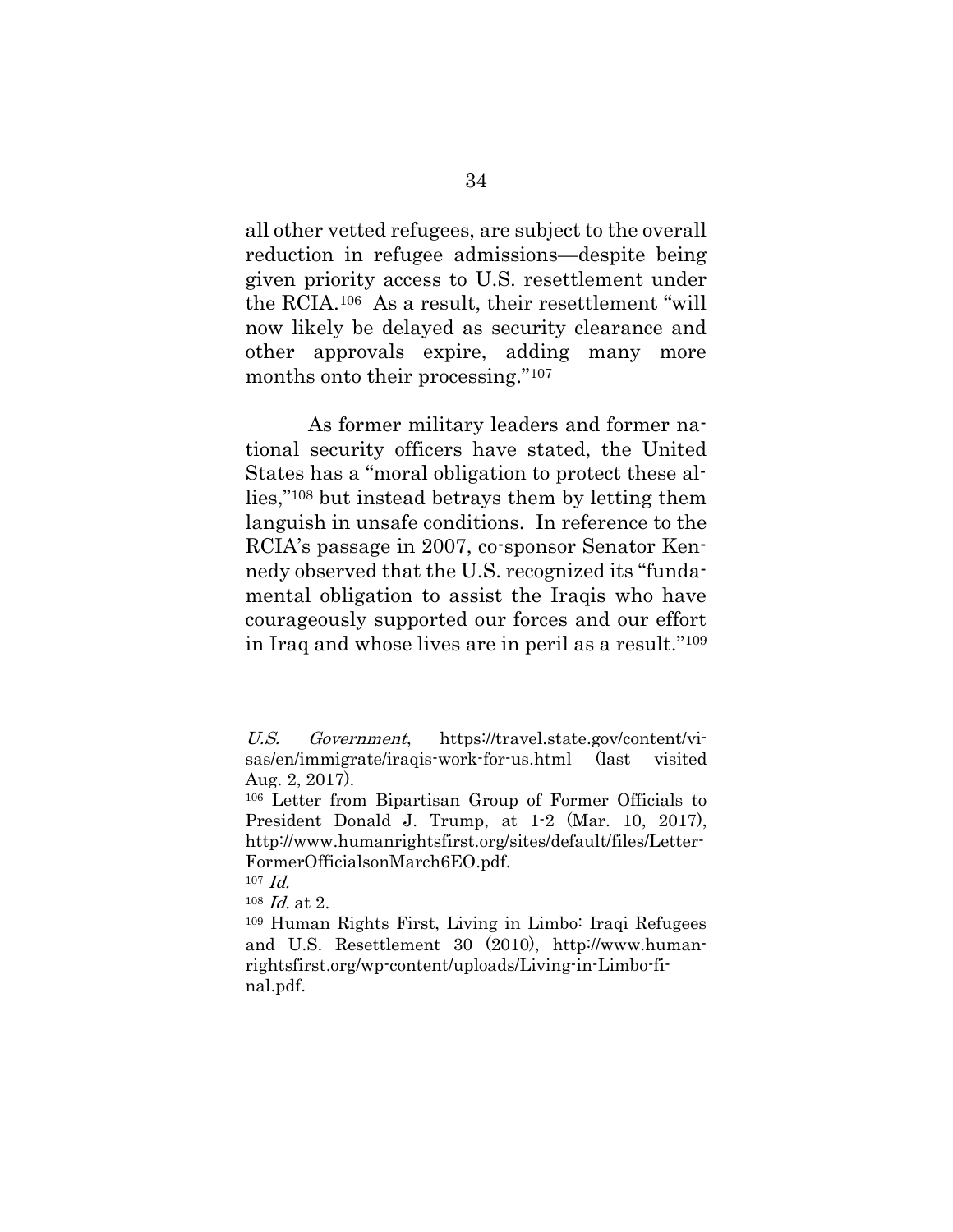To this end, the [RCIA c](http://www.humanrightsfirst.org/sites/default/files/P2-SIV-Iraqis-Factsheet.pdf)reated designated pathways for U.S.-affiliated Iraqis to apply for U.S. resettlement, including through the DAP for U.S. affiliated Iraqis. 110 Currently nearly 60,000 Iraqis are waiting to be processed for resettlement through this program.<sup>111</sup> While the United States resettled nearly 4,000 Iraqi refugees during the [first six months of 2016,](http://www.humanrightsfirst.org/sites/default/files/HRF-US-Leadership-Forsaken-FINAL.pdf) the United States resettled only 1,795 Iraqi refugees during the first six months of 2017, a decline of 55 percent.<sup>112</sup>

<span id="page-56-0"></span>Behind these numbers are many individual stories. <sup>113</sup> For example, Anas Nasir, a 30 year-old Iraqi, worked for a U.S. security contractor in Baghdad, and later received many death threats as a result. He has applied for admission to the United States, but has not yet received permission to resettle.<sup>114</sup>

In return for the service of these Iraqis, as veteran James LaPorta told the Washington Post,

l

 $113$  *Id.* 

<sup>110</sup> Human Rights First, supra note [105,](#page-54-0) at 1.

 $111$  *Id.* at 2

<sup>112</sup> Human Rights First, U.S. Leadership Forsaken: Six Months of the Trump Refugee Bans 11 (2017), http://www.humanrightsfirst.org/sites/default/files/HRF-US-Leadership-Forsaken-FINAL.pdf.

<sup>114</sup> Tim Arango, 'You Have Let Us Down, Trump': Iraqis See U.S. Relations Recast, N.Y. TIMES (Jan. 30, 2017) [https://www.nytimes.com/2017/01/30/world/mid](https://www.nytimes.com/2017/01/30/world/middleeast/iraq-trump-refugee-ban.html?mcubz=1)[dleeast/iraq-trump-refugee-ban.html?mcubz=1.](https://www.nytimes.com/2017/01/30/world/middleeast/iraq-trump-refugee-ban.html?mcubz=1)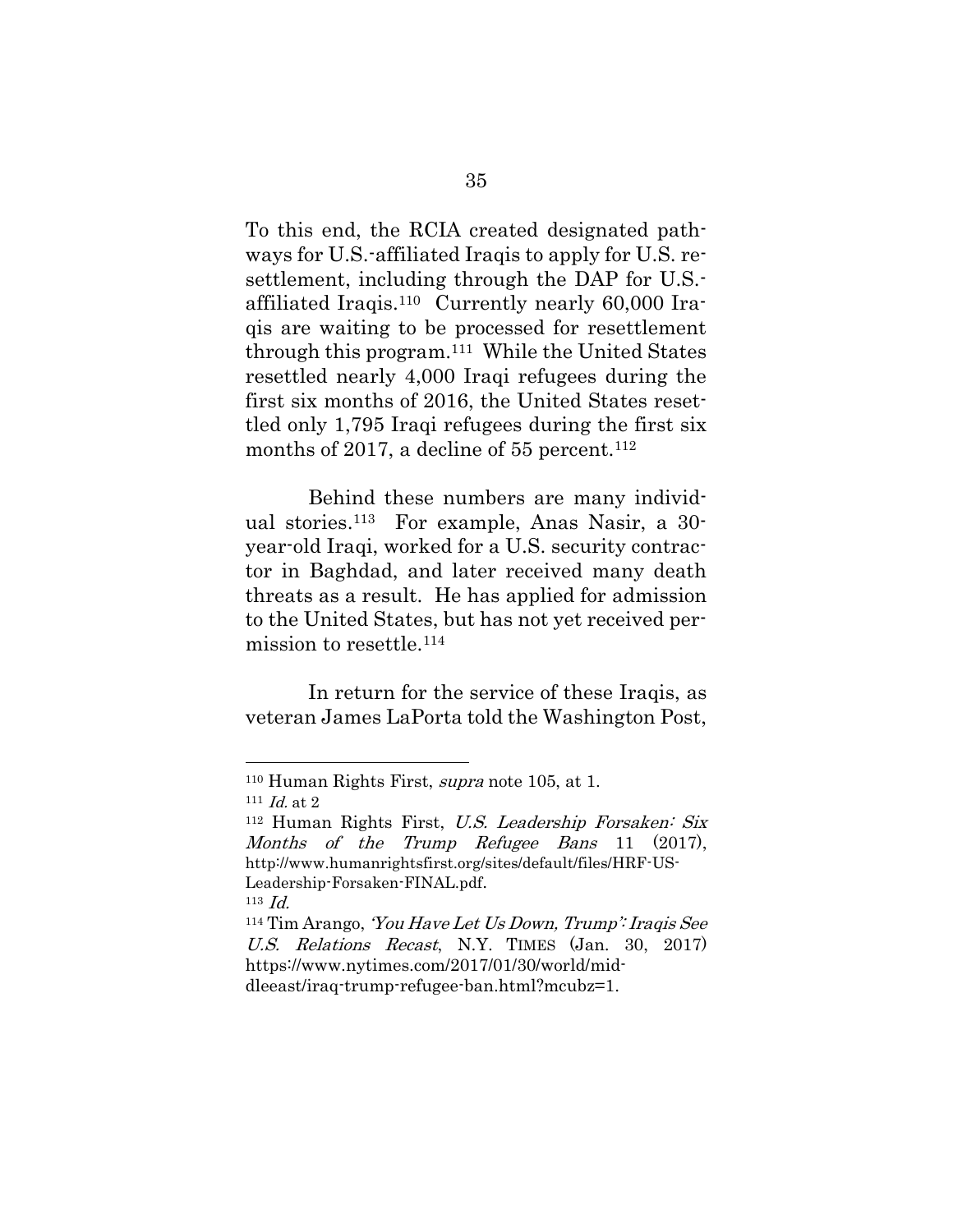the United States "promised to help give them asylum. . . . We promised to leave no man behind."<sup>115</sup> But now, because of the travel ban, "[i]t just seems more like a cheap bumper sticker than a bond of trust."<sup>116</sup>

# **D.** Banning the Resettlement of Refugees Makes It More Difficult for the United States to Recruit Foreign Allies, Undermines Ongoing and Future U.S. Military Operations, and Endangers U.S. Troops.

The travel ban also undermines ongoing and future U.S. military operations by "discouraging future assistance and cooperation from . . . affected military allies and partners . . . ." <sup>117</sup> The travel ban "sends a very negative message to countries where we will need indigenous support"<sup>118</sup> because, without the ability to offer safety

<sup>115</sup> Dan Lamothe, Among Veterans, Raw Responses to Trump's Effort to Block Refugees and Others from Muslim Countries, WASH. POST (Jan 29, 2017), https://www.washingtonpost.com/news/checkpoint/wp/2017/01/29/amongveterans-raw-responses-to-trumps-effort-to-block-refugees-and-others-from-muslim-countries/?utm\_term=.0d74b8cb980e.

<sup>116</sup> Id.

<sup>117</sup> Corrected Br. of Former National Security Officials as Amici Curiae in Support of Plaintiff-Appellees and Against a Stay Pending Appeal, supra note [104,](#page-54-1) at 18.

<sup>118</sup> Hollie McKay, U.S.-backed Iraqi Fighters say Trump's Refugee Ban Feels like 'Betrayal,' FOX NEWS (Jan. 27,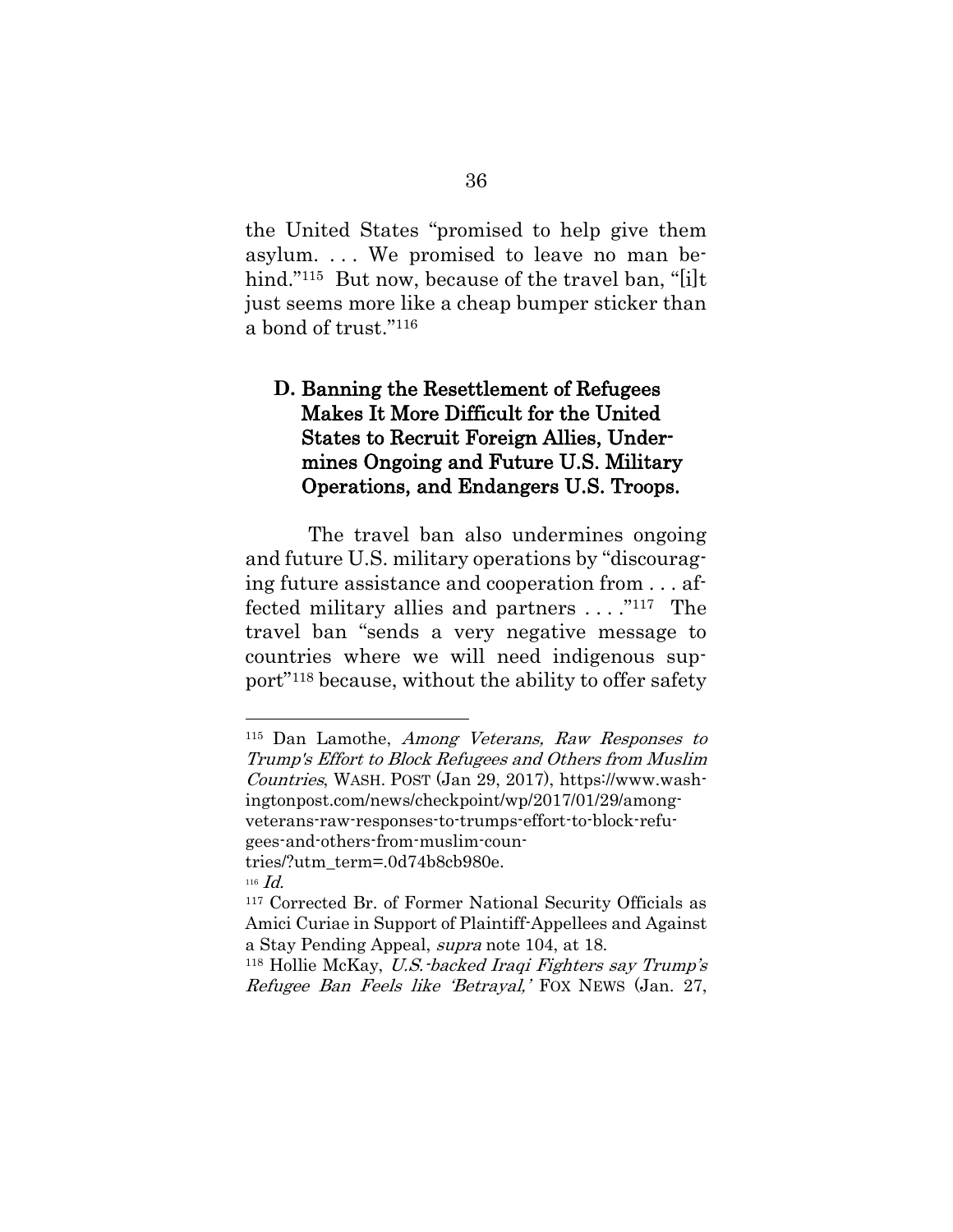to interpreters, peacekeepers, and other local national allies, "we will be reducing the likelihood that those in countries targeted by the ban will work with us in the future."119 This will serve only to "endanger U.S. troops in the field" by sending exactly the wrong message to those who "have risked much or all to keep Americans safe—and whom our officers had promised always to protect with the full might of our government and our people."120,121,122 This result is plainly not in the best interests of the United States.

<sup>2017),</sup> http://www.foxnews.com/politics/2017/01/27/u-sbacked-iraqi-fighters-say-trumps-refugee-ban-feels-likebetrayal.html.

<sup>119</sup> Jeff Stein, Spy Veterans Say Trump's Muslim Country Visa Ban Will Hurt Recruitment, Newsweek (Jan. 28, 2017 7:32 PM), http://www.newsweek.com/spy-veterans-trumpvisa-ban-hurt-recruitment-549588.

<sup>120</sup> Joint Decl. of Madeleine K. Alrbight, Avril D. Haines, Michael V. Hayden, John F. Kerry, John E. McLaughlin, Lisa O. Monaco, Michael J. Morell, Janet A. Napolitano, Leon E. Panetta, Susan E. Rice, *Washington v. Trump*, No. 17-35105 (9th Cir. 2017), https://assets.documentcloud.org/documents/3454270/Declaration-of-National-Security-Officials.pdf.

<sup>&</sup>lt;sup>121</sup> See also David Cohen, How Trump Hurts the Spying Business, N.Y. Times (May 16, 2017) (stating that the Trump administration's policies are "[t]arnishing the idea that America stands for something uniquely good" and "makes it harder for the CIA to recruit spies"), [https://www.nytimes.com/2017/05/16/opinion/how-trump](https://www.nytimes.com/2017/05/16/opinion/how-trump-hurts-the-spying-business.html?_r=0)[hurts-the-spying-business.html?\\_r=0.](https://www.nytimes.com/2017/05/16/opinion/how-trump-hurts-the-spying-business.html?_r=0)

 $122$  See also Michael V. Hayden, Former CIA Chief: Trump's Travel Ban Hurts American Spies – and America, Wash.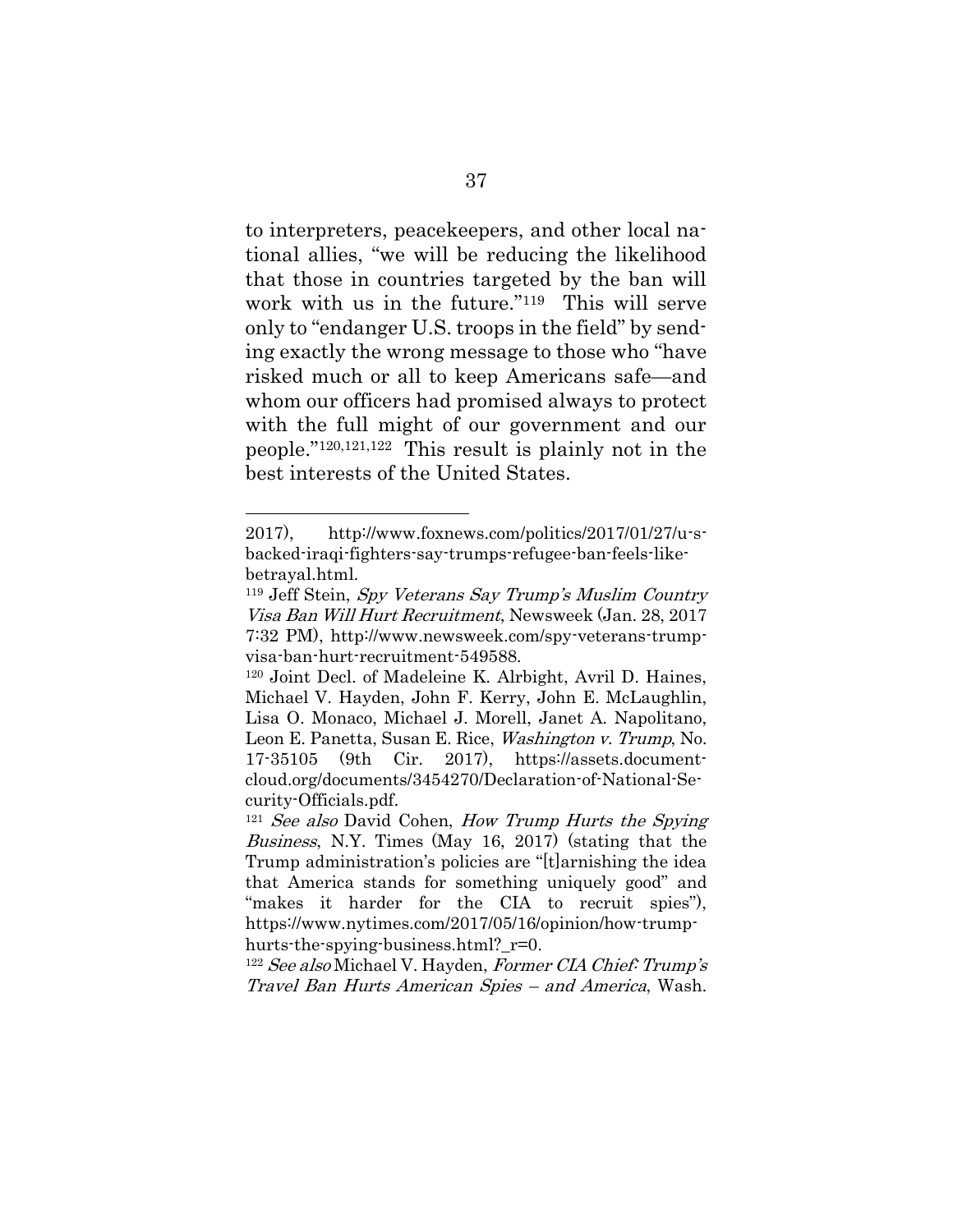# **II.** Whatever Its Intention, the Travel Ban is Perceived Abroad as a "Muslim Ban," Reinforcing the Perception that the United States Is at War with Islam, Further Harming Our Interests.

Whatever intentions underpin the travel ban, it is perceived as a "Muslim Ban" abroad, not only because of the statements that preceded and accompanied its release, but also because it disproportionally affects Muslims.123 This perception reinforces the idea that the United States is at war with Islam and damages U.S. efforts to build stronger relationships in volatile regions. This is important because the U.S. military relies on the goodwill of many Muslim communities abroad. The travel ban alienates our majority-Muslim allies in the Middle East and elsewhere, threatening the goodwill of those communities.

Post (Feb. 5, 2017), https://www.washingtonpost.com/opinions/former-cia-chief-trumps-travel-ban-hurts-americanspies--and-america/2017/02/05/a5acce36-ebd9-11e6-9973 c5efb7ccfb0d\_story.html?utm\_term

<sup>=.155</sup>afc6ba632.

 $123$  See generally Human Rights First, supra note [112.](#page-56-0)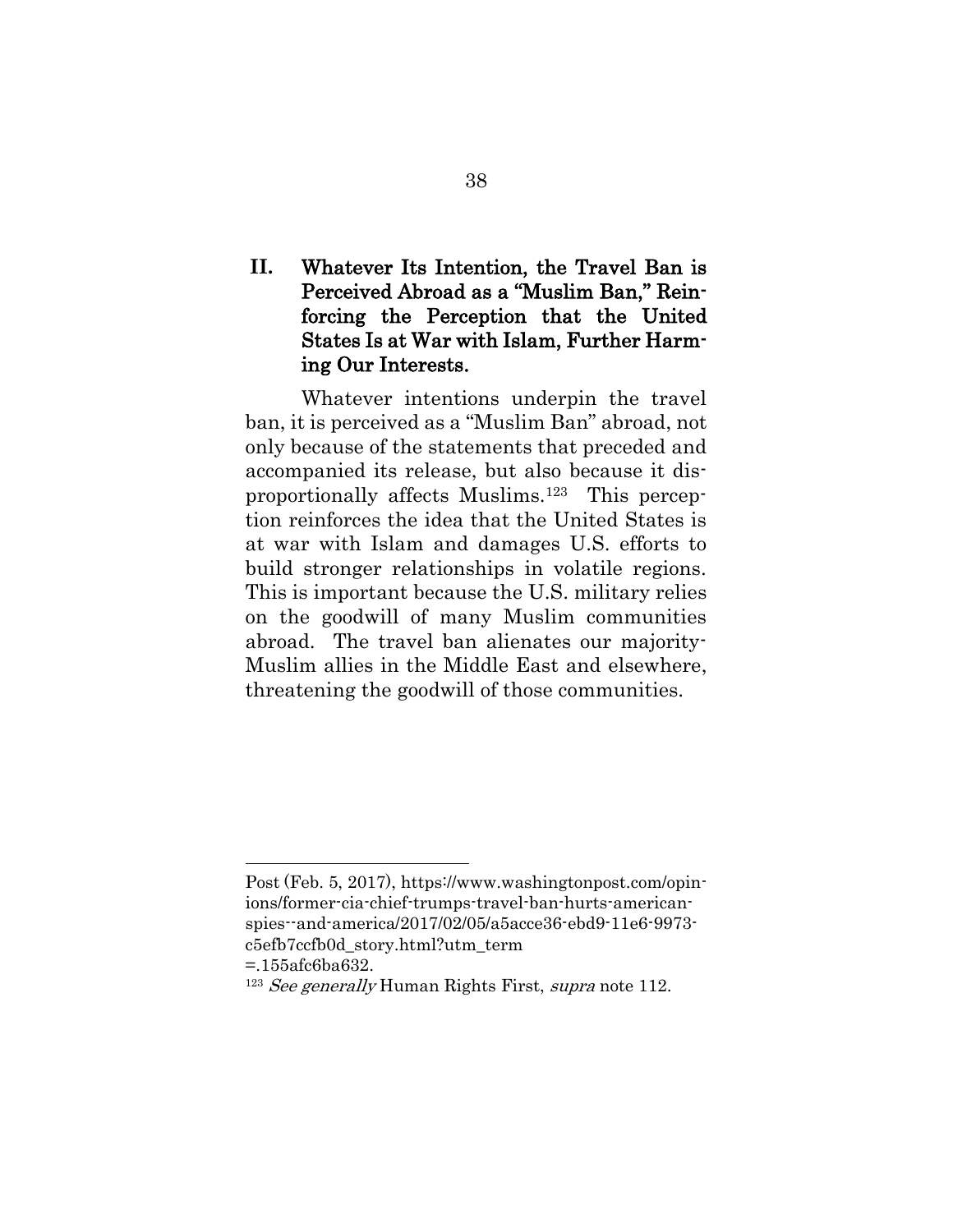### A. The Ban Disproportionately Affects Muslims.

Since President Trump issued the Executive Order, the actual number of resettled Muslim refugees has plunged dramatically. <sup>124</sup> As of July 2017, Muslims now make up only a small minority of the recently-resettled refugee population in the United States. <sup>125</sup> Conversely, non-Muslims represent a large majority, up significantly from the six months before the Executive Order.<sup>126</sup>

Moreover, the Pew Research Center has found that the religious composition of refugees has shifted monthly since February 2017, just after President Trump's first executive order.<sup>127</sup> Notably, Muslims have been adversely impacted by this change. 128

l

<sup>128</sup> Id.

 $124$  *Id.* at 2.

 $125$  *Id.* at 8.

 $126$  *Id.* 

<sup>127</sup> Phillip Connor & Jens Manuel Krogstad, In First Months of Trump Presidency, Christians Account for Growing Share of U.S. Refugee Arrivals, Pew Research Center (July 12, 2017), http://www.pewresearch.org/facttank/2017/07/12/in-first-months-of-trump-presidencychristians-account-for-growing-share-of-u-s-refugee-arrivals/.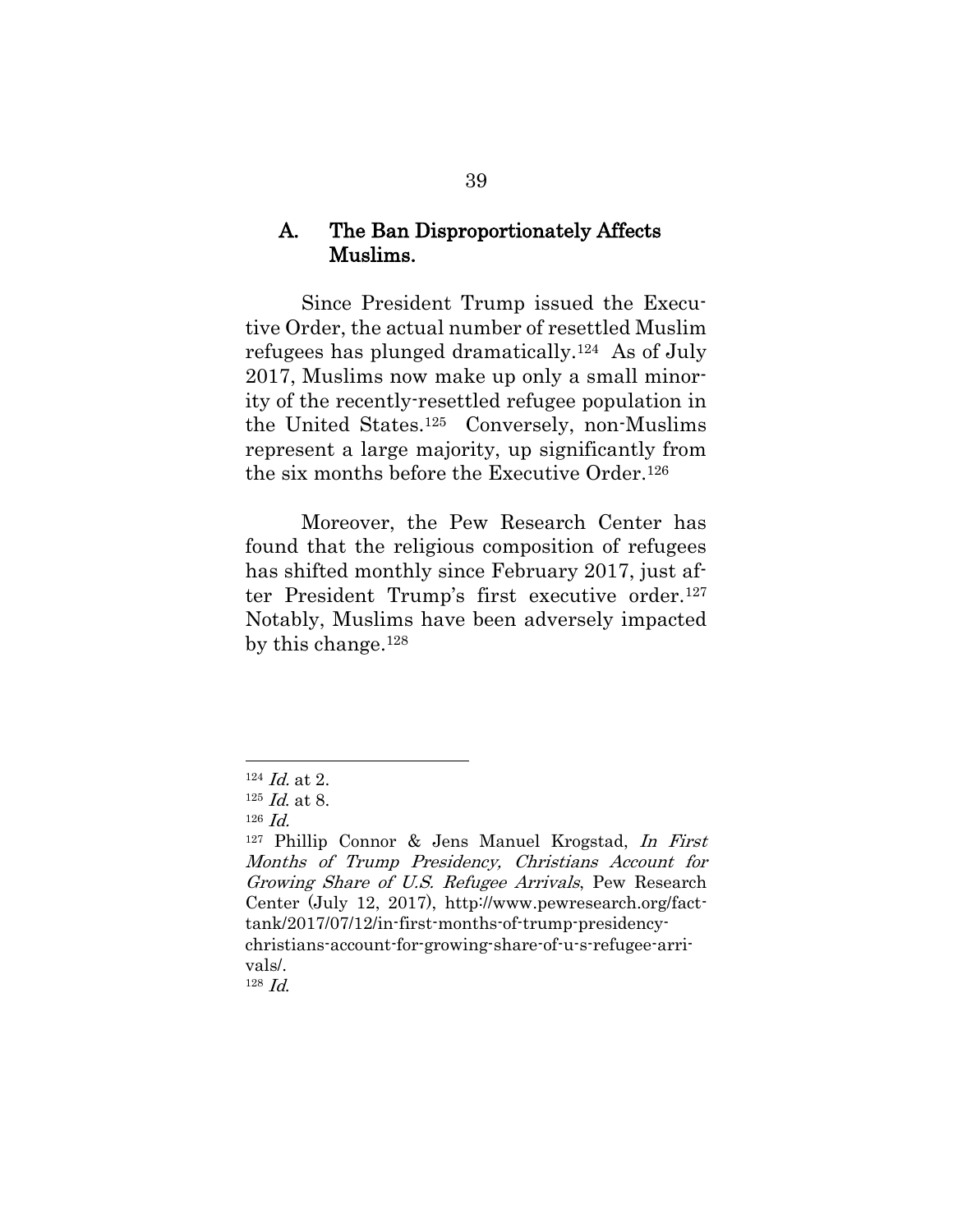The reduction in admitted Muslim refugees is even more pronounced when narrowed to individual Muslim-majority countries, where the declines in refugee resettlements are most significant. For example, in the six months since the issuance of the first executive order, the United States has cut its resettlement of Syrian refugees by 80 percent.<sup>129</sup> Since then, the United States has resettled only 1,573 Syrian refugees, whereas the United States had resettled over 15,000 Syrian refugees in the previous calendar year.130 The decline is so significant that Syria is no longer in the top five countries of origin for refugee resettlement in the United States—despite Syria representing the largest global resettlement need. <sup>131</sup> Even after President Trump's removal of explicit reference to the indefinite ban on Syrians in the second Executive Order, Syria has dropped further on the list. 132

The number of refugees from Iraq resettled in the United States similarly has declined, falling by 55 percent since the first executive order when compared to the first six months of 2016.<sup>133</sup> Only 2,884 refugees have resettled from Jordan between January and May 2017, despite over

<sup>129</sup> Human Rights First, supra note [112,](#page-56-0) at 6.

 $130$  *Id.* 

 $131$  *Id.* at 6-7.

<sup>132</sup> Id.

 $133$  *Id.* at 3, 11.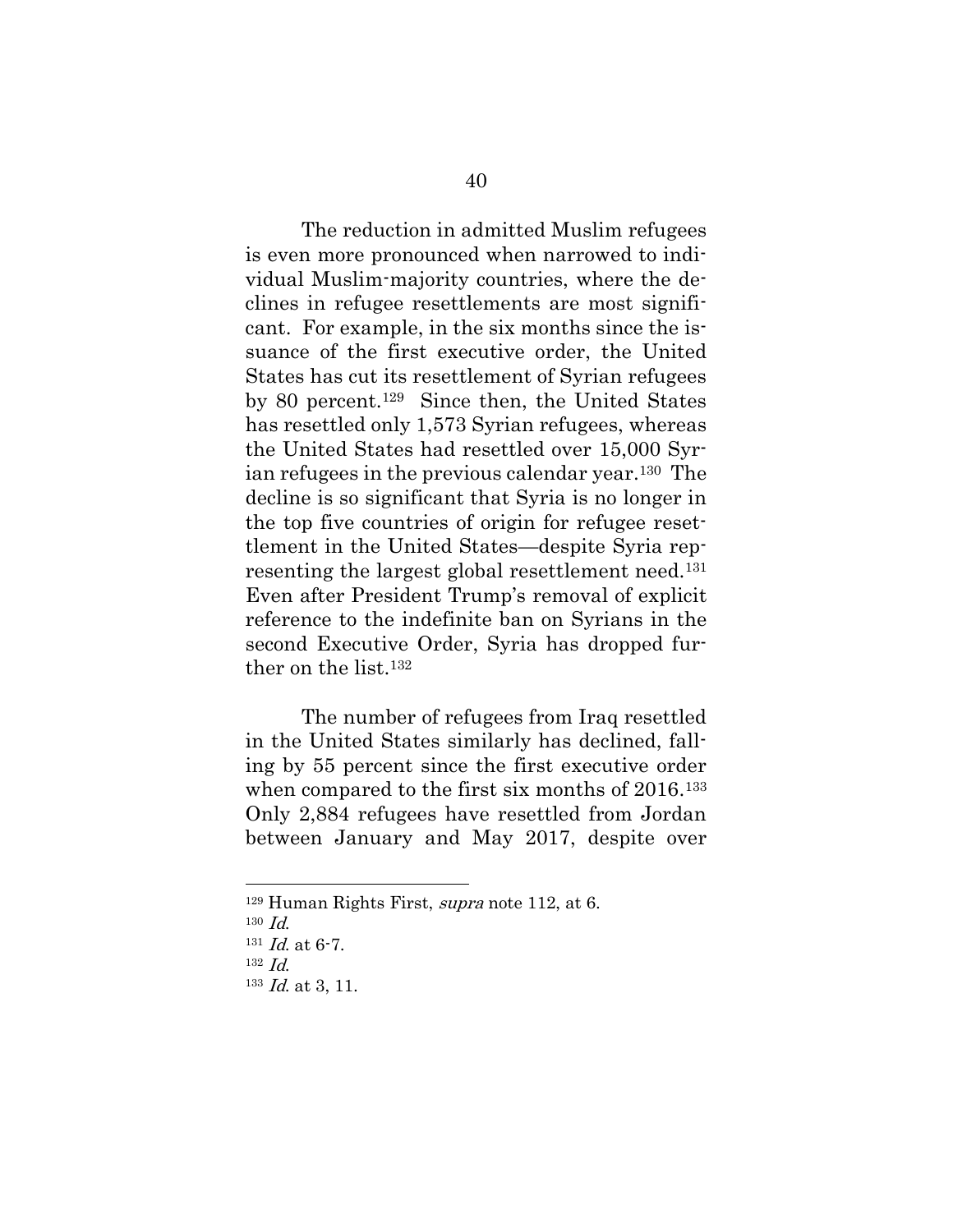19,000 having resettled from Jordan in 2016.<sup>134</sup> Resettlement from Turkey, which is the world's largest refugee hosting country, has declined by 70 percent.135 Resettlement from Lebanon has also seen a 35 percent decline. 136

## B. Good Relations within Muslim Communities Are Critical to U.S. Security Interests and Jeopardized by the Travel Ban.

The travel ban's disproportionate impact on Muslims feeds the perception that the United States is engaged in a religious war with Islam. This perception is a present danger to U.S. efforts to build relationships with Muslim communities in volatile regions. The importance of these relationships is particularly evident in Iraq and Afghanistan, where the hostility or support of a local community is often critical to the safety of an entire U.S. base, the success of a mission, and, by extension, overall U.S. national security.

The U.S. Army Field Manual on Counterinsurgency emphasizes the importance of establishing and maintaining relationships in places in which the military conducts counterinsurgency operations, recognizing that trusted networks

 $134$  *Id.* at 9.

 $135$  *Id.* 

<sup>136</sup> Id. at 10.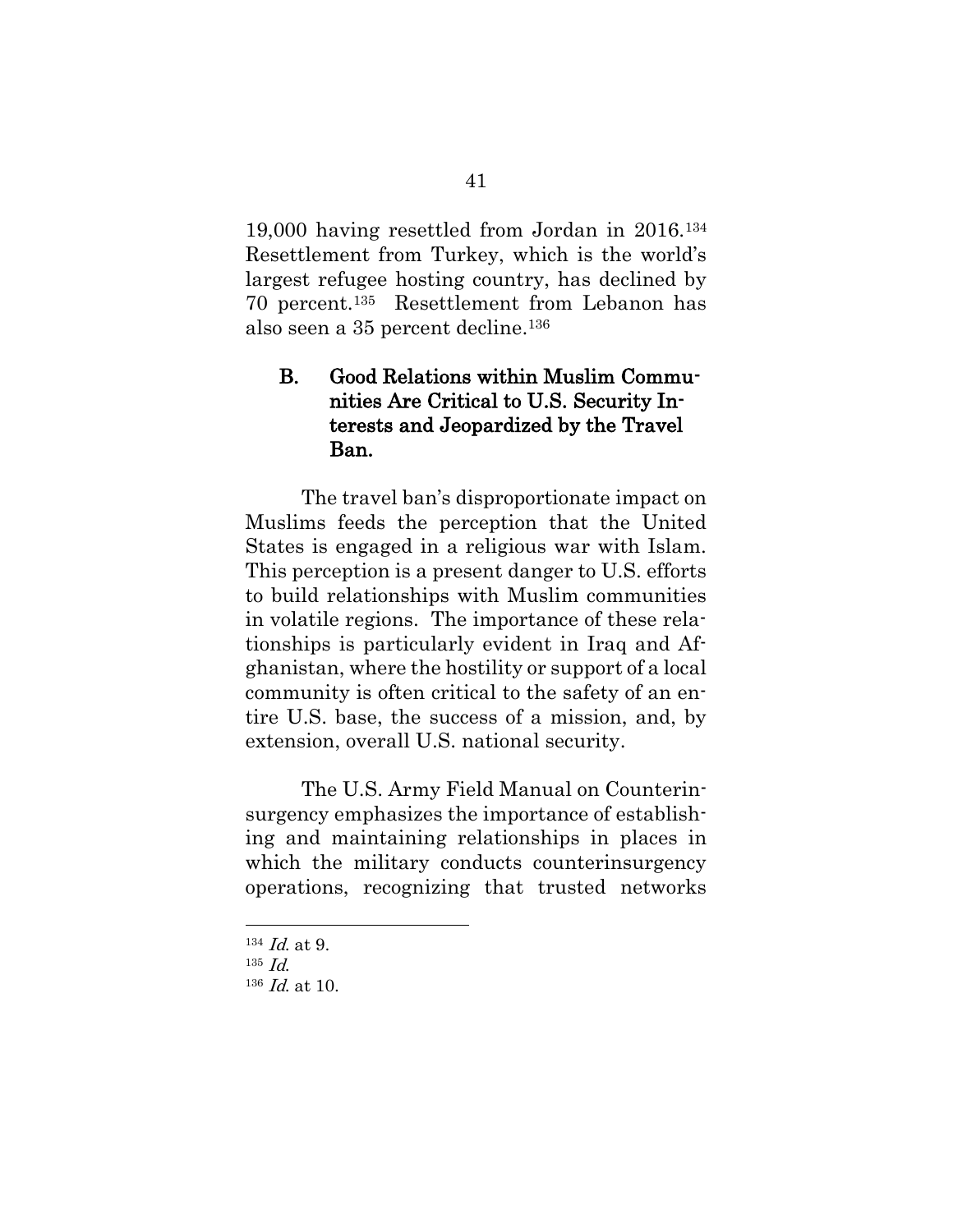"displace enemy networks" and include "local allies, community leaders, and local security forces."137 Conversely, "[a]ctions that undermine trust or disrupt these [trusted] networks—even those that provide a short-term military advantage—help the enemy." <sup>138</sup> The Army Field Manual further cites then-Marine Corps Major General James Mattis for his maxims "first do no harm" and "no better friend-no worse enemy."<sup>139</sup> Major General Mattis worked to establish a secure local environment by diminishing support for the insurgency and maintaining the support of various Iraqi factions.<sup>140</sup>

Operators in the field agree. For example, Peter Keirnan, a former special operations Marine, explains that the U.S. military yields strategic advantages in countries abroad by forming a "partner force" with the local commandos.141 U.S. and partner forces fight "arm-in-arm on raids against Taliban insurgencies in the deserts and

<sup>137</sup> U.S. Dep't of the Army, FM 3-24, Counterinsurgency A-5 (2006), http://usacac.army.mil/cac2/Repository/Materials/COIN-FM3-24.pdf.

<sup>138</sup> Id.

 $139 \text{ Id.}$ 

 $140$  *Id.* at 4-7.

<sup>141</sup> Peter James Kiernan, A Former MARSOC Raider Explains how the Travel Ban Endangers Special Operations Forces, Task & Purpose (Feb. 2, 2017), http://taskandpurpose.com/former-marsoc-raider-explains-travel-ban-endangers-special-operations-forces/.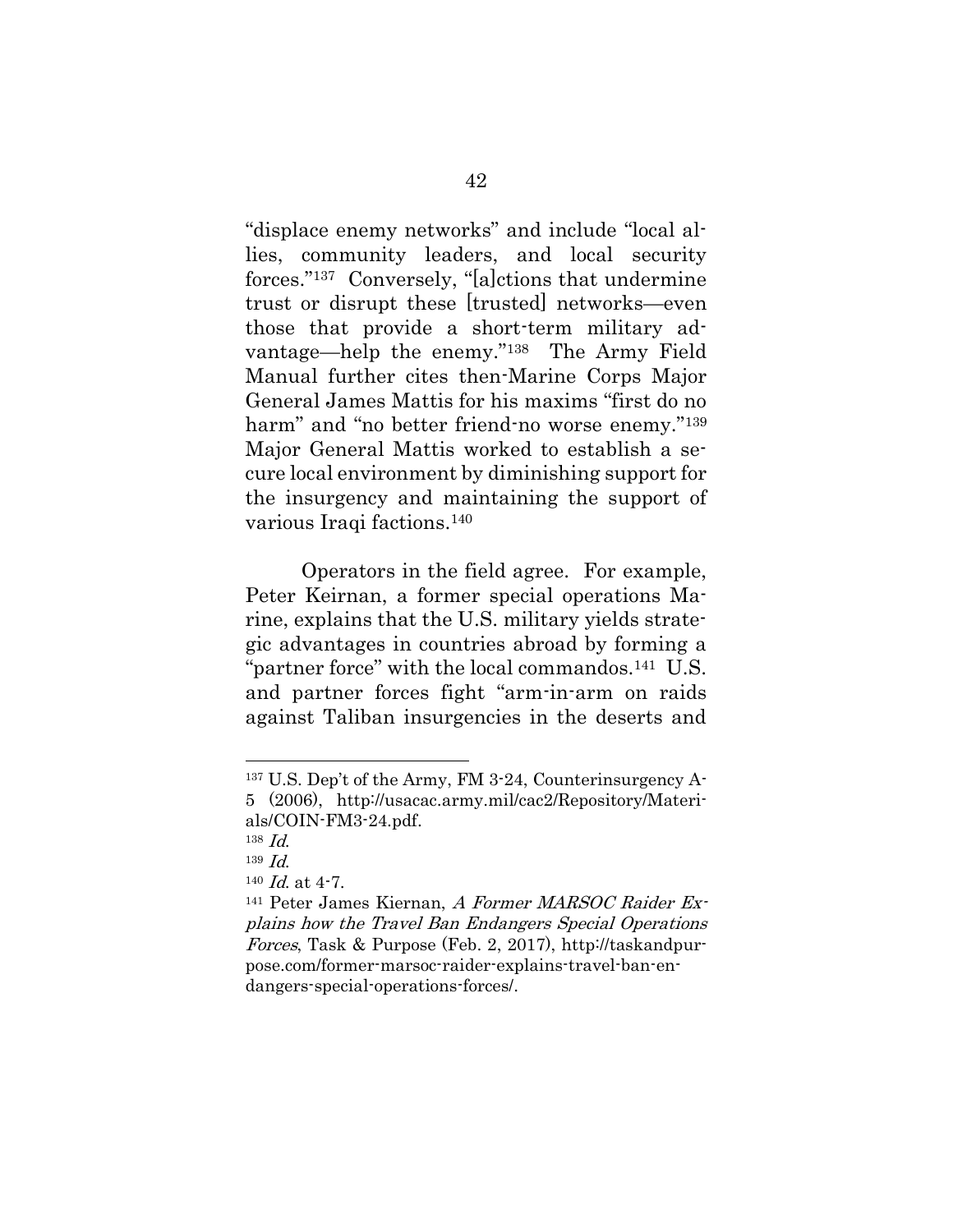mountains of Afghanistan."142 The most essential elements underlying this relationship are "respect and trust."<sup>143</sup> The travel ban, however, "shatters the trust these teams have painstakingly built." 144

As Michael Leiter, the former director of the National Counterterrorism Center emphasized:

> [W]e have to remember the ways in which [the travel ban] alienates the people with whom we have to partner, domestically and internationally. It's the Muslim community in the U.S which helps us identify terrorists and radicalized individuals and stop them. And critically, it's the international partners that we need help from in the Middle East and majority Muslim nations who I fear will be alienated by some of these steps.<sup>145</sup>

As the United States presents itself in ways that reinforce the impression that it is anti-Islam, the

<sup>142</sup> Id.

<sup>143</sup>  $Id$ 

<sup>144</sup> Id.

<sup>145</sup> PBS NEWSHOUR, Immigration Ban Misses Greatest Threat, Counterterrorism Expert Says (Jan. 31, 2017, 6:45 PM), http://www.pbs.org/newshour/bb/immigration-banmisses-greatest-threat-counterterrorism-expert-says/.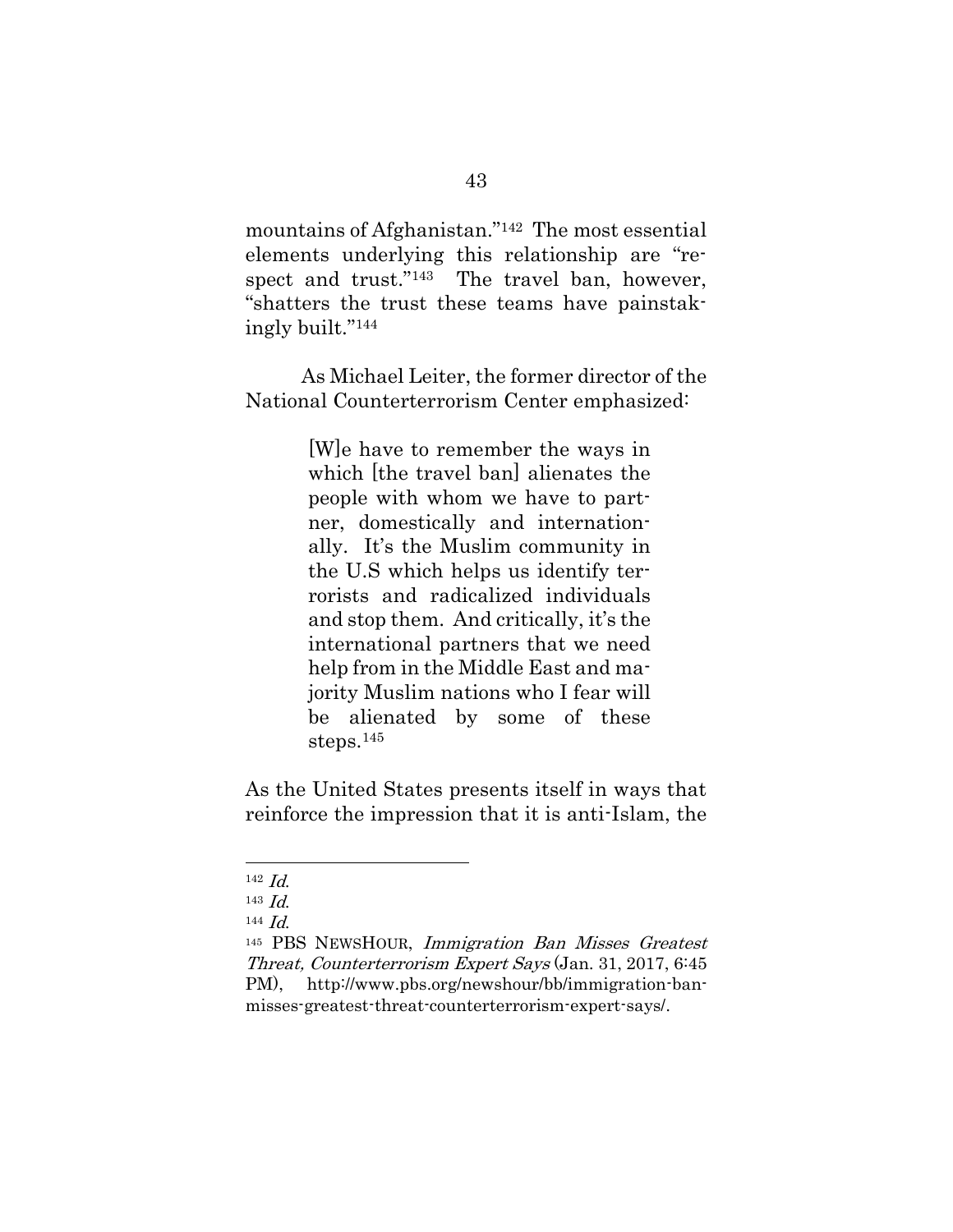result may very well be that it will lose help and goodwill from these partners.

Working with local communities can also help reduce violence. For example, in 2006, Marine Corps leaders in Iraq were approached by several Iraqi leaders, who were "more fearful of Al Qaeda in Iraq than of the Americans," to team up against the insurgents.146 Within a year, violence in the province "dropped dramatically."147 Reduced violence in these regions saved American lives.148 This relationship, however, may not have existed had the Iraqi leaders felt differently about approaching Americans.

Not only will local communities become more hesitant to work with the United States, terrorists have and will exploit the perception that the travel ban is a Muslim ban. In addition, the Executive Order has even chilled U.S. relations with nations that are not directly implicated by its terms. Politicians in Malaysia have called it "inhumane" and have urged the Malaysian Prime Minister to condemn the U.S.'s position. Indonesian Foreign Minister Retno Marsudi told Reuters

<sup>146</sup> Dexter Filkins, James Mattis, A Warrior in Washington, THE NEW YORKER (May 29, 2017). http://www.newyorker.com/magazine/2017/05/29/jamesmattis-a-warrior-in-washington. <sup>147</sup> Id.

<sup>148</sup> See id.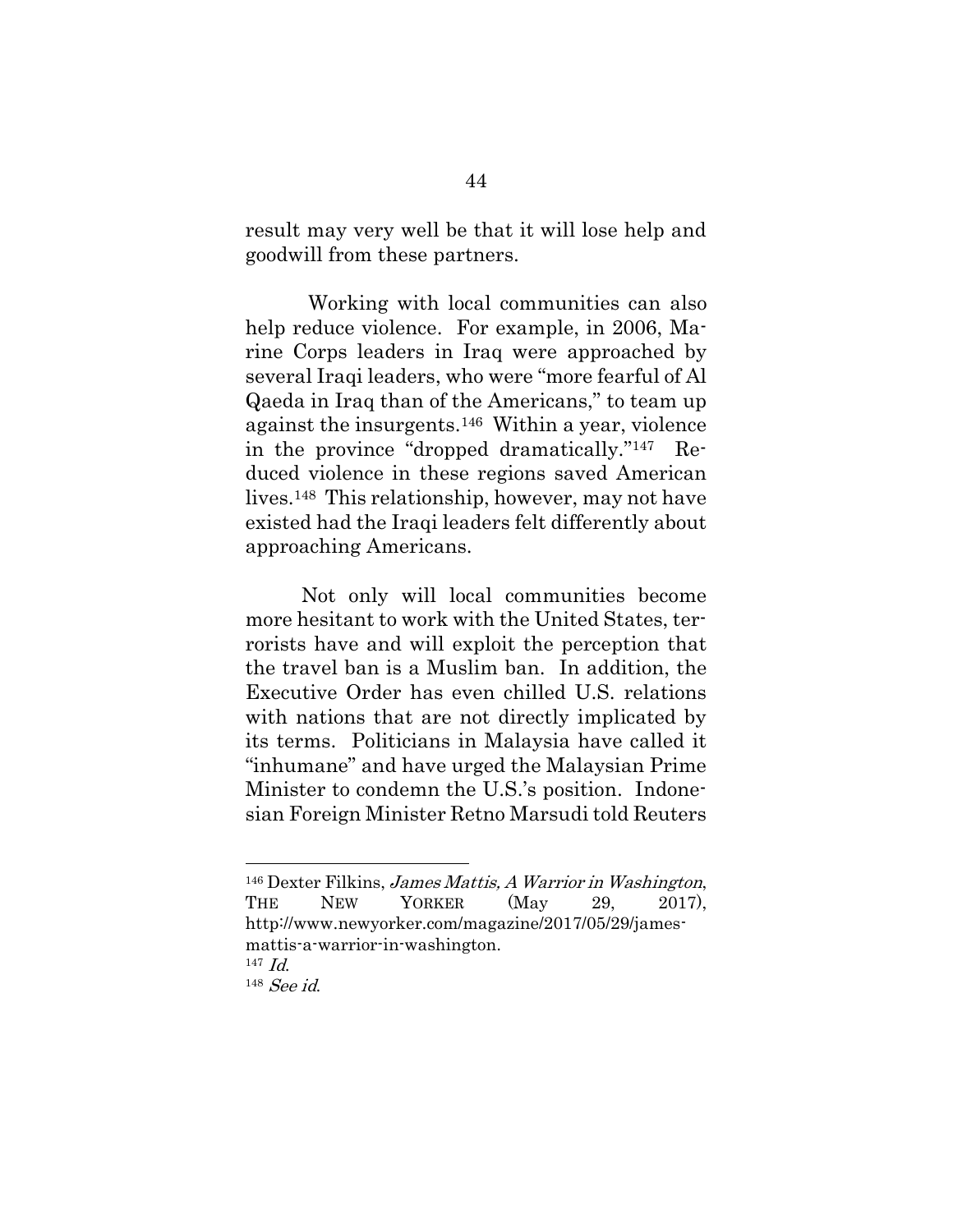that the government held "deep regrets about the policy."149 Their concern is justified. Shortly after the travel ban took effect, human rights activists protested in Indonesia and Malaysia, calling upon their respective governments to take action.<sup>150</sup> The leader of the opposition in Indonesia stated that the travel ban encourages Islamic radicalization.<sup>151</sup> The foreign relations fallout from the Executive Order thus extends beyond relationships with the specific nations identified in the order.

### C. The Travel Ban Fuels Anti-U.S. Terrorist Propaganda.

After its issuance, the first executive order was immediately condemned by intelligence officials and military veterans.152 Robert Richer, for-

<sup>149</sup> Nyshka Chandran, Trump's Immigration Order Troubles Muslim-Majority Indonesia, Malaysia, CNBC (Jan. 29, 2017, 8:01 PM), https://www.cnbc.com/2017/01/29/trumps-immigration-order-reverberates-to-indonesia-malaysia.html. <sup>150</sup> Francis Chan & Trinna Leong, Travel Ban Stirs Unease In Indonesia, Malaysia, THE STRAITS TIMES (Feb. 5, 2017,

l

5:00 AM), http://www.straitstimes.com/asia/travel-banstirs-unease-in-indonesia-malaysia.  $151$  *Id.* 

<sup>152</sup> See, e.g., PBS NEWSHOUR, Immigration Ban Misses Greatest Threat, Counterterrorism Expert Says (Jan. 31, 2017, 6:45 PM), http://www.pbs.org/newshour/bb/immigration-ban-misses-greatest-threat-counterterrorism-expert-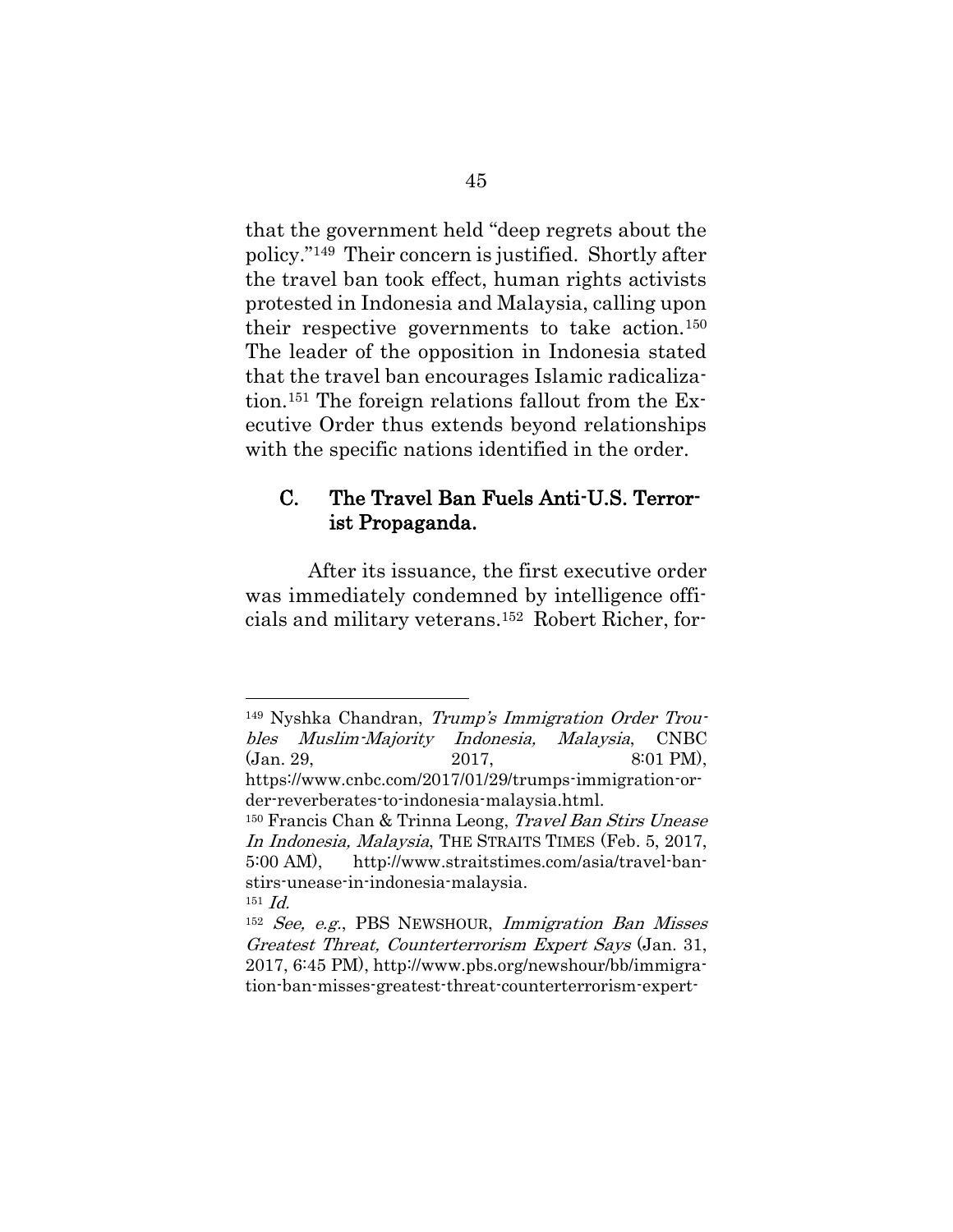mer deputy chief of the CIA Operations Directorate, categorized the ban as "a win for jihadists and other anti-U.S. forces," as "[i]t fuels the belief out there that Americans are anti-Islam."<sup>153</sup> In a separate interview, former CIA director general Michael Hayden stated:

> what we're doing now has probably made us less safe today . . . we are now living the worst jihadist narrative possible, that there is undying enmity between Islam and the West. Muslims out there who were not part of the jihadist movement are now being shown that the story they're being told by the jihadists – they hate us; they're our enemy – that's being

says/; Letter to Secretary Kelly, et. al. from Over 100 Former Officials (Jan. 30, 2017), http://www.politico.com/f/?id=00000159-f0ef-d46b-abdf-f4efdd310001; Eliza Mackintosh, Trump Ban Is Boon for ISIS Recruitment, Former Jihadists and Experts Say, CNN (Jan. 31, 2017, 10:51 AM), http://www.cnn.com/2017/01/30/politics/trump-ban-boosts-isis-recruitment/index.html. <sup>153</sup> Joby Warwick, Jihadist Groups Hail Trump's Travel Ban as a Victory, WASH. POST (Jan. 29, 2017), https://www.washingtonpost.com/world/national-security/jihadist-groups-hail-trumps-travel-ban-as-a-victory/2017/01/29/50908986-e66d-11e6-b82f-687d6e6a3e7c\_story.html?utm\_term=.2595e0d4b6e0.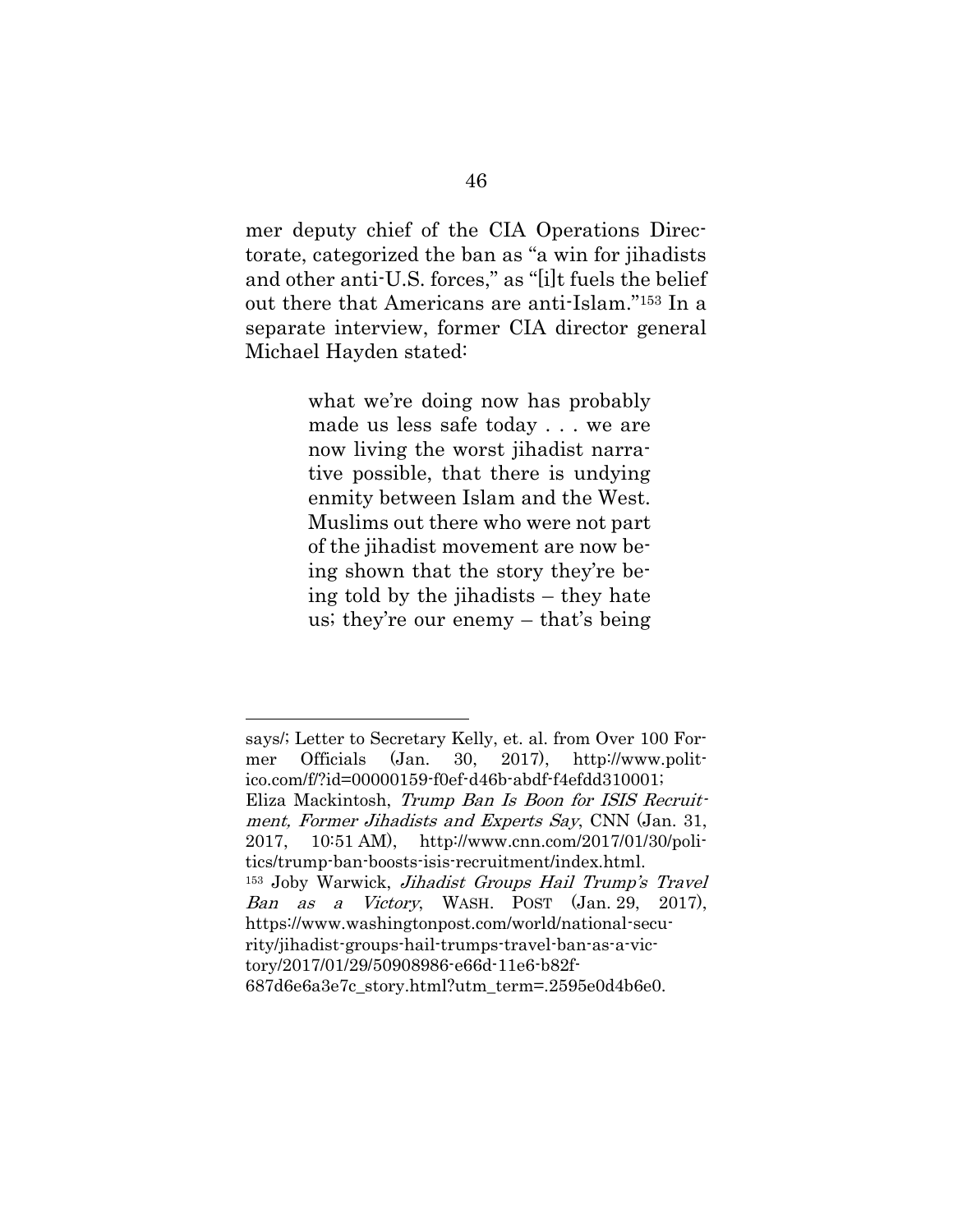acted out by the American government.<sup>154</sup>

These concerns are serious and reflect how the Executive Order plays into the hands of extremists. Immediately after the ban took effect, jihadists lauded it for bringing about a new wave of terrorist recruits.155 Some even praised the ban for fulfilling the predictions of Anwar al-Awlaki, an American born al-Qaeda leader who famously

<sup>154</sup> National Public Radio, National Security Council Changes Are Very Significant, Hayden Says (Jan. 30, 2017, 4:58 AM), http://www.npr.org/2017/01/30/512400246/former-nsa-director-weighs-in-on-national-security-councilchanges.

<sup>155</sup> See, e.g., Eliza Mackintosh, Trump Ban Is Boon for ISIS Recruitment, Former Jihadists and Experts Say, CNN (Jan. 31, 2017, 10:51 AM), http://www.cnn.com/2017/01/30/politics/trump-ban-boostsisis-recruitment/index.html; Bethan McKernan, ISIS Hails Donald Trump's Muslim Immigration Restrictions as a 'Blessed Ban,' THE INDEPENDENT (Jan. 30, 2017, 11:40 AM), http://www.independent.co.uk/news/world/middle-east/isis-donald-trump-muslim-ban-immigration-iraq-iran-restrictions-travel-islamicstate-us-visa-a7552856.html; Joby Warwick, Jihadist Groups Hail Trump's Travel Ban as a Victory, WASH. POST  $(Jan. 29, 2017),$  https://www.washingtonpost.com/world/national-security/jihadist-groups-hailtrumps-travel-ban-as-a-victory/2017/01/29/50908986 e66d-11e6-b82f-

<sup>687</sup>d6e6a3e7c\_story.html?utm\_term=.2595e0d4b6e0.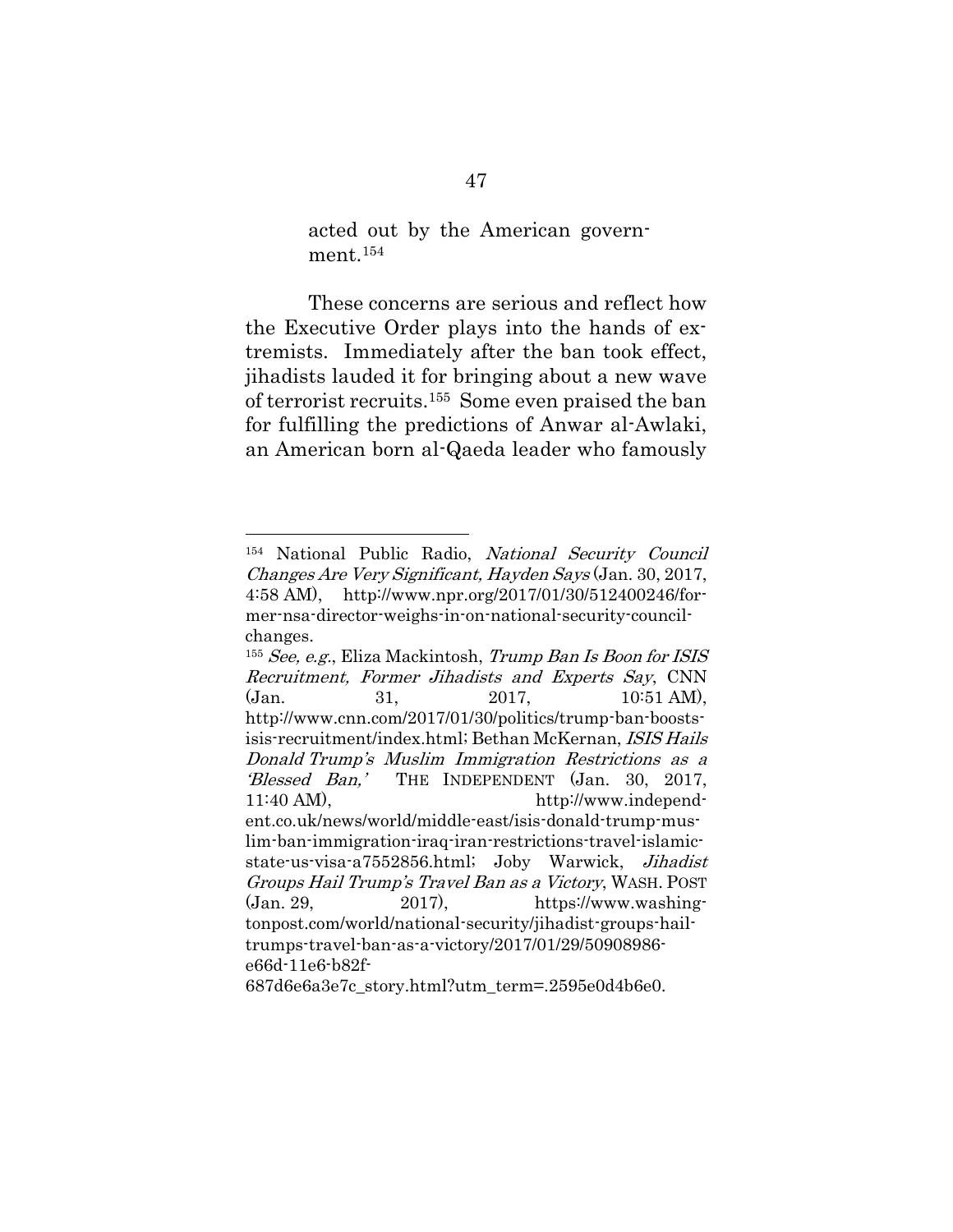said that the "West would eventually turn against its Muslim citizens."<sup>156</sup>

Policies such as the Executive Order can have an effect on terrorist recruitment harmful to the United States. <sup>157</sup> Terrorist organizations rely on propaganda as a recruiting tool to encourage the radicalization of civilians. 158 For the propaganda to be effective, it must resonate with the individuals it is meant to target.159 Social scientists have evaluated the psychological factors that make an individual more susceptible to radicalization:

> The more [] participants reported feeling culturally homeless – that is, fully belonging neither to American culture nor to that of another nation – and discriminated against

l

<sup>156</sup> Joby Warwick, Jihadist Groups Hail Trump's Travel Ban as a Victory, WASH. POST (Jan. 29, 2017), https://www.washingtonpost.com/world/national-security/jihadist-groups-hail-trumps-travel-ban-as-a-victory/2017/01/29/50908986-e66d-11e6-b82f-687d6e6a3e7c\_story.html?utm\_term=.2595e0d4b6e0. <sup>157</sup> Sarah Lyons-Padilla & Michele J. Gelfand, The Social Scientific Case Against a Muslim Ban, N.Y. TIMES (Feb. 18, 2017), https://www.nytimes.com/2017/02/18/opinion/sunday/the-social-scientific-case-against-a-muslimban.html. 158 Id. 159 Id.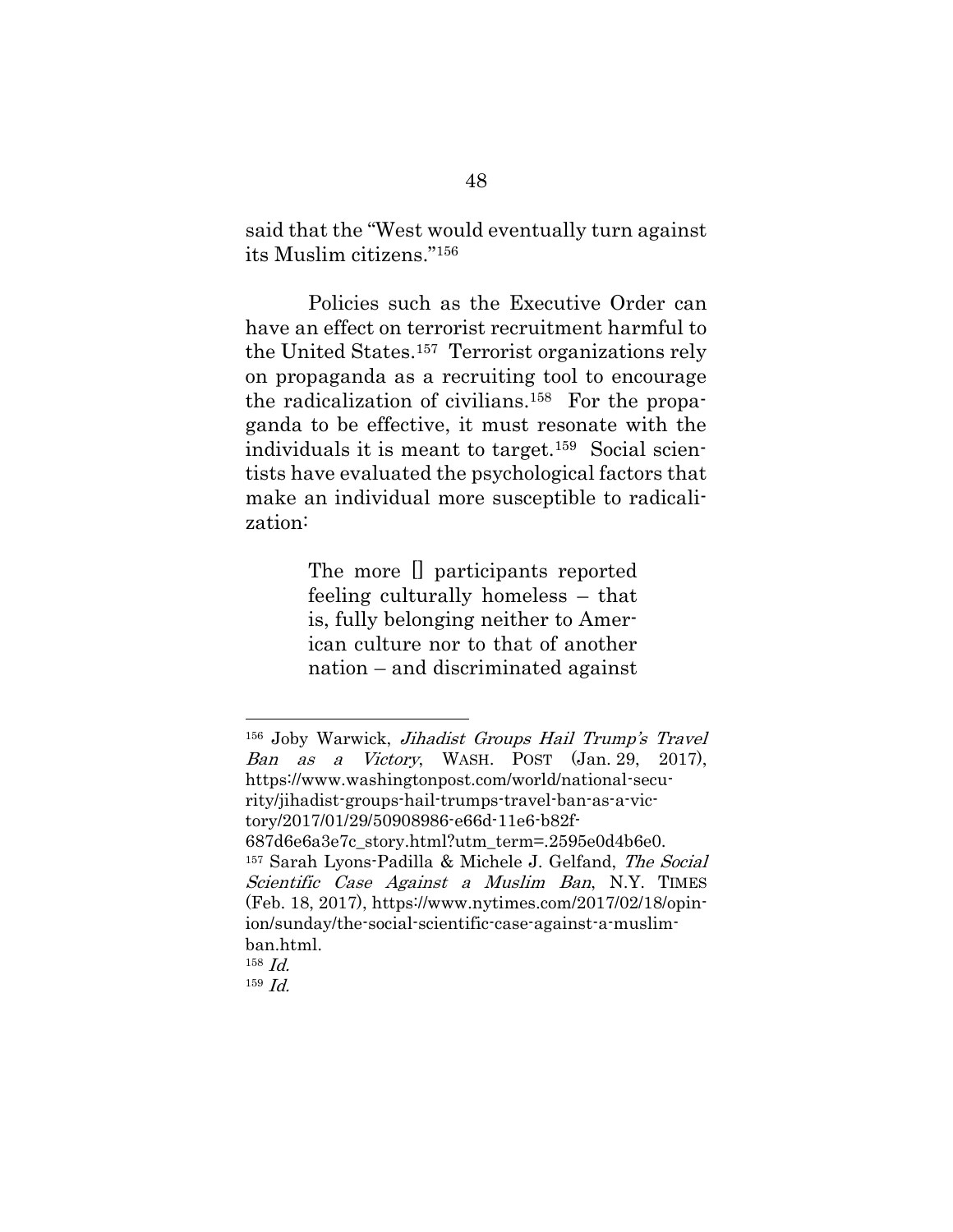on the basis of their religion, the more they said they experienced a lack of meaning in their lives. In turn this lack of meaning was associated with greater support for fundamentalist groups and extremist causes.<sup>160</sup>

Terrorists know this and use this to their advantage, specifically relying on the claim that the United States is anti-Islam.<sup>161</sup> The Executive Order promotes the very psychological conditions that contribute to the radicalization threatening our national security.<sup>162</sup>

This line of analysis is nothing new. For years, experts have advised the United States to avoid catering to terrorist propaganda. <sup>163</sup> In a De-

 $160$  *Id.* 

 $161$  *Id.* 

 $162$  *Id.* 

<sup>163</sup> See, e.g., Letter from Former National Security Leaders to U.S. Congress (Dec. 1, 2015), http://www.humarightsfirst.org/sites/default/files/FormerNatSecOfficialsLetterRefugees.pdf; Michael Hayden & James Stavridis, U.S. Must Lead on Refugee Crisis, MIAMI HERALD (July 8, 2016, 8:00 PM), http://www.miamiherald.com/opinion/op-ed/article88582362.html; Jason Riley, Mistrusting Obama on ISIS – and Refugees, WALL ST. J. (Nov. 18, 2015, 2:37 PM), https://www.wsj.com/articles/mistrusting-obama-on-isisand-refugees-1447803738.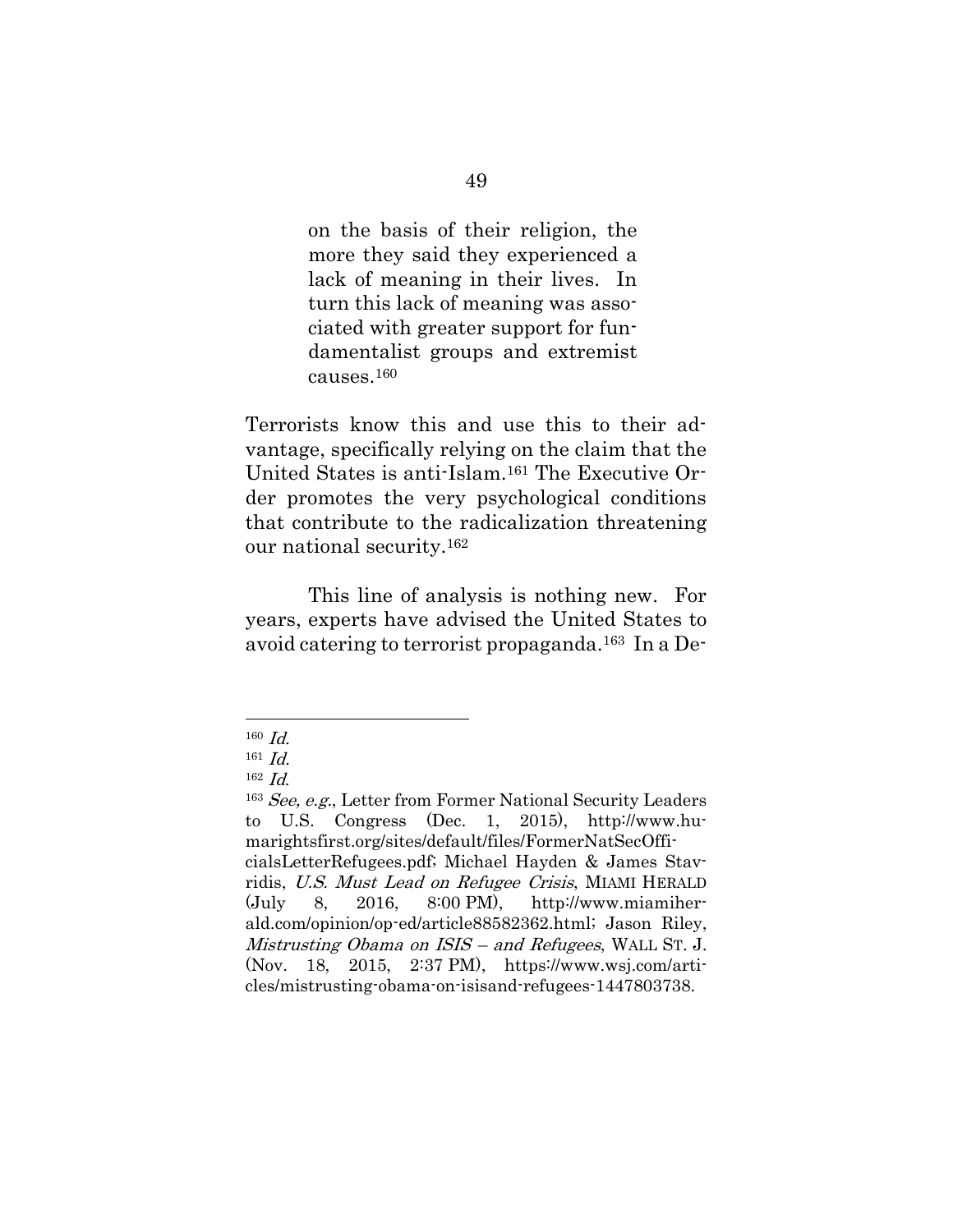cember 1, 2015 letter to Congress, several respected national security leaders argued that categorically refusing to take in refugees "only feeds the narrative of ISIS that there is a war between Islam and the West, that Muslims are not welcome in the United States and Europe, and that the ISIS caliphate is their true home."164 More succinctly, in 2015 former Homeland Security Secretary Michael Chertoff stated: "You do not want to play into the narrative of the bad guy. That's giving propaganda to the enemy."<sup>165</sup> The Executive Order does nothing but send the wrong message at the wrong time at the expense of our national security interests, as well as those of our allies.

<sup>164</sup> Letter from Former National Security Leaders to U.S. Congress (Dec. 1, 2015), http://www.humarightsfirst.org/sites/default/files/FormerNatSecOfficialsLetterRefugees.pdf.

<sup>&</sup>lt;sup>165</sup> Jason Riley, *Mistrusting Obama on ISIS – and Refu*gees, WALL ST. J. (Nov. 18, 2015, 2:37 PM), https://www.wsj.com/articles/mistrusting-obama-onisisand-refugees-1447803738.